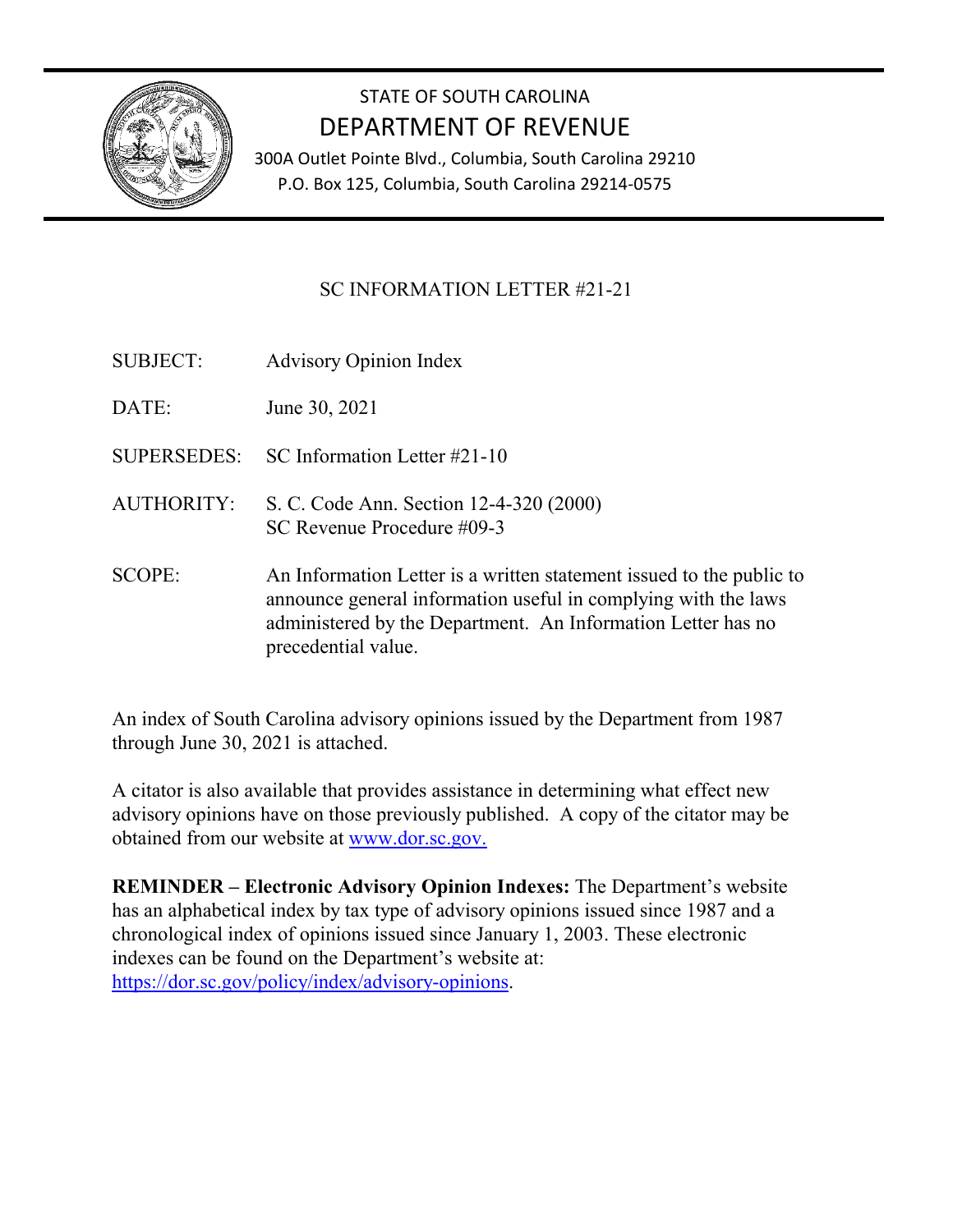#### **ADVISORY OPINION INDEX**

Advisory Opinions are abbreviated and indexed as follows:

- RR Revenue Ruling
- TRR Temporary Revenue Ruling
- RP Revenue Procedure
- TRP Temporary Revenue Procedure
- PLR Private Letter Ruling
- TAM Technical Advice Memorandum
- IL Information Letter

From January 1, 2000 through December 31, 2002, the Department issued advisory opinions under names different than listed above. They were referred to and abbreviated as:

- RAB Revenue Advisory Bulletin
- TRAB Temporary Revenue Advisory Bulletin
- RPB Revenue Procedural Bulletin
- TRPB Temporary Revenue Procedural Bulletin
- PRO Private Revenue Opinion
- RIB Revenue Informational Bulletin

Advisory Opinions are indexed under the following major categories:

#### 1. ADMINISTRATIVE

#### 2. ALCOHOLIC BEVERAGE LICENSING & REGULATION

#### 3. INCOME TAXES

#### 4. MISCELLANEOUS TAXES:

Admissions Tax Estate and Gift Taxes Beer and Wine Tax Other Items Bingo Retail/Business License Coin Operated Devices Soft Drink Tax Deed Recording Fee Waste Disposal Tax Electric Power Tax

Annual Reports and Licenses Gas, Motor Oil, & Highway Use

#### 5. PROPERTY TAXES & FEE IN LIEU OF PROPERTY TAXES

#### 6. SALES, USE, ACCOMMODATIONS, & CASUAL EXCISE TAXES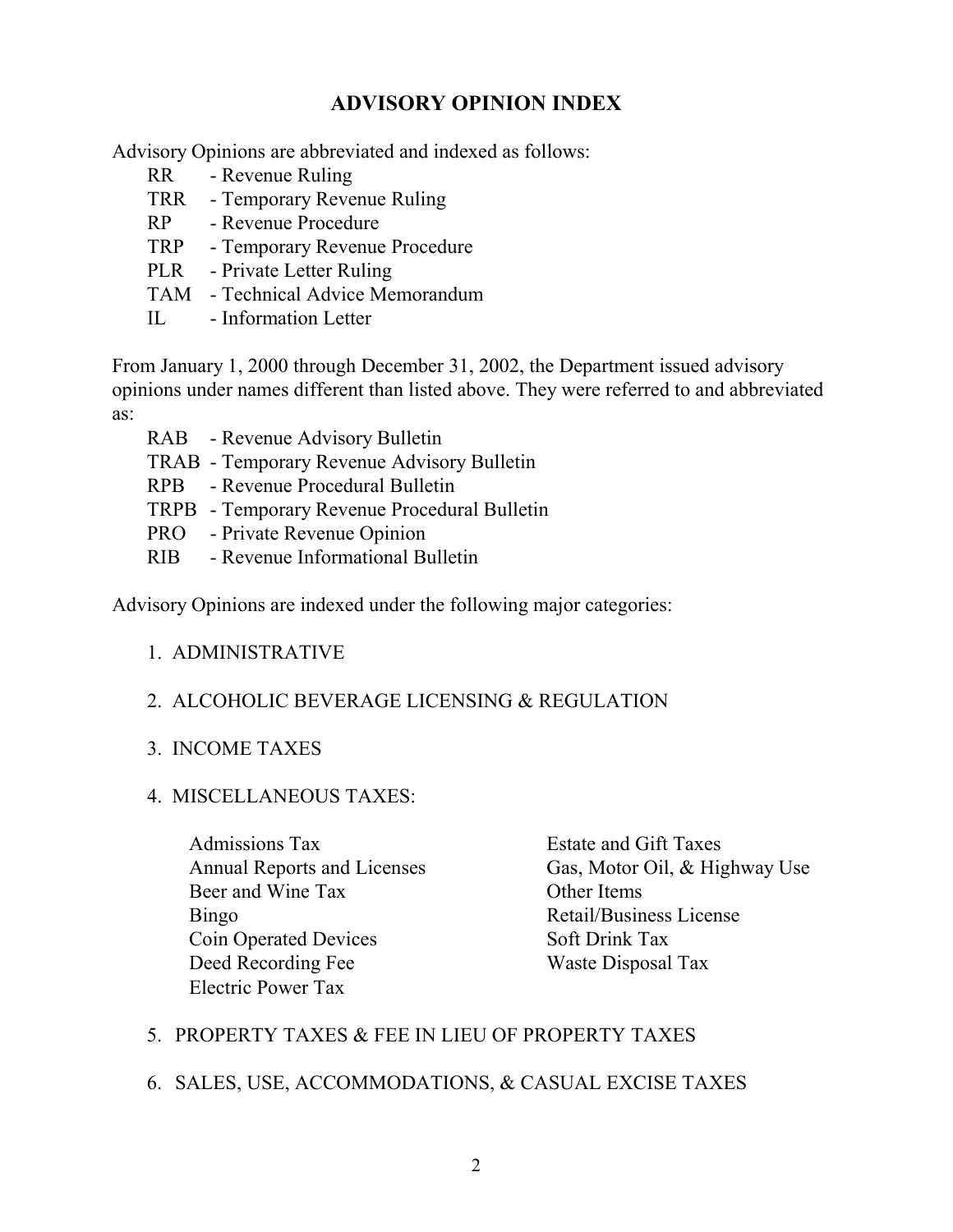## **ADVISORY OPINION INDEX June 30, 2021**

#### **ADMINISTRATIVE**

|                                                                                   | RP09-3         |
|-----------------------------------------------------------------------------------|----------------|
|                                                                                   | RP05-2         |
|                                                                                   | RP03-1         |
|                                                                                   | RPB02-3        |
|                                                                                   | <b>RIB00-3</b> |
|                                                                                   | RP99-4         |
|                                                                                   | RP97-8         |
|                                                                                   |                |
|                                                                                   | RP94-1         |
|                                                                                   | RP93-6         |
|                                                                                   | RP91-3         |
|                                                                                   | RP87-3         |
|                                                                                   | RP87-1         |
|                                                                                   | RP11-1         |
|                                                                                   | RP92-6         |
|                                                                                   | RP92-4         |
|                                                                                   | IL93-9         |
|                                                                                   | IL92-20        |
|                                                                                   | IL93-11        |
| Appeals:                                                                          |                |
|                                                                                   | RP20-1         |
|                                                                                   | RP06-2         |
|                                                                                   | <b>TRP06-2</b> |
|                                                                                   | RP04-1         |
|                                                                                   |                |
|                                                                                   | RP95-6         |
|                                                                                   | RP95-3         |
|                                                                                   | RP92-1         |
|                                                                                   | IL20-22        |
|                                                                                   | RP20-3         |
| Assistance & Tax Relief (See Also Income Tax)                                     |                |
| Emergency Related Infrastructure Work by an Out-of-State Business or Employee     |                |
|                                                                                   | IL18-14        |
| Emergency Related Infrastructure Work by an Out-of-State Business or Employee     |                |
| in SC Due to Hurricane Matthew                                                    | $IL16-13$      |
| Emergency Infrastructure Work by Out-of-State Business due to October 2015 Floods | $IL15-15$      |
| Bank Tax-Extensions and Tax Year.                                                 | RP17-1         |
|                                                                                   | <b>TRP17-1</b> |
|                                                                                   | RR92-9         |
|                                                                                   | RP14-3         |
|                                                                                   | RP03-5         |
|                                                                                   |                |
|                                                                                   | $IL21-20$      |
|                                                                                   | IL96-17        |
|                                                                                   | RP11-1         |
|                                                                                   | RR04-3         |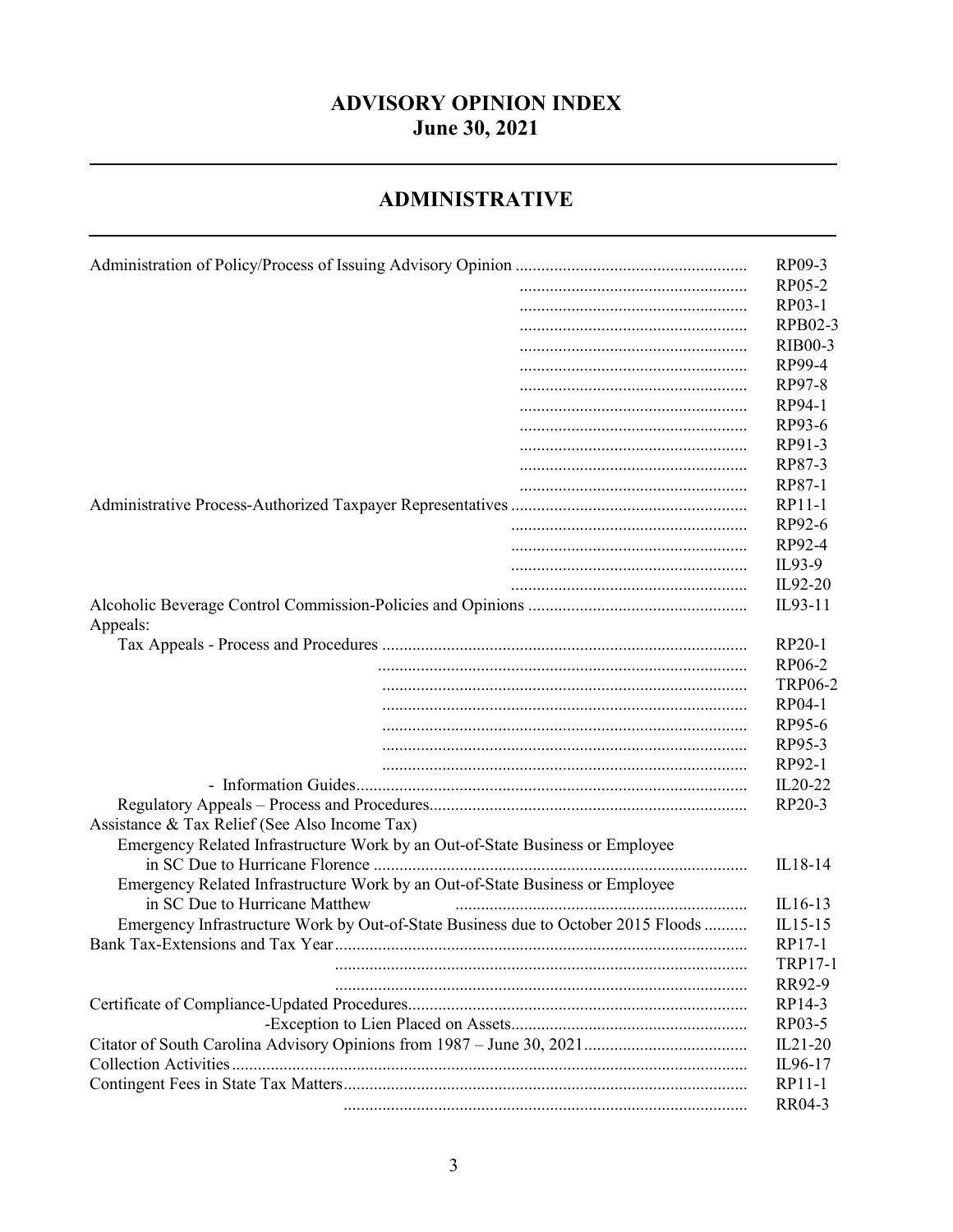|                                                                             | RPB01-2         |
|-----------------------------------------------------------------------------|-----------------|
|                                                                             | <b>TRPB01-2</b> |
|                                                                             | RR99-12         |
| <b>Debt Collection Procedures:</b>                                          |                 |
|                                                                             | RR15-13         |
| Governmental Enterprise Accounts Receivable Collections ("GEAR")            | RPB02-2         |
|                                                                             | <b>RPB01-8</b>  |
|                                                                             | RP93-3          |
|                                                                             | RP92-3          |
|                                                                             | RP91-6          |
|                                                                             | RP88-1          |
|                                                                             | RP89-2          |
|                                                                             | IL89-26         |
| DISCs and Foreign Trade Receipts-(See Interest Rate)                        |                 |
|                                                                             | <b>RPB00-2</b>  |
|                                                                             | RP90-4          |
|                                                                             | RP90-2          |
|                                                                             | RR89-10         |
|                                                                             | $ILO7-2$        |
|                                                                             | RP06-1          |
|                                                                             | RP91-5          |
|                                                                             | RP90-3          |
|                                                                             | IL90-28         |
| Estimated Tax-Penalty/Interest for Underpayment (See Penalty)               |                 |
| Extension:                                                                  |                 |
|                                                                             | TAM87-14        |
|                                                                             | <b>TAM88-18</b> |
|                                                                             | RP17-1          |
|                                                                             | <b>TRP17-1</b>  |
|                                                                             | RP14-1          |
|                                                                             | RP93-2          |
|                                                                             | RP17-1          |
|                                                                             | <b>TRP17-1</b>  |
|                                                                             | IL08-27         |
| Faxing of Returns and Other Confidential Information                        | RP91-4          |
|                                                                             | $IL95-5$        |
|                                                                             | $IL21-21$       |
|                                                                             | IL94-33         |
|                                                                             | IL93-29         |
|                                                                             | IL90-35         |
|                                                                             | TAM89-12        |
| Interest Rate for Tax Liability Related to DISCs and Foreign Trade Receipts | IL99-3          |
|                                                                             | $IL21-19$       |
|                                                                             | IL13-17         |
|                                                                             | $IL20-31$       |
|                                                                             | IL20-19         |
|                                                                             | IL19-23         |
|                                                                             | IL18-15         |
|                                                                             | IL18-12         |
|                                                                             | $IL17-15$       |
|                                                                             | $IL17-8$        |
|                                                                             | IL17-10         |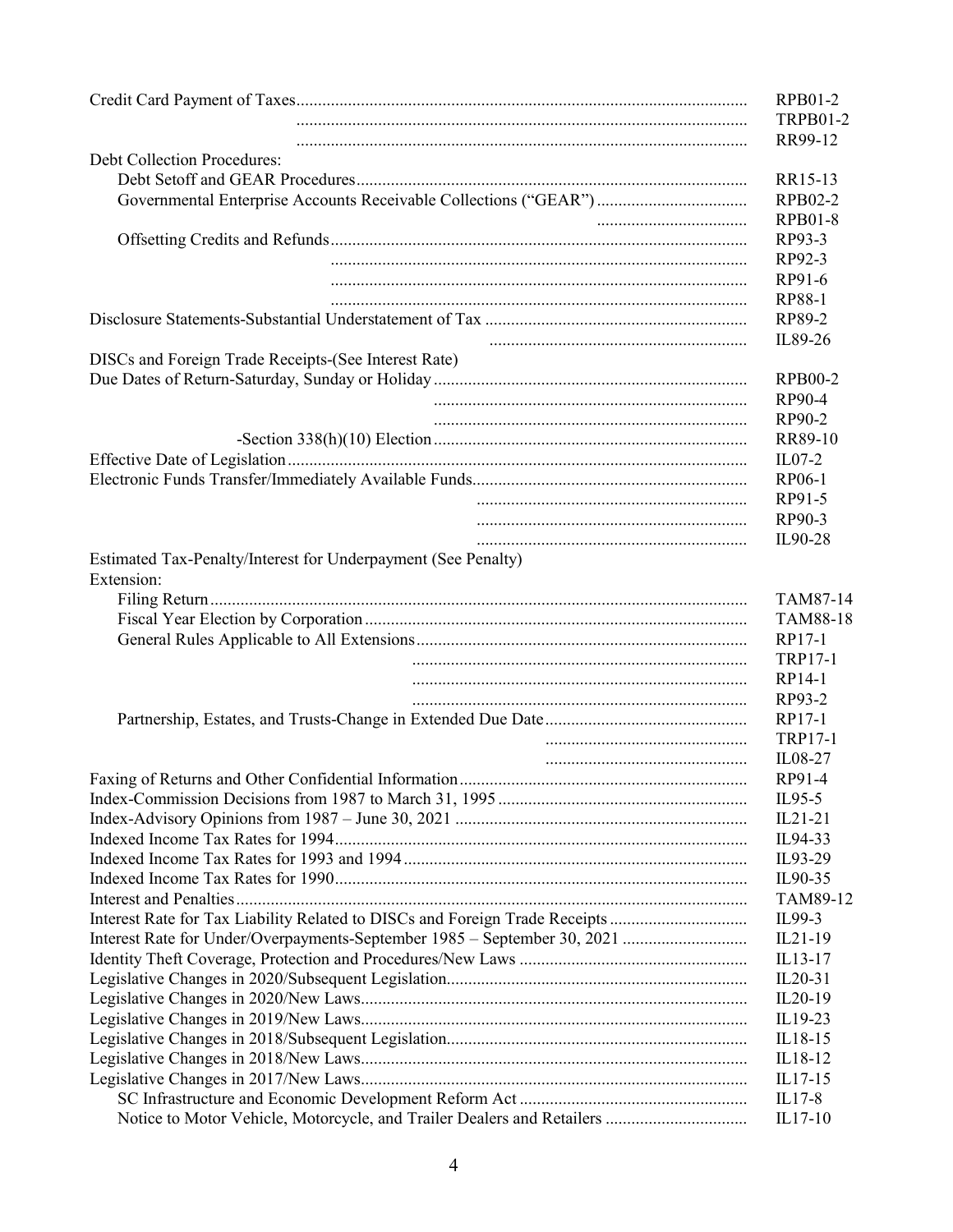|                                                                            | IL16-11         |
|----------------------------------------------------------------------------|-----------------|
|                                                                            | $IL15-11$       |
|                                                                            | IL14-12         |
|                                                                            | $IL13-15$       |
|                                                                            | IL12-11         |
|                                                                            | $IL11-13$       |
|                                                                            | $IL10-9$        |
|                                                                            | IL09-20         |
|                                                                            | IL09-14         |
|                                                                            | IL08-17         |
|                                                                            | $IL07-16$       |
|                                                                            | IL08-12         |
|                                                                            | IL06-17         |
|                                                                            | IL05-24         |
|                                                                            | $IL05-6$        |
|                                                                            | IL04-20         |
|                                                                            | $IL04-3$        |
|                                                                            | $IL03-20$       |
|                                                                            | RIB02-16        |
|                                                                            | <b>RIB01-16</b> |
|                                                                            | RIB00-21        |
|                                                                            |                 |
|                                                                            | <b>RIB00-15</b> |
|                                                                            | IL99-17         |
|                                                                            | IL98-21         |
|                                                                            | IL98-16         |
|                                                                            | IL97-17         |
|                                                                            | IL96-18         |
|                                                                            | IL95-16         |
| Legislative Changes in 1995/Enterprise Zone & Qualified Recycling Facility | IL95-13         |
|                                                                            | IL94-22         |
|                                                                            | IL94-20         |
|                                                                            | IL93-18         |
|                                                                            | IL92-25         |
|                                                                            | IL92-17         |
|                                                                            | IL91-19         |
| Penalty:                                                                   |                 |
|                                                                            | TAM91-1         |
|                                                                            | IL91-14         |
|                                                                            | TAM87-14        |
|                                                                            | TAM88-22        |
|                                                                            | TAM87-3         |
|                                                                            | <b>TAM89-5</b>  |
|                                                                            | <b>TAM87-2</b>  |
|                                                                            | RP93-5          |
|                                                                            | TAM87-15        |
|                                                                            | IL19-8          |
|                                                                            | $IL13-2$        |
|                                                                            | TAM88-18        |
|                                                                            | TAM89-20        |
|                                                                            | <b>TAM88-22</b> |
|                                                                            | <b>RR88-1</b>   |
|                                                                            | <b>TAM87-1</b>  |
|                                                                            |                 |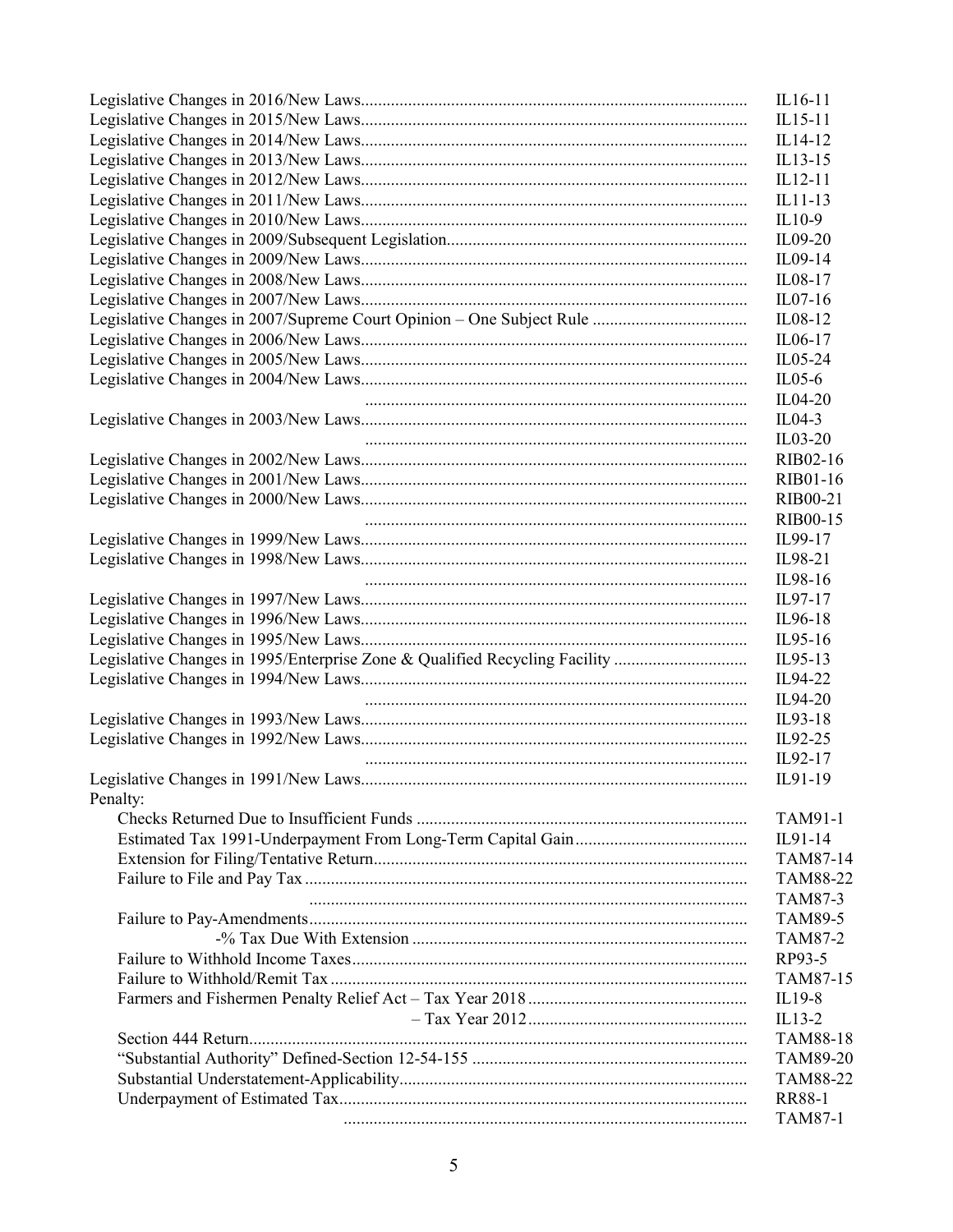|                                                                                  | IL90-22        |
|----------------------------------------------------------------------------------|----------------|
|                                                                                  | IL88-3         |
|                                                                                  | IL88-2         |
|                                                                                  | IL87-3         |
|                                                                                  | RP08-6         |
|                                                                                  | RPB02-5        |
|                                                                                  | RP98-3         |
|                                                                                  | RP97-6         |
|                                                                                  | RP95-2         |
|                                                                                  | RP93-1         |
|                                                                                  | RP87-2         |
|                                                                                  | RP97-5         |
|                                                                                  | IL91-21        |
|                                                                                  | IL95-25        |
| Refunds:                                                                         |                |
|                                                                                  | RP13-1         |
|                                                                                  | <b>RPB00-3</b> |
|                                                                                  | RP95-5         |
|                                                                                  | RR91-10        |
|                                                                                  | IL90-37        |
|                                                                                  | <b>TAM89-3</b> |
|                                                                                  | RR13-1         |
|                                                                                  | RR97-14        |
|                                                                                  | RP89-1         |
|                                                                                  | IL14-11        |
|                                                                                  | <b>RPB01-6</b> |
|                                                                                  | RP97-1         |
|                                                                                  | RP87-3         |
|                                                                                  | $IL03-13$      |
|                                                                                  | RIB02-15       |
|                                                                                  | IL09-11        |
|                                                                                  | IL06-15        |
|                                                                                  | $IL06-3$       |
|                                                                                  | IL88-9         |
| <b>Statute of Limitations:</b>                                                   |                |
|                                                                                  | RR89-6         |
|                                                                                  | RP89-1         |
| Claims for Refund (See Refunds)                                                  |                |
|                                                                                  | <b>RR89-4</b>  |
|                                                                                  | <b>RR89-9</b>  |
|                                                                                  | IL97-21        |
|                                                                                  | RR15-6         |
|                                                                                  | RP08-4         |
|                                                                                  | RP13-3         |
| Transferor Affidavit - Exception to Section 12-54-124 on Certain Asset Transfers | RR04-2         |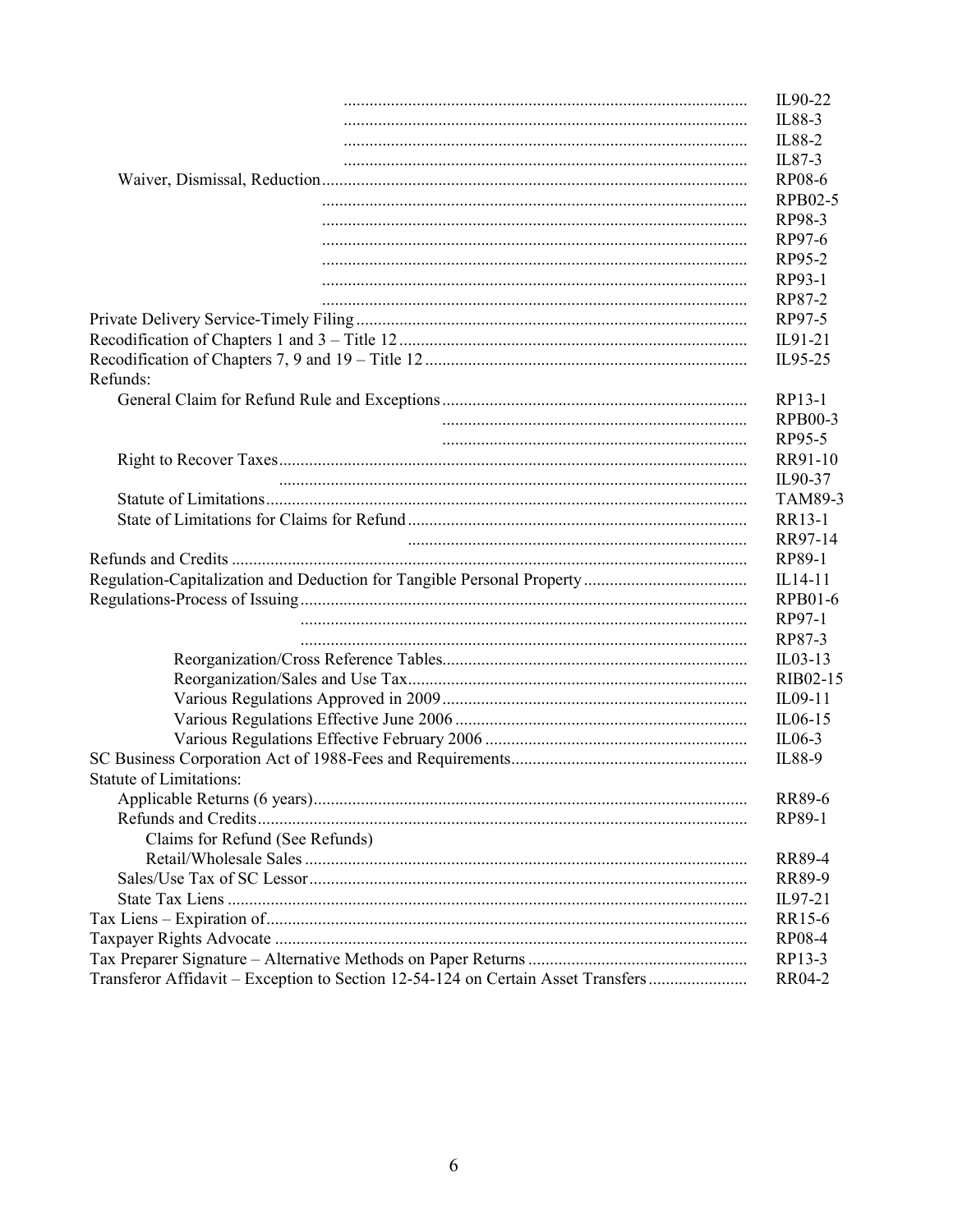## ALCOHOLIC BEVERAGE LICENSING & REGULATION

|                                                            |                                                      | RR95-4          |
|------------------------------------------------------------|------------------------------------------------------|-----------------|
|                                                            |                                                      | <b>RAB01-8</b>  |
|                                                            |                                                      | IL93-11         |
|                                                            |                                                      | RR94-8          |
|                                                            |                                                      | RR95-3          |
|                                                            |                                                      | $IL20-5$        |
|                                                            | - COVID-19 State of Emergency Ends - Reg. Reinstated | $IL21-18$       |
|                                                            |                                                      | IL96-3          |
|                                                            |                                                      | RR94-5          |
| Fundraising Events by Nonprofit Organizations              |                                                      | RR12-3          |
|                                                            |                                                      | RR10-1          |
|                                                            |                                                      | <b>RR04-8</b>   |
|                                                            |                                                      | <b>RAB01-2</b>  |
|                                                            |                                                      | RR98-16         |
| Gambling at Locations with Beer or Wine Licenses:          |                                                      |                 |
|                                                            |                                                      | IL98-19         |
|                                                            |                                                      | IL98-10         |
|                                                            |                                                      | RR94-4          |
|                                                            |                                                      | RR05-19         |
|                                                            |                                                      | <b>RAB00-10</b> |
| Payment Dishonored - Administrative Process and Penalties: |                                                      |                 |
|                                                            |                                                      | RP12-1          |
|                                                            |                                                      | RP12-2          |
|                                                            |                                                      | RP13-2          |
|                                                            |                                                      | RP04-4          |
|                                                            |                                                      | RP04-3          |
|                                                            |                                                      | RP03-4          |
|                                                            |                                                      | RPB01-3         |
|                                                            |                                                      | <b>TRPB01-3</b> |
|                                                            |                                                      | RP95-7          |
| Protests of Permits and Licenses                           |                                                      | RR98-23         |
|                                                            |                                                      | $IL03-13$       |
|                                                            |                                                      | RR10-3          |
|                                                            |                                                      | $IL11-2$        |
|                                                            |                                                      | $IL10-13$       |
|                                                            |                                                      | IL14-6          |
|                                                            |                                                      | IL13-7          |
|                                                            |                                                      | $IL10-10$       |
|                                                            |                                                      | IL08-21         |
|                                                            |                                                      | IL06-24         |
|                                                            |                                                      |                 |
|                                                            |                                                      | $IL06-5$        |
|                                                            |                                                      | $IL05-31$       |
|                                                            |                                                      | $IL05-21$       |
|                                                            |                                                      | $IL05-16$       |
|                                                            |                                                      | $IL04-13$       |
|                                                            |                                                      | $IL04-8$        |
|                                                            |                                                      | IL03-27         |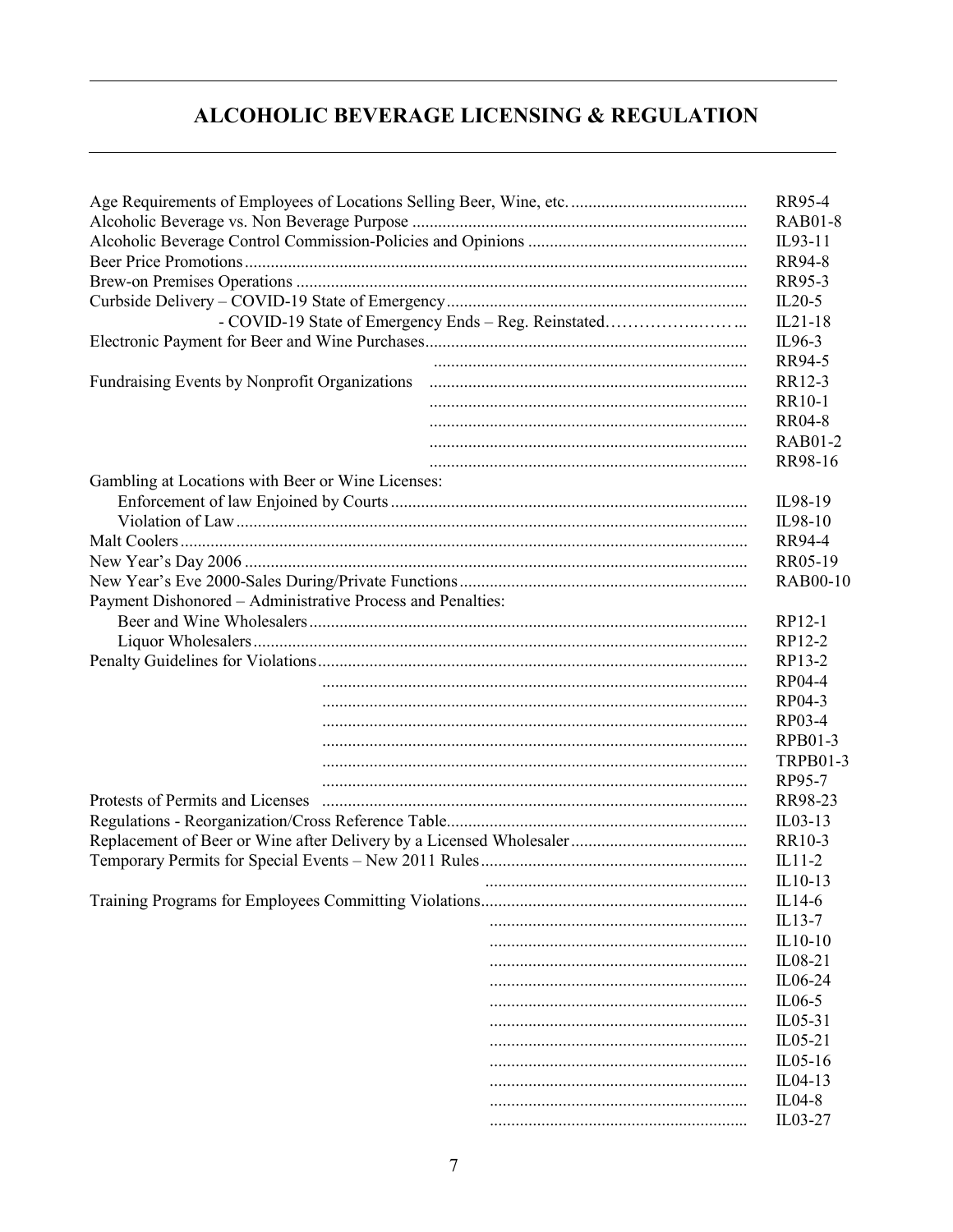#### **INCOME TAXES**

|                                                        | PLR89-14        |
|--------------------------------------------------------|-----------------|
|                                                        | <b>TAM89-2</b>  |
|                                                        | PLR88-17        |
|                                                        | PLR13-3         |
|                                                        | RP15-2          |
|                                                        | RP09-1          |
|                                                        | RP95-4          |
| Use of Alternative Apportionment Method -              |                 |
|                                                        | RR15-5          |
| Economic Development & Applying For Alternative Method | RP15-3          |
|                                                        | RPB02-4         |
| .                                                      | RP96-3          |
| <b>Apportionment Ratio:</b>                            |                 |
|                                                        | IL95-17         |
|                                                        | TAM88-12        |
|                                                        | PLR93-3         |
|                                                        | RR09-15         |
|                                                        | <b>PLR95-9</b>  |
|                                                        | <b>PLR95-7</b>  |
|                                                        | <b>TAM94-2</b>  |
| Assistance and Tax Relief:                             |                 |
|                                                        | $IL03-18$       |
|                                                        | $IL05-2$        |
|                                                        | $IL21-7$        |
|                                                        | $IL20-8$        |
|                                                        | $IL20-4$        |
|                                                        | $IL20-3$        |
|                                                        | IL94-2          |
|                                                        | IL15-14         |
|                                                        | IL18-13         |
|                                                        | IL16-12         |
|                                                        | $IL20-16$       |
|                                                        | IL11-7          |
| Military Personnel (See Military Personnel)            |                 |
|                                                        | $IL07-10$       |
|                                                        | IL93-5          |
|                                                        | RPB01-9         |
|                                                        | <b>TRPB01-9</b> |
|                                                        | $IL11-6$        |
|                                                        | $IL03-24$       |
| Backup Income Tax Withholding (See Withholding)        |                 |
| Bank Franchise Tax (See Miscellaneous Taxes Section)   |                 |
|                                                        | <b>RR88-3</b>   |
|                                                        | <b>PLR88-8</b>  |
| Capital Gains:                                         |                 |
|                                                        | <b>PLR89-5</b>  |
|                                                        | IL88-3          |
|                                                        | <b>PLR92-1</b>  |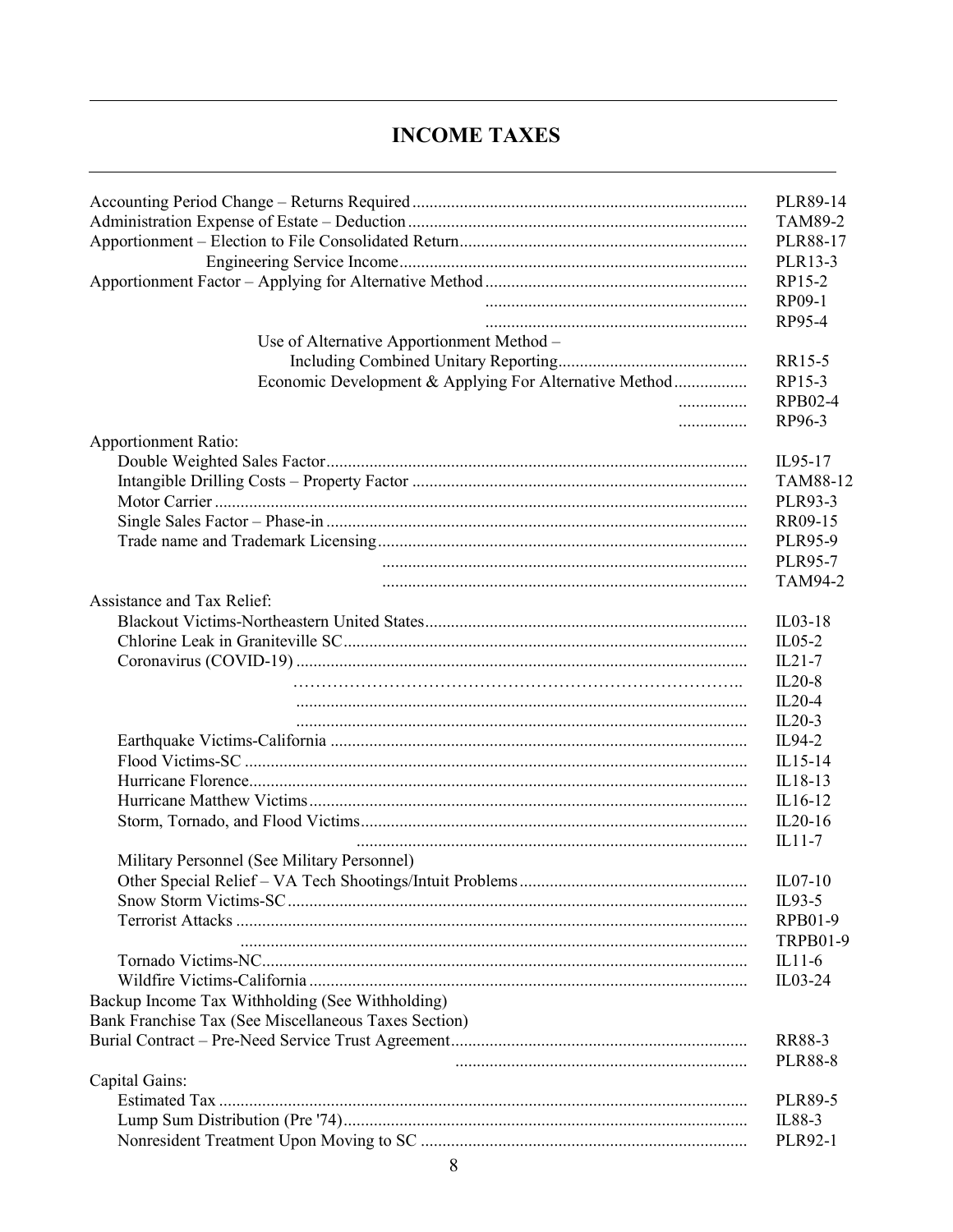|                                                                               | IL91-14                                                   |
|-------------------------------------------------------------------------------|-----------------------------------------------------------|
|                                                                               | RR91-1                                                    |
|                                                                               | IL89-30                                                   |
|                                                                               | IL89-1                                                    |
|                                                                               | IL88-15                                                   |
|                                                                               | IL97-24                                                   |
| Catastrophe Savings Account - Taxability of Contributions and Withdrawals     | RR21-11                                                   |
| C-Corporations:                                                               |                                                           |
| Reporting Federal Income Tax Adjustments Made by the Internal Revenue Service | RP16-1                                                    |
|                                                                               | $IL20-14$                                                 |
| <b>Consolidated Returns:</b>                                                  |                                                           |
|                                                                               | RR88-10                                                   |
|                                                                               | <b>TAM88-8</b>                                            |
|                                                                               | PLR88-12                                                  |
|                                                                               | PLR12-4                                                   |
|                                                                               | PLR88-17                                                  |
|                                                                               | TAM89-15                                                  |
|                                                                               | TAM89-22                                                  |
|                                                                               | TAM87-12                                                  |
|                                                                               | IL91-16                                                   |
|                                                                               | RR16-7                                                    |
| Corporate Headquarters Credit                                                 |                                                           |
|                                                                               | PLR91-3                                                   |
|                                                                               | PLR89-19                                                  |
|                                                                               | <b>PLR89-7</b>                                            |
|                                                                               | IL92-14                                                   |
| Per-Capita Income for State - (See Per Capita Income below)                   |                                                           |
|                                                                               | PLR91-2                                                   |
|                                                                               | <b>PRO01-1</b>                                            |
| Credits:                                                                      | $IL15-9$                                                  |
|                                                                               | RR15-7                                                    |
|                                                                               | PLR14-3                                                   |
| Additional Rules for State-Owned Abandoned Buildings                          | RR15-12                                                   |
| Extension of Credit and General Guidance                                      | $IL21-13$                                                 |
|                                                                               | IL95-19                                                   |
|                                                                               | IL97-5                                                    |
|                                                                               | IL15-22                                                   |
|                                                                               | RR14-6                                                    |
|                                                                               | PLR11-6                                                   |
| Child & Dependent Care Credit of Nonresident (See Nonresident)                |                                                           |
|                                                                               | RR09-3                                                    |
|                                                                               | <b>RAB00-1</b>                                            |
|                                                                               | <b>TRAB00-1</b>                                           |
|                                                                               | RR99-4                                                    |
| Community Development Credit - Credit Limit Increase for 2021 and Thereafter  | $IL21-16$                                                 |
|                                                                               | RP08-1                                                    |
|                                                                               | RPB01-11                                                  |
| Corporate Headquarters (See Corporate Headquarters Credit)                    |                                                           |
|                                                                               | IL96-23                                                   |
|                                                                               | RR97-8                                                    |
|                                                                               | IL96-23                                                   |
|                                                                               | Qualification of Communication Property<br><b>PLR98-2</b> |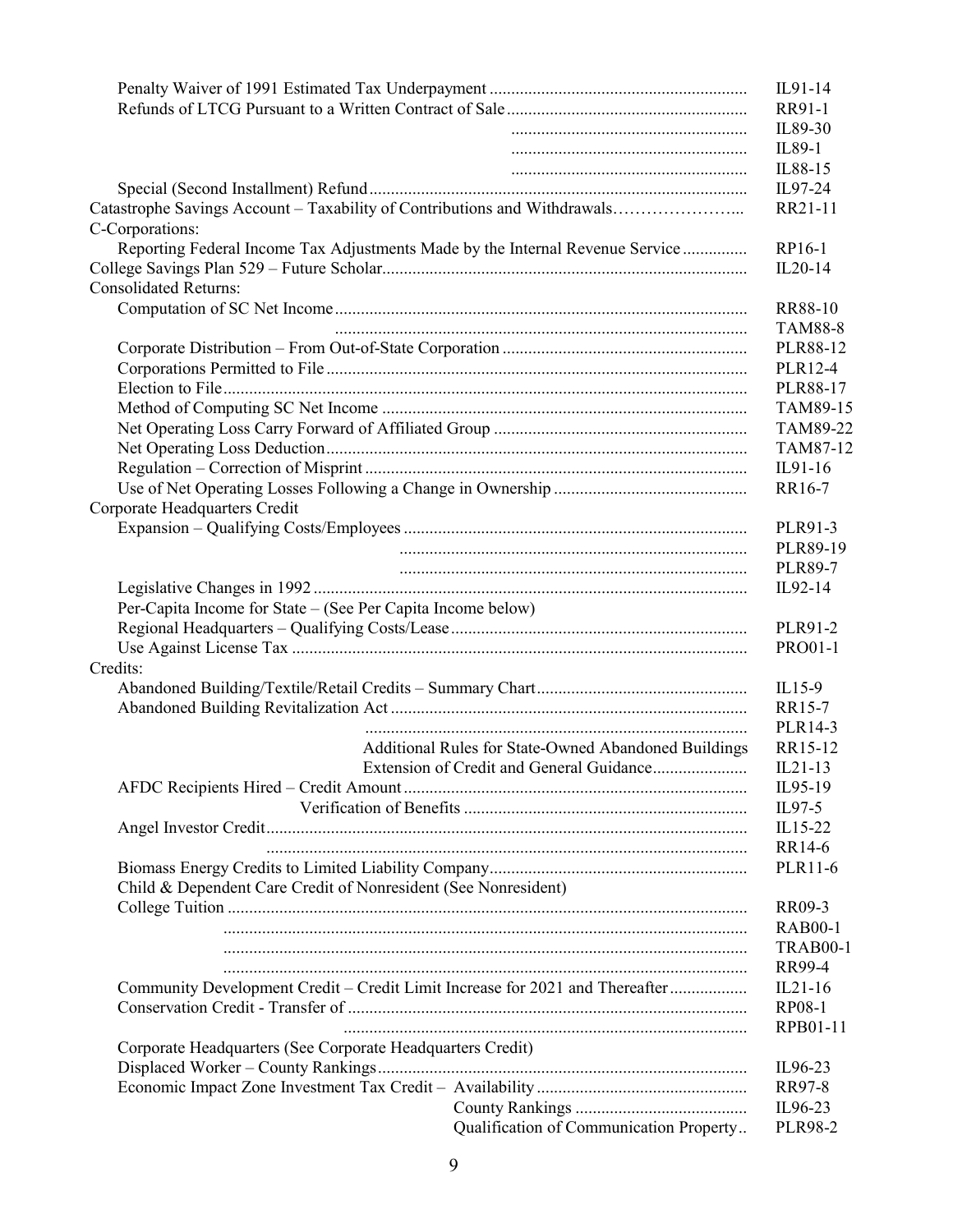| New Jobs (See Jobs Tax Credit)                                                  |   |
|---------------------------------------------------------------------------------|---|
|                                                                                 |   |
|                                                                                 |   |
|                                                                                 |   |
|                                                                                 |   |
|                                                                                 |   |
|                                                                                 |   |
|                                                                                 |   |
|                                                                                 |   |
|                                                                                 |   |
| Deduction:                                                                      |   |
|                                                                                 |   |
| Charitable Deduction for Individuals Claiming the Standard Deduction for 2020   |   |
| State, Local, or Foreign Tax Deduction Allowed or Disallowed - Survey Responses |   |
|                                                                                 | . |
|                                                                                 |   |
| <b>DISCs (See Administrative Section)</b>                                       |   |
| Due Date of Return (See Administrative Section)                                 |   |
|                                                                                 |   |
|                                                                                 |   |
| <b>Enterprise Zone Benefits:</b>                                                |   |
|                                                                                 |   |
|                                                                                 |   |
|                                                                                 |   |
|                                                                                 |   |
| <b>Estimated Tax:</b>                                                           |   |
|                                                                                 |   |
|                                                                                 |   |
| Penalty for Underpayment (See Administrative Section)                           |   |
|                                                                                 |   |
|                                                                                 |   |
| <b>Exempt Interest:</b>                                                         |   |
|                                                                                 |   |
|                                                                                 |   |
|                                                                                 |   |
|                                                                                 |   |
|                                                                                 |   |
|                                                                                 |   |
|                                                                                 |   |
|                                                                                 |   |
|                                                                                 |   |
|                                                                                 |   |
|                                                                                 |   |
|                                                                                 |   |
|                                                                                 |   |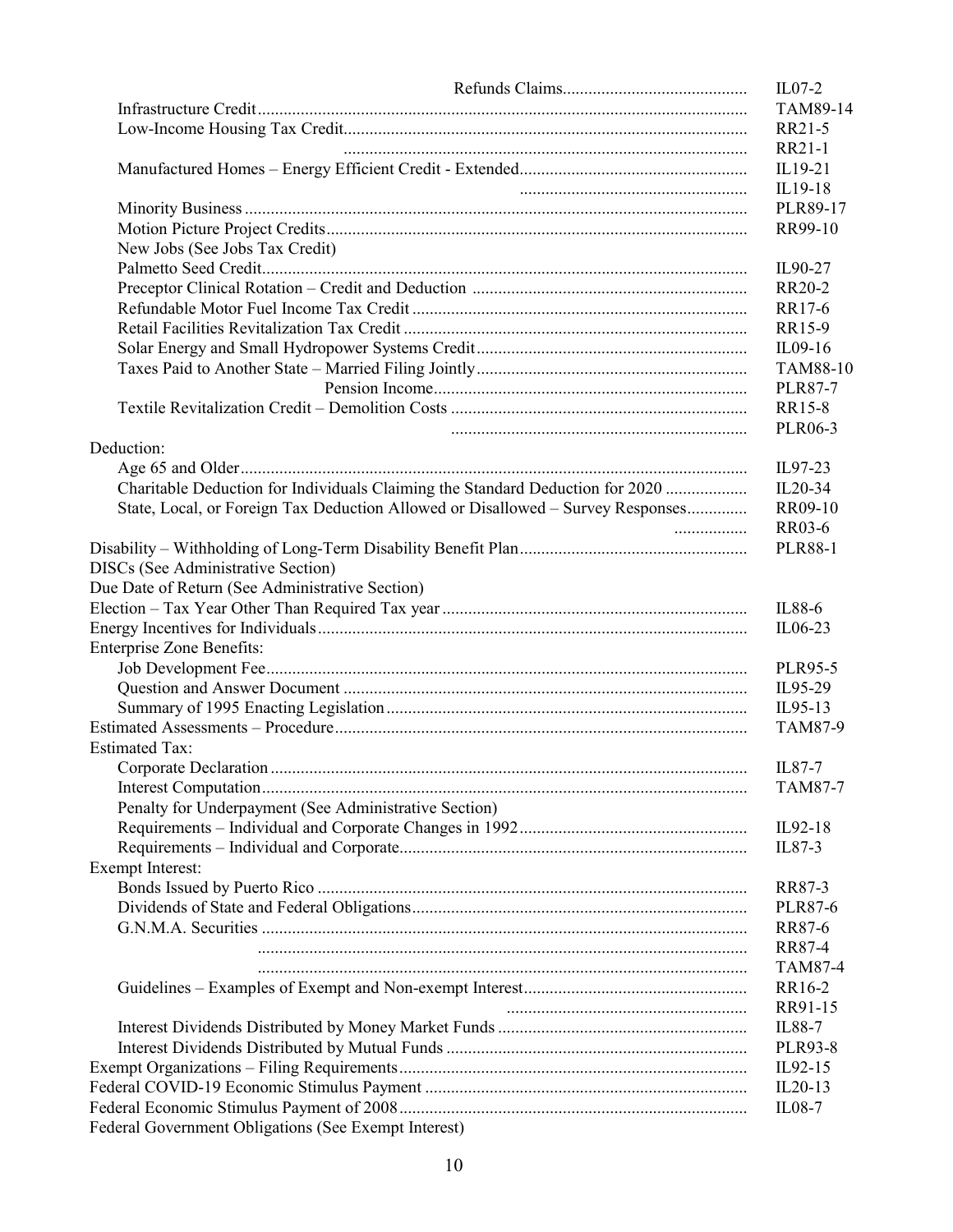| Federal Payroll Protection Program Loans for Small Businesses due to COVID-19       | IL20-28                         |
|-------------------------------------------------------------------------------------|---------------------------------|
|                                                                                     | RR92-13                         |
|                                                                                     | RR98-14                         |
| Income Tax Conformity:                                                              |                                 |
| General:                                                                            |                                 |
|                                                                                     | $IL03-17$                       |
|                                                                                     | IL98-2                          |
|                                                                                     | <b>RR05-2</b><br><b>TRR05-2</b> |
| Federal Tax Cuts & Jobs Act of 2017 Issues:                                         |                                 |
| Federal Tax Cuts & Jobs Act of 2017 and SC Taxpayer Protection & Relief Act         |                                 |
| of 2018 – Charts of Federal & SC Treatment as of February 9, 2018                   | IL19-7                          |
| Proposed Treasury Regulation 1.170A-1 - Potential Impact on Charitable Contribution |                                 |
|                                                                                     | IL19-10                         |
| State Tax Addback Calculation - \$10,000 Federal Tax Deduction Limit                | RR19-1                          |
| Federal Cares Act of 2020 and Consolidated Appropriations Act of 2021 Issues:       |                                 |
|                                                                                     | $IL21-15$                       |
|                                                                                     | $IL21-4$                        |
| Impact of Treasury Regulation on Charitable Contribution Deduction and              |                                 |
|                                                                                     | RR21-4                          |
| Internal Revenue Code Conformity Update - Filing Information for 2020               | $IL21-7$                        |
| Unemployment Compensation - Partial Exclusion for 2020 (See Unemployment)           |                                 |
|                                                                                     | IL88-14                         |
|                                                                                     | TAM89-23                        |
|                                                                                     | <b>PLR89-4</b>                  |
|                                                                                     | PLR92-1                         |
|                                                                                     | RR14-7                          |
|                                                                                     | PLR88-12                        |
|                                                                                     | RR21-2                          |
|                                                                                     | <b>RR09-4</b>                   |
|                                                                                     | TAM90-10                        |
| Job Tax Credit:                                                                     |                                 |
|                                                                                     | RR19-11                         |
|                                                                                     | RR99-5                          |
|                                                                                     | RR05-5                          |
|                                                                                     | RR87-5                          |
|                                                                                     | $IL20-33$                       |
|                                                                                     | IL19-29                         |
|                                                                                     | $IL19-2$                        |
|                                                                                     | $IL17-16$                       |
|                                                                                     | IL16-18                         |
|                                                                                     | $IL15-17$                       |
|                                                                                     | $IL15-1$                        |
|                                                                                     | IL13-19                         |
|                                                                                     | $IL13-6$                        |
|                                                                                     | IL12-19                         |
|                                                                                     | $IL11-4$                        |
|                                                                                     |                                 |
|                                                                                     | $IL10-1$                        |
|                                                                                     | $IL09-1$                        |
|                                                                                     | $IL08-1$                        |
|                                                                                     | $ILO7-3$                        |
|                                                                                     | <b>RR07-1</b><br>$IL06-1$       |
|                                                                                     |                                 |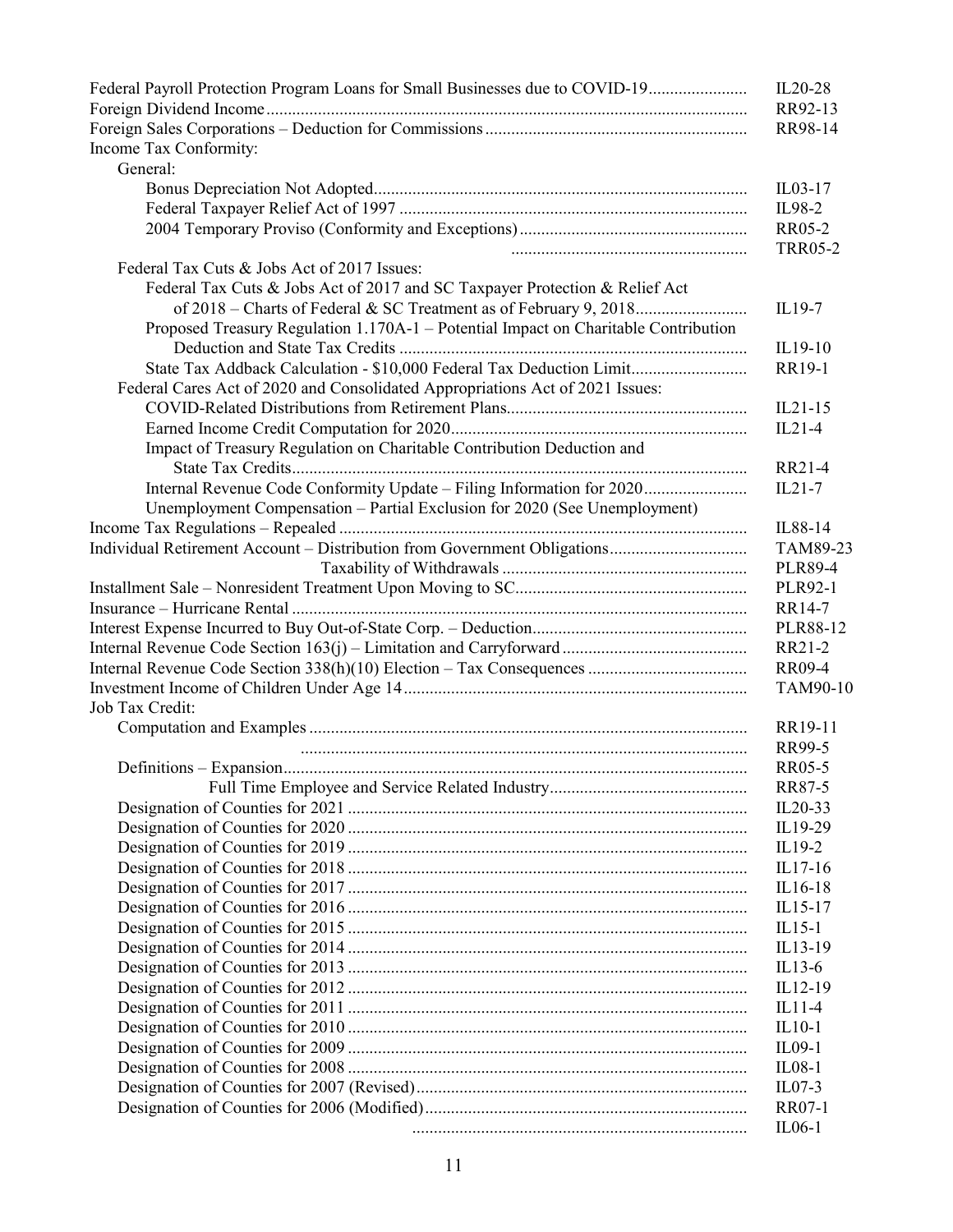|                                                                        | $IL05-3$       |
|------------------------------------------------------------------------|----------------|
|                                                                        | $IL03-30$      |
|                                                                        | $IL03-1$       |
|                                                                        | RIB02-14       |
|                                                                        | RIB02-5        |
|                                                                        | <b>RIB01-4</b> |
|                                                                        | <b>RIB00-4</b> |
|                                                                        | IL99-2         |
|                                                                        | IL98-1         |
|                                                                        | IL97-16        |
|                                                                        | $IL97-2$       |
|                                                                        | IL96-20        |
|                                                                        | IL96-12        |
|                                                                        | IL96-2         |
|                                                                        | IL95-2         |
|                                                                        | IL94-1         |
|                                                                        | $IL93-3$       |
|                                                                        | IL92-4         |
|                                                                        | $IL91-3$       |
|                                                                        | IL90-4         |
|                                                                        | IL88-23        |
|                                                                        | IL88-1         |
|                                                                        | IL87-2         |
|                                                                        | PLR95-5        |
| Per Capita Income for Counties (See Per Capita Income below)           |                |
|                                                                        | RR98-10        |
|                                                                        | IL87-2         |
| Small Business Provisions - Computation and Examples of New Provisions | RR19-11        |
|                                                                        | RR07-2         |
|                                                                        | <b>TRR07-2</b> |
|                                                                        | RR05-17        |
|                                                                        | <b>PLR89-1</b> |
|                                                                        | PLR95-3        |
|                                                                        |                |
|                                                                        | PLR94-5        |
|                                                                        | <b>TAM88-9</b> |
|                                                                        | <b>PLR88-7</b> |
|                                                                        | IL96-25        |
|                                                                        | IL96-15        |
|                                                                        | RR98-11        |
| Marriage – Filing Guidance                                             |                |
|                                                                        | RR21-3         |
|                                                                        | <b>RR14-8</b>  |
|                                                                        | <b>TRR14-8</b> |
| Military – (See also National Guard)                                   |                |
|                                                                        | <b>RIB02-1</b> |
|                                                                        | RR21-10        |
| .                                                                      | RR10-5         |
| .                                                                      | <b>TRR10-5</b> |
|                                                                        | IL09-21        |
|                                                                        | RR06-1         |
|                                                                        | RP99-2         |
|                                                                        | IL91-18        |
|                                                                        | $IL91-6$       |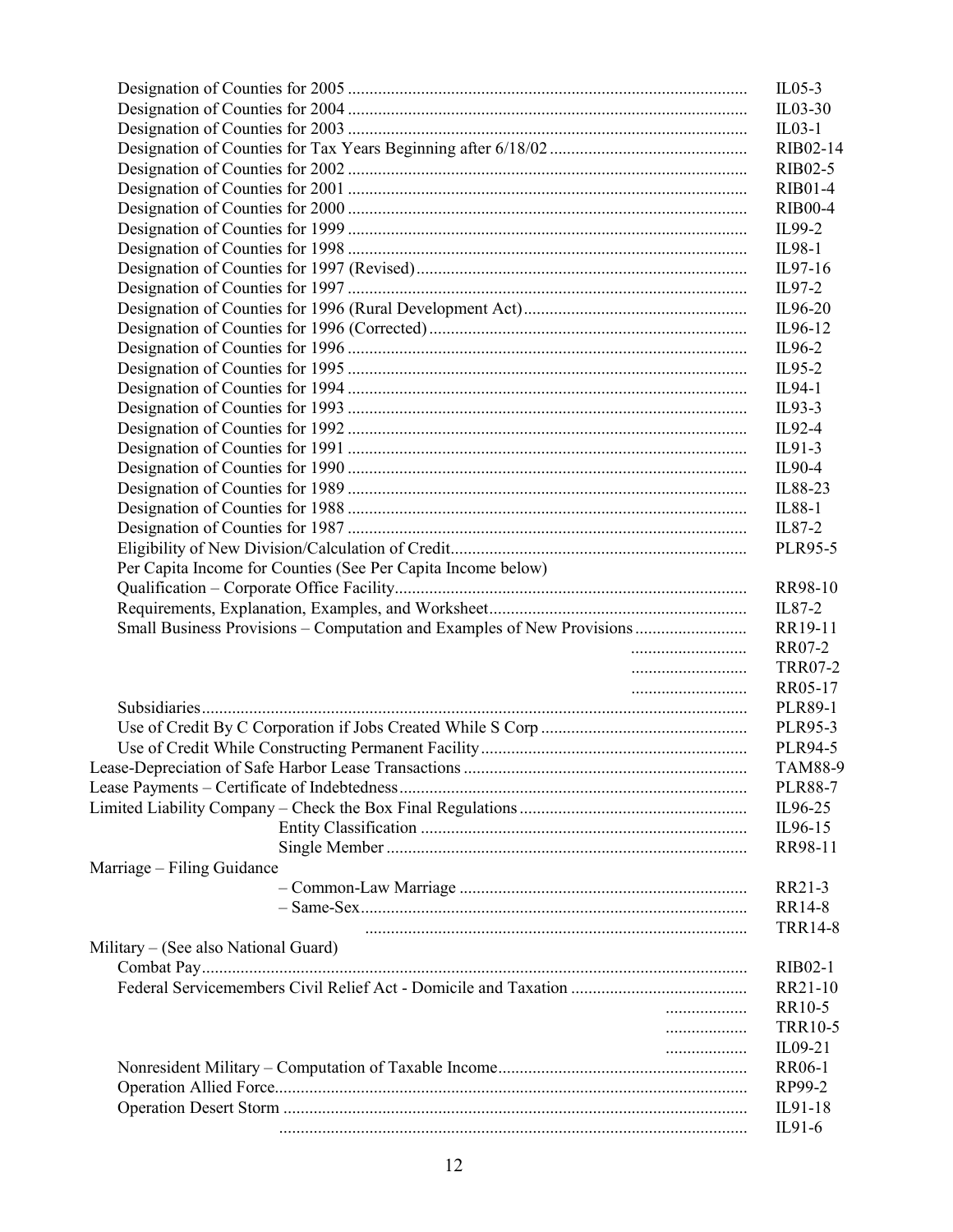|                                                       | <b>RPB02-1</b>   |
|-------------------------------------------------------|------------------|
|                                                       | <b>TRPB02-1</b>  |
|                                                       | RP03-2           |
|                                                       | <b>TRP03-2</b>   |
|                                                       | RP96-2<br>IL96-5 |
|                                                       | RP08-3           |
| Minority Business Credit (See Credits)                |                  |
|                                                       | IL90-34          |
|                                                       | IL90-30          |
|                                                       | <b>RR88-4</b>    |
|                                                       | <b>PLR88-9</b>   |
|                                                       | IL88-5           |
|                                                       | RR09-16          |
|                                                       | TAM89-16         |
| Nexus:                                                |                  |
|                                                       | PLR91-4          |
|                                                       | PLR89-13         |
|                                                       | <b>PLR87-5</b>   |
|                                                       | RP20-2           |
|                                                       | RP09-2           |
|                                                       | RP07-1           |
|                                                       | <b>RPB01-5</b>   |
|                                                       | RP96-1           |
|                                                       | RP92-2           |
|                                                       | <b>RR08-1</b>    |
|                                                       | RR98-3           |
|                                                       | IL94-5           |
|                                                       | IL93-20          |
|                                                       | <b>PLR94-8</b>   |
|                                                       | <b>PLR03-1</b>   |
|                                                       | RR16-11          |
|                                                       | RR97-15          |
|                                                       | RR93-10          |
|                                                       | RR91-16          |
|                                                       | PLR88-19         |
|                                                       | IL90-21          |
|                                                       | IL90-21          |
| Partnerships:                                         |                  |
|                                                       | RR95-9           |
|                                                       | TAM87-10         |
|                                                       | TAM87-6          |
|                                                       | <b>PLR95-2</b>   |
|                                                       | RR97-7           |
| Withholding on Nonresident Partners (See Withholding) |                  |
|                                                       | <b>RR08-2</b>    |
|                                                       | RR06-12          |
| Penalty (See Administrative Section)                  |                  |
|                                                       | $IL20-32$        |
|                                                       | IL19-27          |
|                                                       | $IL19-1$         |
|                                                       | $IL17-17$        |
|                                                       | IL16-17          |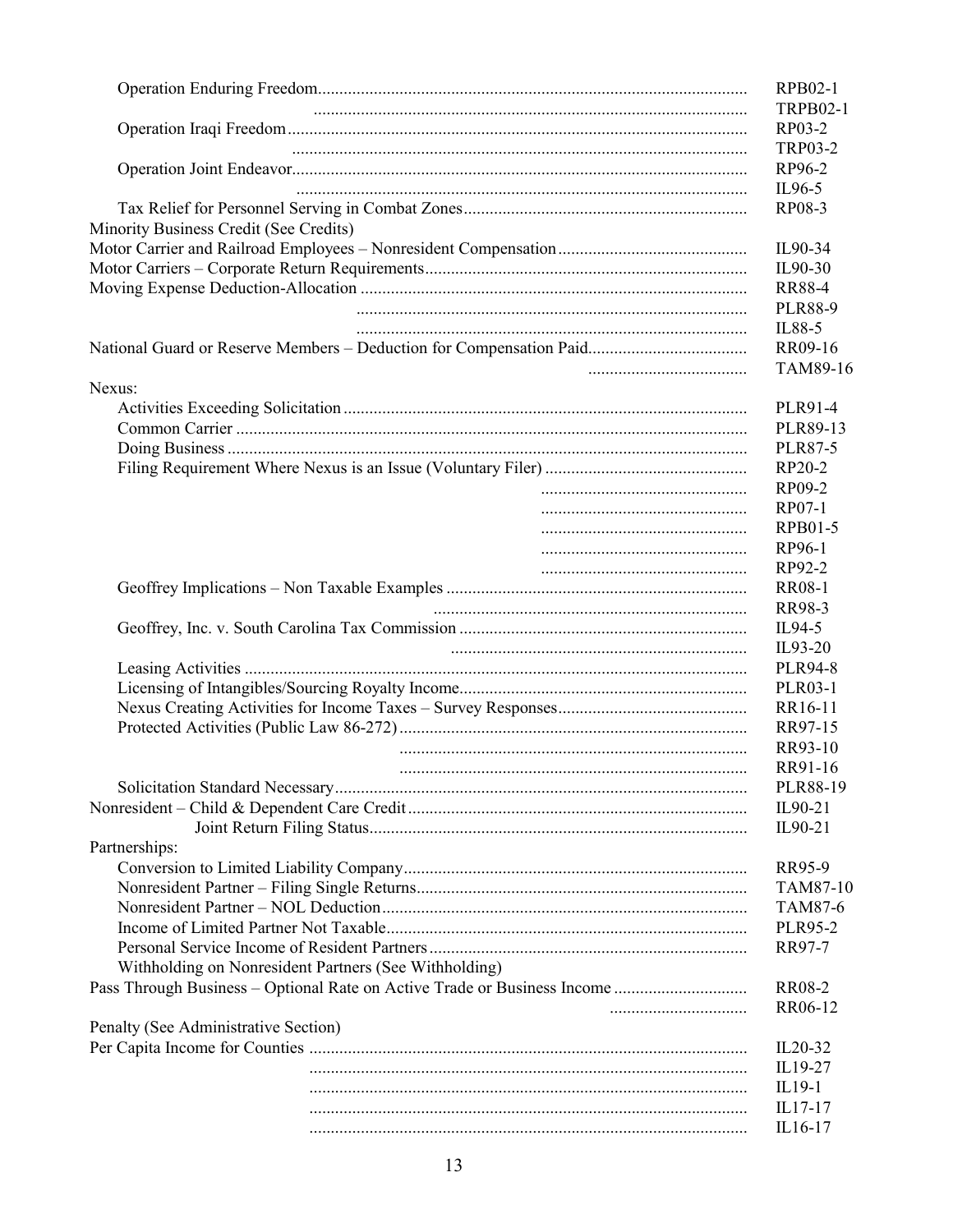|  | IL15-21   |
|--|-----------|
|  | IL14-15   |
|  | IL13-20   |
|  | IL12-18   |
|  | $IL12-16$ |
|  | $IL12-6$  |
|  | $IL11-17$ |
|  | $IL11-8$  |
|  | IL10-4    |
|  | IL09-6    |
|  | IL08-8    |
|  | $IL07-11$ |
|  |           |
|  | IL06-11   |
|  | IL05-14   |
|  | IL04-12   |
|  | IL03-12   |
|  | RIB02-9   |
|  | RIB01-11  |
|  | $IL21-11$ |
|  | $IL20-32$ |
|  | $IL20-10$ |
|  | IL19-27   |
|  | IL19-11   |
|  | IL19-1    |
|  | IL18-6    |
|  | IL17-17   |
|  | $IL17-11$ |
|  | IL16-17   |
|  | IL15-21   |
|  |           |
|  | IL14-15   |
|  | IL12-18   |
|  | $IL12-6$  |
|  | $IL11-17$ |
|  | $IL11-8$  |
|  | IL10-12   |
|  | $IL10-4$  |
|  | IL09-19   |
|  | IL09-6    |
|  | IL08-22   |
|  | IL08-08   |
|  | $IL07-18$ |
|  | IL07-11   |
|  | IL06-20   |
|  | IL06-10   |
|  | IL05-27   |
|  | IL05-12   |
|  |           |
|  | IL04-25   |
|  | IL04-11   |
|  | IL03-29   |
|  | IL03-11   |
|  | RIB02-20  |
|  | RIB02-10  |
|  | RIB01-17  |
|  |           |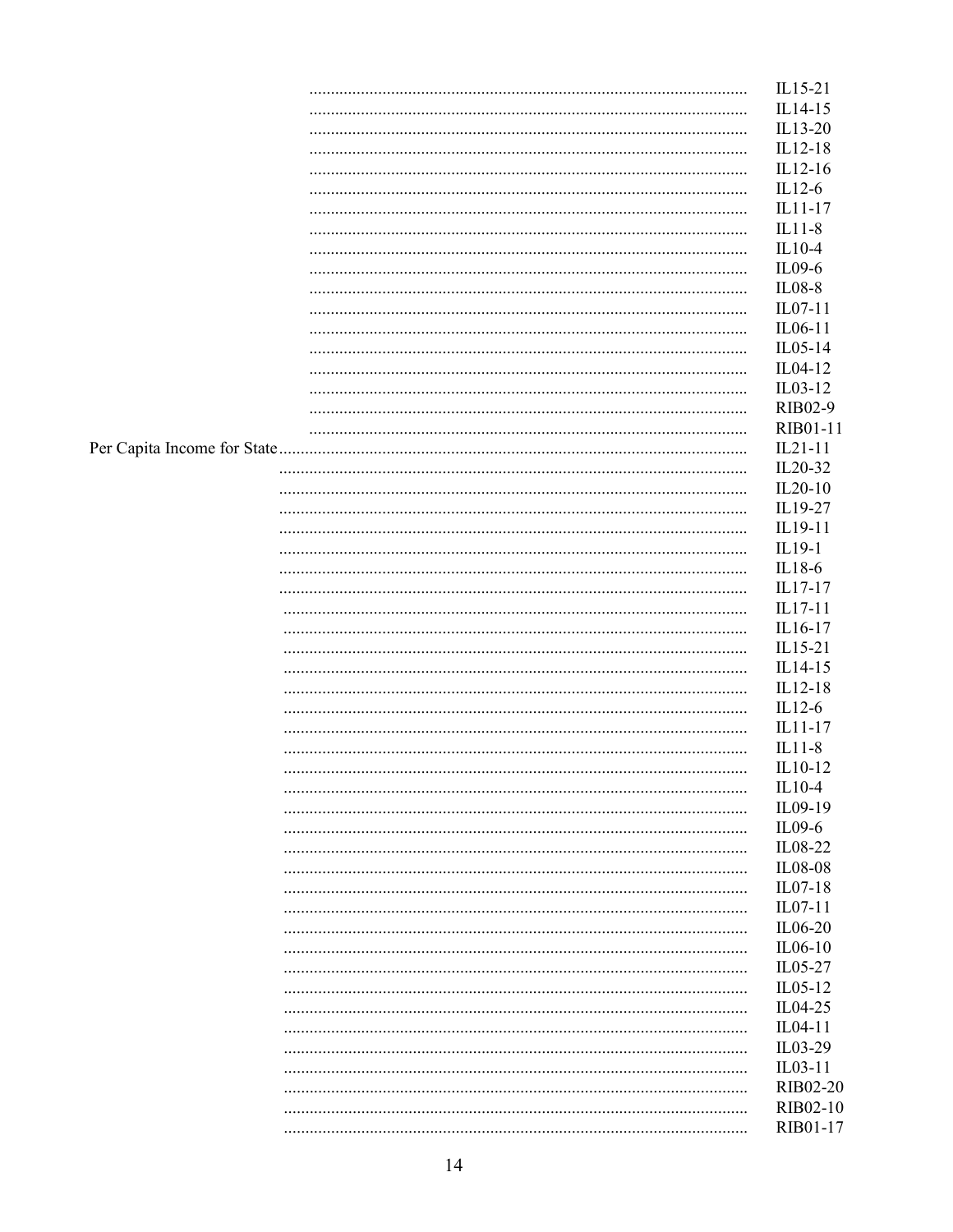|                                                           | RIB01-12       |
|-----------------------------------------------------------|----------------|
|                                                           | RIB00-13       |
|                                                           | IL99-1         |
|                                                           | RR99-11        |
| Public Law 86-272 (See Nexus)                             |                |
|                                                           | <b>PLR97-2</b> |
|                                                           | <b>PLR92-7</b> |
| Real Estate Sales by Nonresidents (See Withholding)       |                |
| Refund:                                                   |                |
|                                                           | IL19-24        |
|                                                           | TAM87-9        |
|                                                           | TAM89-3        |
|                                                           | RR89-2         |
| Regulations:                                              |                |
|                                                           | IL09-11        |
|                                                           | $IL06-3$       |
|                                                           | IL14-11        |
|                                                           | $IL03-13$      |
|                                                           | IL88-14        |
|                                                           | <b>PLR90-6</b> |
|                                                           | IL89-20        |
| Retirement Income:                                        |                |
|                                                           | RR96-1         |
|                                                           | RR95-15        |
|                                                           | IL98-20        |
|                                                           | RR94-9         |
|                                                           | RR93-12        |
|                                                           | IL94-3         |
| S Corporations:                                           |                |
|                                                           | PLR88-12       |
|                                                           | TAM89-24       |
|                                                           | RR87-2         |
|                                                           | RP98-1         |
|                                                           |                |
| Withholding on Nonresident Shareholders (See Withholding) |                |
|                                                           | RR96-10        |
| Subsistence Allowance:                                    | <b>PLR87-8</b> |
|                                                           |                |
|                                                           | RR96-5         |
|                                                           | $IL04-1$       |
| Tax Moratorium for Corporate/Insurance Premium Taxes:     |                |
|                                                           | RP04-6         |
|                                                           | $IL20-33$      |
|                                                           | IL19-29        |
|                                                           | IL19-2         |
|                                                           | $IL17-16$      |
|                                                           | IL16-18        |
|                                                           | $IL15-17$      |
|                                                           | $IL15-1$       |
|                                                           | IL13-19        |
|                                                           | $IL13-6$       |
|                                                           | IL12-19        |
|                                                           | $IL11-4$       |
|                                                           | $IL10-1$       |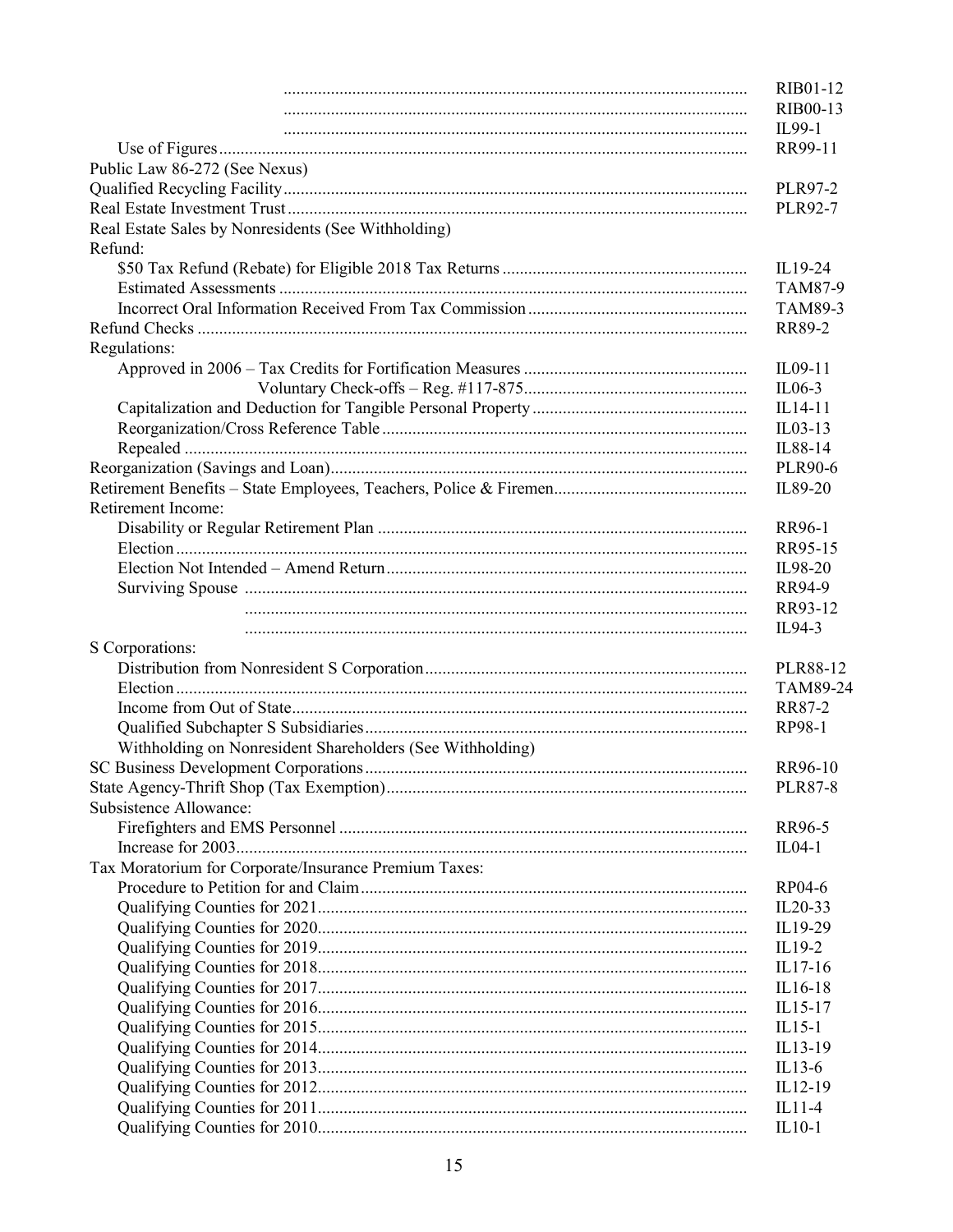|                                                                                         | IL09-1         |
|-----------------------------------------------------------------------------------------|----------------|
|                                                                                         | $IL08-2$       |
|                                                                                         | $ILO7-3$       |
|                                                                                         | RR07-1         |
|                                                                                         | $IL05-3$       |
|                                                                                         | $IL03-30$      |
|                                                                                         | $IL03-4$       |
|                                                                                         | RIB02-5        |
|                                                                                         | RIB01-4        |
|                                                                                         | RIB00-22       |
|                                                                                         | <b>RIB00-4</b> |
| Tax Rate - Optional Rate on Active Trade or Business Income (See Pass Through Business) |                |
|                                                                                         | IL94-31        |
|                                                                                         | IL89-2         |
| Unemployment Compensation:                                                              |                |
|                                                                                         | $IL20-15$      |
|                                                                                         | $IL21-14$      |
| Withholding:                                                                            |                |
|                                                                                         | IL90-6         |
|                                                                                         | IL89-19        |
|                                                                                         | RR89-20        |
|                                                                                         | <b>PLR88-1</b> |
|                                                                                         | RIB00-19       |
|                                                                                         | IL98-26        |
|                                                                                         | RP08-5         |
|                                                                                         | RR09-16        |
|                                                                                         | $IL17-3$       |
| Nonresident Contractors:                                                                |                |
|                                                                                         | IL92-16        |
|                                                                                         |                |
|                                                                                         | RP90-1         |
|                                                                                         | <b>TAM88-2</b> |
|                                                                                         | RP17-2         |
|                                                                                         | TRP17-2        |
|                                                                                         | RP92-5         |
|                                                                                         | IL90-20        |
|                                                                                         |                |
|                                                                                         | PLR94-9        |
|                                                                                         | RR09-13        |
|                                                                                         | <b>RAB02-6</b> |
|                                                                                         | RR90-3         |
|                                                                                         | RR89-19        |
|                                                                                         | RR89-15        |
|                                                                                         | IL89-22        |
|                                                                                         | IL90-11        |
|                                                                                         | TAM88-21       |
|                                                                                         | RP94-4         |
| <b>Withholding Deposits:</b>                                                            |                |
|                                                                                         | RR95-17        |
|                                                                                         | TAM93-1        |
| IRS New Regulations                                                                     | RIB01-2        |
|                                                                                         | IL98-13        |
|                                                                                         | IL93-16        |
|                                                                                         | IL92-31        |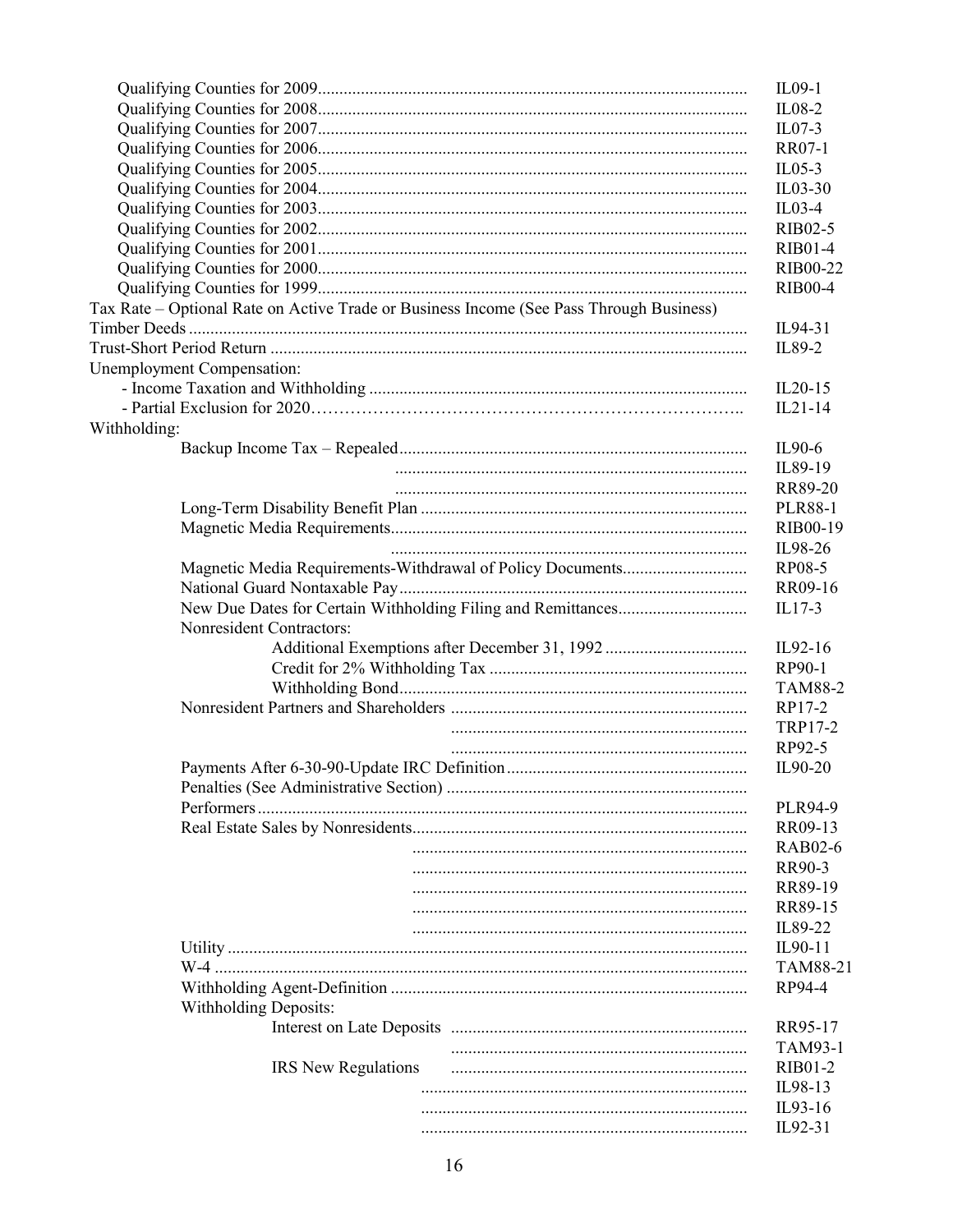|                                                      | RP90-5    |
|------------------------------------------------------|-----------|
|                                                      | $IL16-15$ |
| Workers Temporarily Working Remotely due to COVID-19 |           |
|                                                      | $IL21-8$  |
|                                                      | $IL20-29$ |
|                                                      | $IL20-24$ |
|                                                      | $IL20-11$ |
|                                                      |           |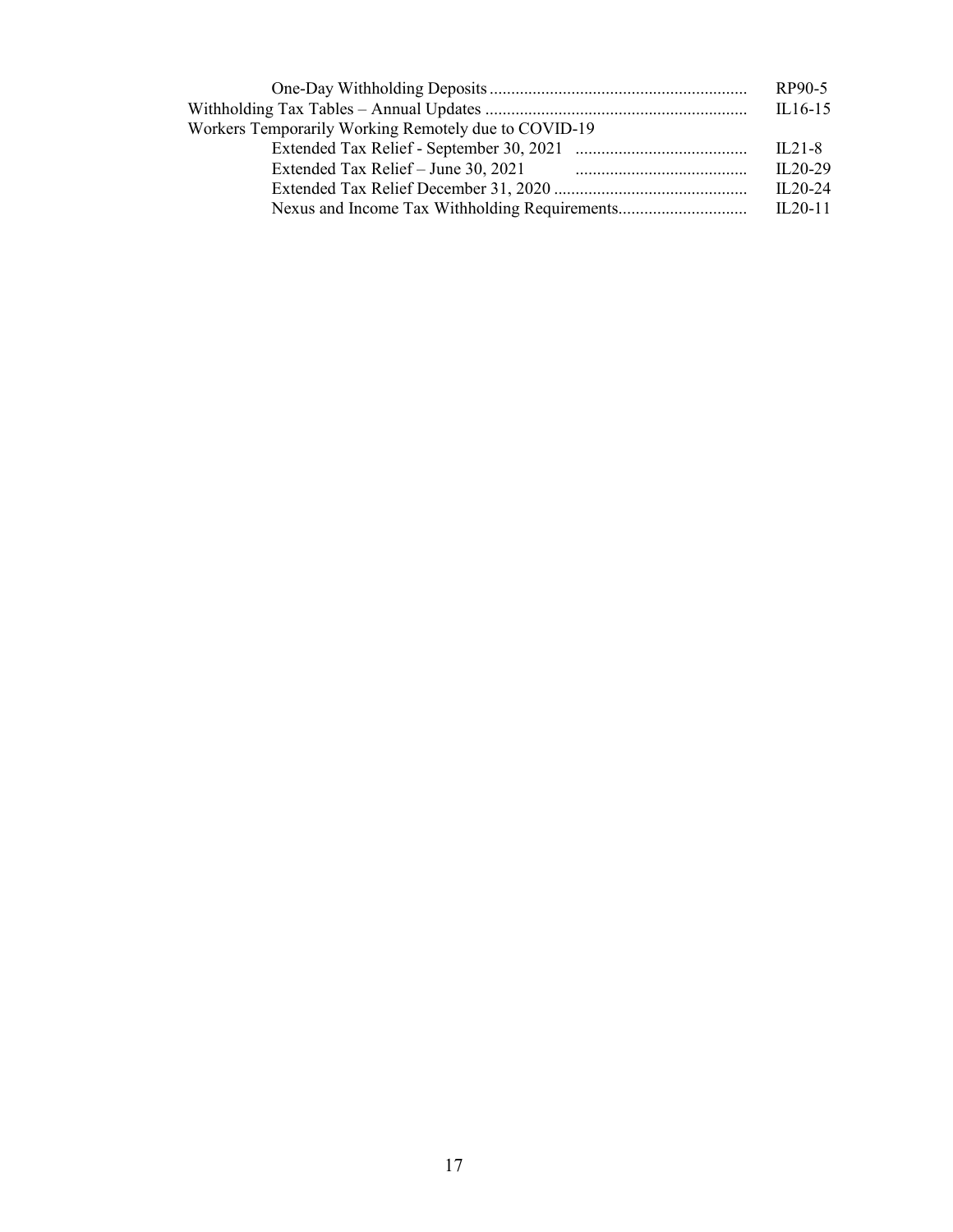## **MISCELLANEOUS TAXES**

## **Admissions Tax**

|                                                                         | PLR13-4        |
|-------------------------------------------------------------------------|----------------|
|                                                                         | RR16-4         |
|                                                                         | RR91-14        |
|                                                                         | <b>TAM90-8</b> |
|                                                                         | <b>RR89-8</b>  |
|                                                                         | RR91-5         |
| COVID-19-Admission Tax Refund Process (Available through Dec. 31, 2020) | IL20-18        |
|                                                                         | $IL21-3$       |
|                                                                         | PLR92-5        |
|                                                                         | RR09-12        |
|                                                                         | RR12-3         |
|                                                                         | RR10-1         |
|                                                                         | <b>RR04-8</b>  |
|                                                                         | <b>RAB01-2</b> |
|                                                                         | RR98-16        |
|                                                                         | <b>TAM94-1</b> |
|                                                                         | <b>PLR09-2</b> |
|                                                                         | RR97-13        |
|                                                                         | RR95-16        |
|                                                                         | PLR11-2        |
|                                                                         | RR91-18        |
|                                                                         | PLR91-5        |
|                                                                         | RR92-1         |
|                                                                         | IL91-17        |
|                                                                         | $IL91-10$      |
|                                                                         | RR90-7         |
|                                                                         | RR90-4         |
|                                                                         | <b>PLR90-7</b> |
|                                                                         | RR94-3         |
|                                                                         | RR05-14        |
|                                                                         | TAM89-26       |
|                                                                         | RR88-11        |
|                                                                         | RR90-10        |
|                                                                         | PLR88-13       |
|                                                                         | $IL92-6$       |
|                                                                         | TAM90-11       |
| Tours:                                                                  |                |
|                                                                         | RR19-2         |
|                                                                         | RR19-3         |
|                                                                         | <b>TAM95-2</b> |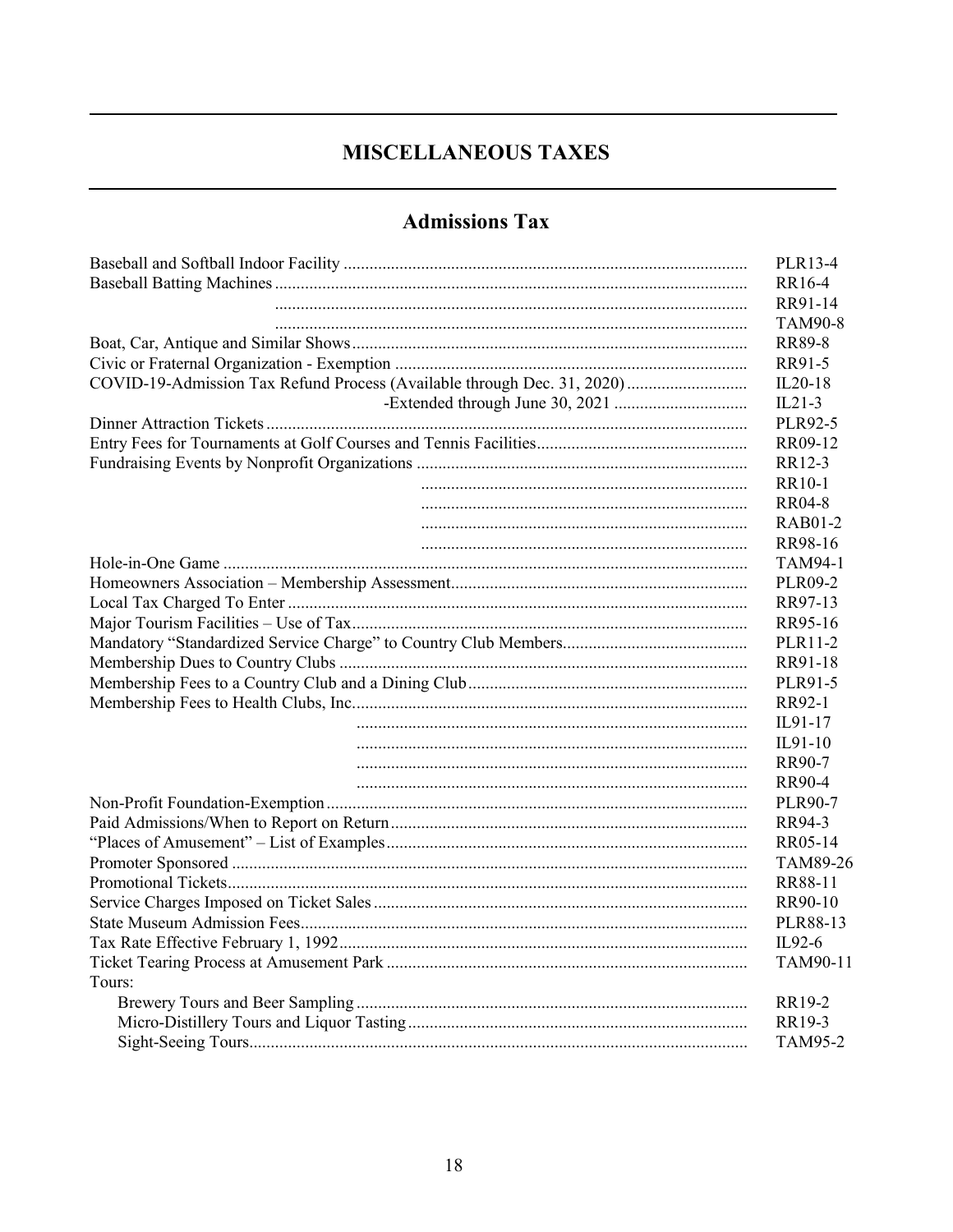# **Annual Reports and Licenses**

| <b>Annual License Fee:</b>                                                          |                |
|-------------------------------------------------------------------------------------|----------------|
| <b>Apportionment Method</b>                                                         |                |
|                                                                                     | PLR95-7        |
|                                                                                     | RR09-15        |
| Computation and Short Period Proration - Frequently Asked Questions and Examples    | RR05-11        |
|                                                                                     | <b>PRO01-1</b> |
|                                                                                     | <b>RR18-8</b>  |
|                                                                                     | RR99-6         |
|                                                                                     | RR96-11        |
|                                                                                     | IL92-15        |
|                                                                                     | PLR88-11       |
|                                                                                     | <b>TAM87-8</b> |
|                                                                                     | RR98-11        |
|                                                                                     | <b>TAM89-6</b> |
|                                                                                     | IL94-23        |
|                                                                                     | <b>TAM89-7</b> |
|                                                                                     | <b>PLR92-2</b> |
|                                                                                     | RR05-11        |
|                                                                                     | RP98-1         |
|                                                                                     | <b>PLR92-7</b> |
|                                                                                     | RR95-5         |
|                                                                                     | IL91-32        |
| Waterworks Utility in a Federal Enclave–Fee on Income and Property Under §12-20-100 | PLR11-1        |
| Annual Report:                                                                      |                |
|                                                                                     | TAM88-13       |
|                                                                                     | IL92-15        |
|                                                                                     | <b>TAM89-7</b> |
|                                                                                     | PLR92-2        |
|                                                                                     | <b>TAM89-6</b> |
|                                                                                     | RP98-1         |
|                                                                                     | PLR88-19       |

#### **Bank Franchise Tax**

| Extensions and Tax Year (See Administrative Section) |              |
|------------------------------------------------------|--------------|
|                                                      | RR21-5       |
|                                                      | RR21-1       |
|                                                      | $\Pi$ .94-35 |
|                                                      | PLR95-10     |

#### **Beer and Wine Tax**

| PRO02-1  |
|----------|
| IL 89-31 |
| RP89-4   |
| RR95-3   |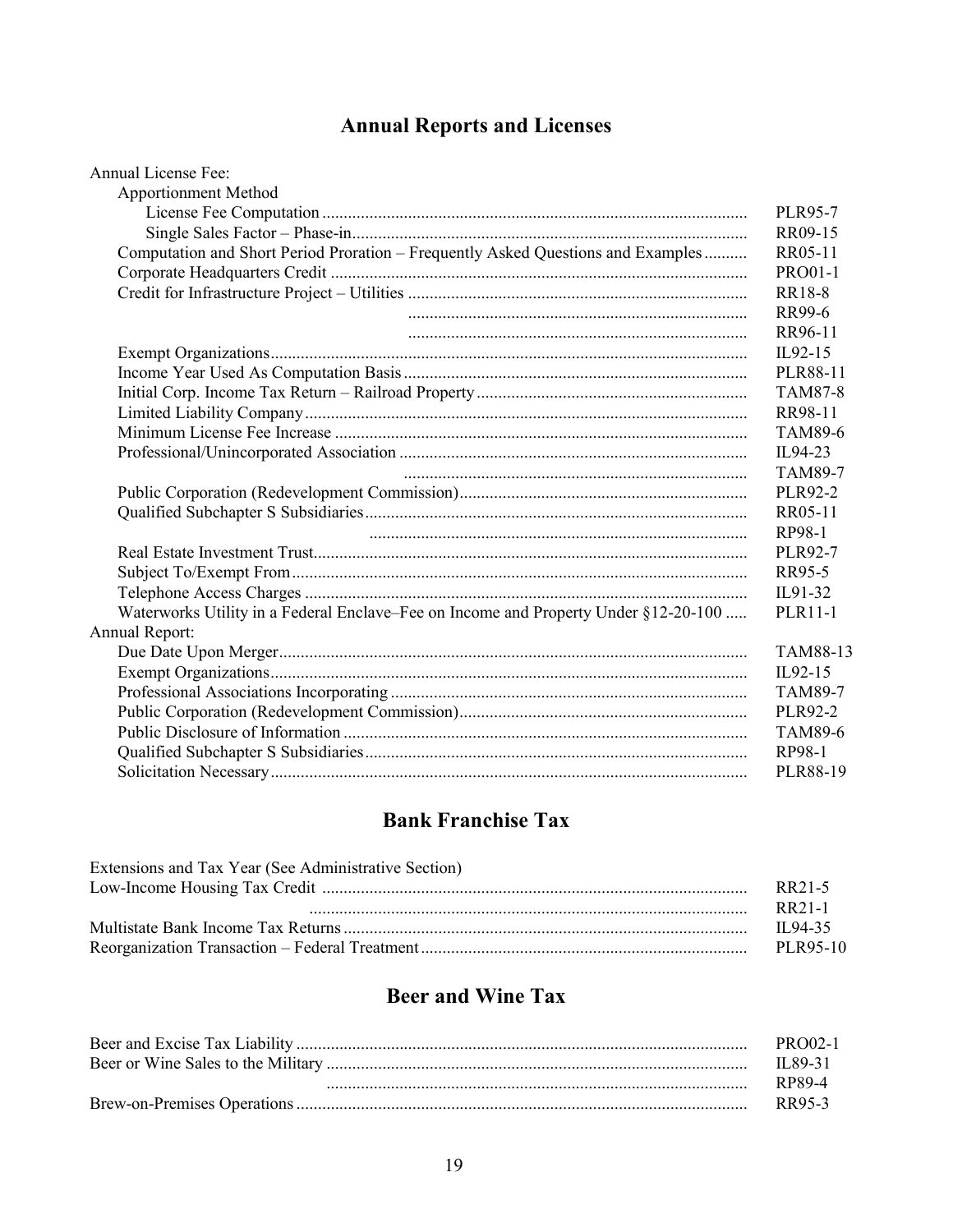| $\Pi$ .03-13 |
|--------------|
| PLR13-5      |

# **Bingo**

|                     | RR94-10        |
|---------------------|----------------|
|                     | RR94-6         |
|                     | <b>RR89-18</b> |
|                     | RR97-16        |
|                     | RR90-2         |
| <b>Bingo Cards:</b> |                |
|                     | RPB01-10       |
|                     | RR91-2         |
|                     | <b>RR90-8</b>  |
|                     | RR98-13        |
|                     | RR97-17        |
|                     | IL87-5         |
|                     | RR14-3         |
|                     | RR99-13        |
|                     | RR97-11        |
|                     | RR89-23        |
|                     | RR93-5         |
|                     | RR97-9         |
|                     | RR93-3         |
|                     | $IL04-4$       |
|                     | <b>RR98-7</b>  |
|                     | RR91-11        |
|                     | RR92-16        |
|                     | IL91-15        |
|                     | RP91-2         |
|                     | TAM90-9        |
|                     | RR90-5         |
|                     | RP14-2         |
|                     | RP97-7         |
|                     | <b>RR92-8</b>  |
|                     | RR04-11        |

# **Coin Operated Devices**

|          | PLR92-6        |
|----------|----------------|
|          | PLR94-12       |
|          | <b>TAM90-8</b> |
|          | RR16-4         |
|          | TAM90-7        |
|          | RR16-4         |
| $\cdots$ | RR96-2         |
| $\cdots$ | RR90-9         |
|          | $\Pi$ .95-3    |
|          |                |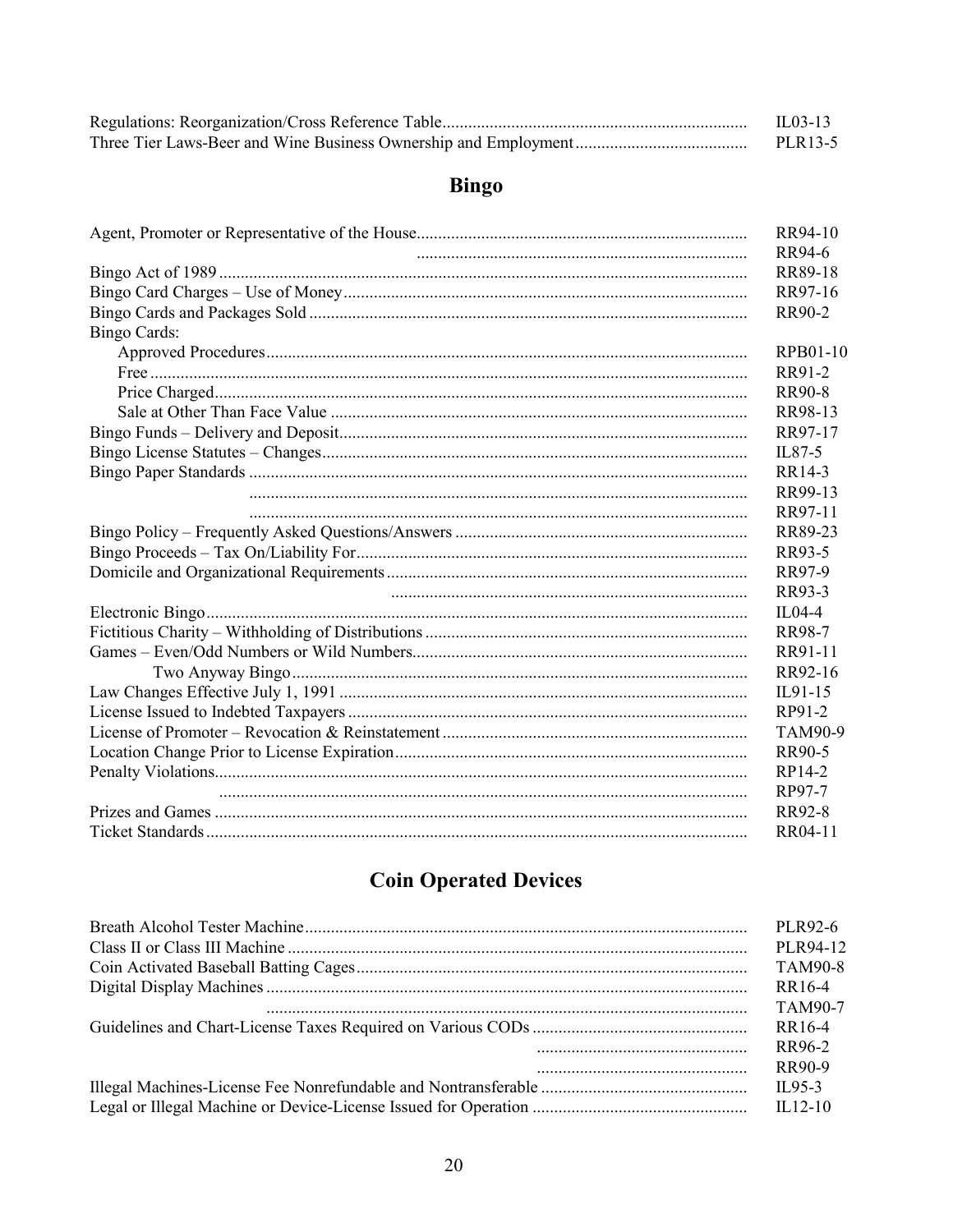|                                                                                     | IL90-16         |
|-------------------------------------------------------------------------------------|-----------------|
|                                                                                     | RP91-2          |
|                                                                                     | $IL20-9$        |
|                                                                                     | IL94-11         |
| Licensing Requirement-Electronic Tablet Table Top Ordering and Bill Payment Devices |                 |
|                                                                                     | RR16-3          |
|                                                                                     | RR95-10         |
|                                                                                     | <b>RPB00-1</b>  |
|                                                                                     | <b>TRPB00-1</b> |
|                                                                                     | RP99-1          |
|                                                                                     | RP97-2          |
| Quarterly Report:                                                                   |                 |
|                                                                                     | IL96-10         |
|                                                                                     | IL96-11         |
| Regulations:                                                                        |                 |
|                                                                                     | $IL03-13$       |
|                                                                                     | RR95-13         |
|                                                                                     | IL95-10         |
|                                                                                     | IL95-11         |
|                                                                                     | RR95-2          |
| Video Game Machine Act:                                                             |                 |
|                                                                                     | IL94-30         |
|                                                                                     | IL97-12         |
|                                                                                     | IL97-4          |
|                                                                                     | IL94-28         |
|                                                                                     | IL99-14         |
|                                                                                     | RR99-7          |
|                                                                                     | IL96-1          |
|                                                                                     | IL96-7          |
|                                                                                     | RR95-7          |
|                                                                                     | IL94-13         |
|                                                                                     | IL94-12         |
|                                                                                     | RP94-2          |
|                                                                                     | IL97-22         |

# **Deed Recording Fees**

| $II.17-13$     |
|----------------|
| $IL15-20$      |
| $\Pi$ .15-6    |
| $IL06-12$      |
| RR05-8         |
| RR06-10        |
| RP96-4         |
| RR09-4         |
| RR99-2         |
| RR14-9         |
| <b>TRR14-9</b> |
| RR06-11        |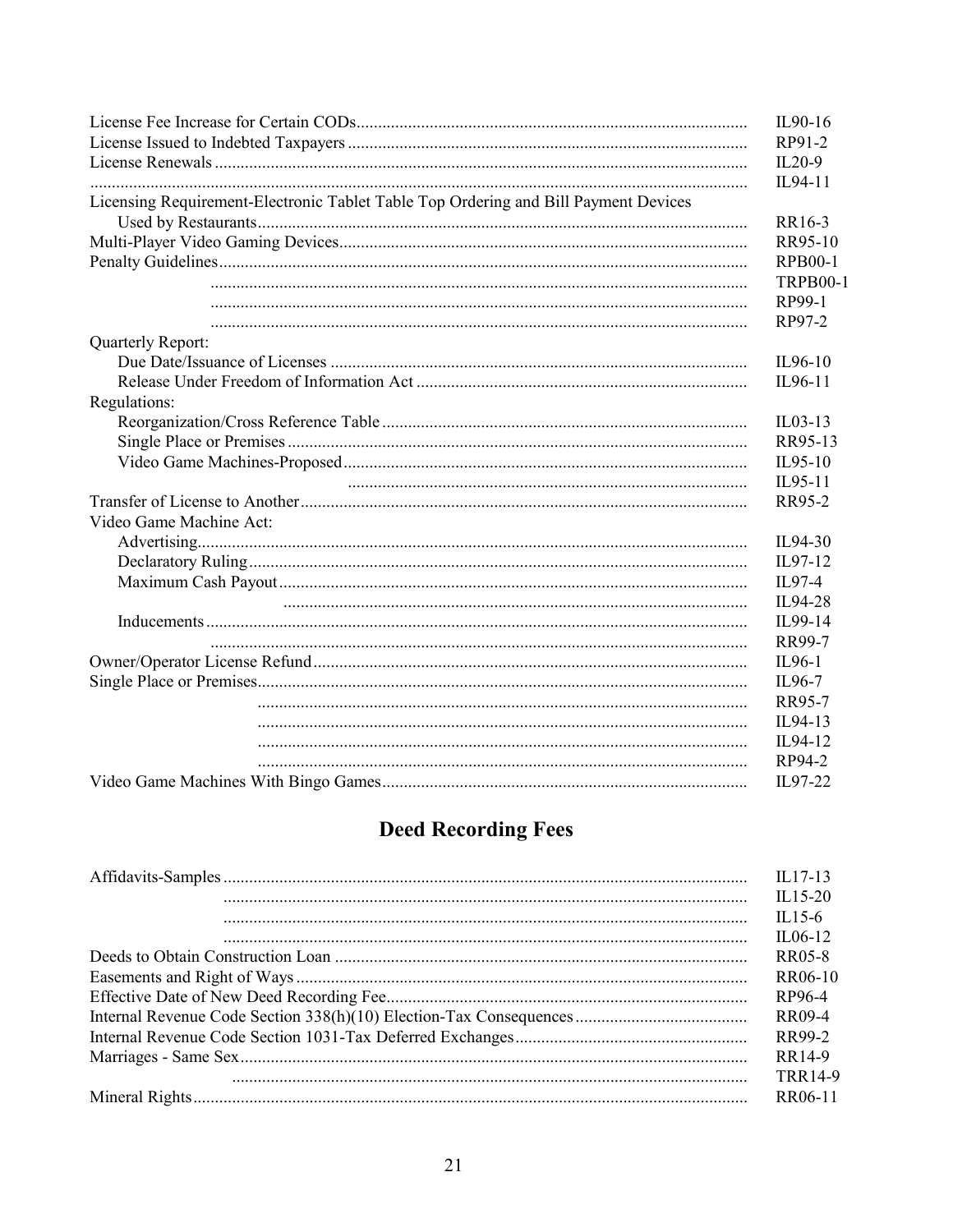|                                                        | RR17-5          |
|--------------------------------------------------------|-----------------|
|                                                        | RR15-3          |
|                                                        | RR04-6          |
|                                                        | RP15-1          |
|                                                        | RP97-3          |
|                                                        | IL09-11         |
|                                                        | $IL03-13$       |
| Documentary Stamp Tax (Replaced by Deed Recording Fee) |                 |
|                                                        | RR95-8          |
|                                                        | RR92-14         |
|                                                        | RR92-7          |
|                                                        | <b>TAM88-19</b> |
|                                                        | RR95-9          |
|                                                        | PLR88-14        |
|                                                        | TAM88-15        |
|                                                        | <b>TAM88-7</b>  |
|                                                        | <b>TAM89-8</b>  |
|                                                        | PLR89-20        |
|                                                        | IL94-31         |
|                                                        | <b>RR88-6</b>   |
|                                                        | IL88-10         |

## **Electric Power Tax**

|                                                                                    | TAM88-11    |
|------------------------------------------------------------------------------------|-------------|
|                                                                                    | RR10-10     |
|                                                                                    | $\Pi$ 03-13 |
|                                                                                    |             |
|                                                                                    | RR91-4      |
|                                                                                    | RR15-14     |
| Produced by Manufacturer's Biomass Fired Electric Generating Unit to Santee Cooper | PLR11-3     |

## **Estate and Gift Tax**

| RPB01-1  |
|----------|
| PLR87-2  |
| PLR87-12 |
| TAM88-17 |
| RR97-2   |

# Gasoline, Motor Oil and Highway Use Tax

| IL 05-30 |
|----------|
| II.05-26 |
| II 05-23 |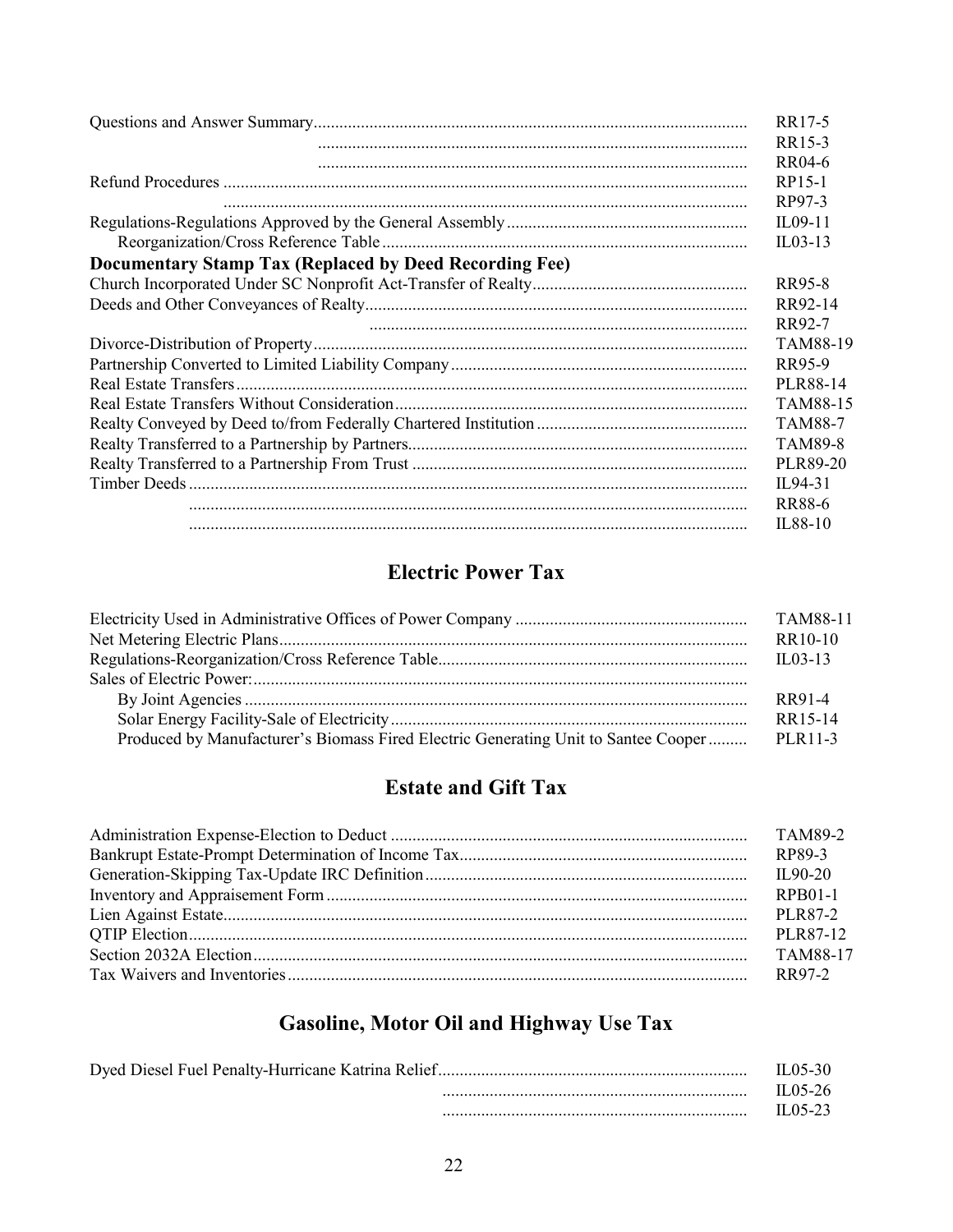| Fuel Ethanol: |                    |
|---------------|--------------------|
|               | IL89-18            |
|               | <b>TAM88-5</b>     |
|               | IL88-20            |
|               | RR18-3             |
|               | RR98-20            |
|               | RP18-1             |
|               | RP04-2             |
|               | $IL17-8$           |
|               | <b>TAM89-4</b>     |
|               | RR18-2             |
|               | RR <sub>16-1</sub> |
|               | RR17-3             |
|               | IL89-17            |
|               | RR18-6             |
|               | RR06-3             |
|               | RR93-2             |
|               | RP94-3             |

## **Other Items**

| Abandoned Property:                                                              |                 |
|----------------------------------------------------------------------------------|-----------------|
|                                                                                  | TAM89-19        |
|                                                                                  | <b>TAM88-1</b>  |
|                                                                                  | PLR87-10        |
|                                                                                  | RR92-6          |
|                                                                                  | <b>TAM89-18</b> |
|                                                                                  | <b>TAM88-16</b> |
|                                                                                  | IL88-9          |
| Cigarettes-Delivery Sellers-Remittance of Cigarette and Tobacco Taxes (PACT Act) | $\Pi$ .11-9     |
|                                                                                  | PLR87-9         |
|                                                                                  |                 |
|                                                                                  | RR95-12         |
|                                                                                  | RP93-4          |
|                                                                                  | TAM90-2         |
|                                                                                  | RR94-7          |
|                                                                                  |                 |

## **Retail/Business License**

|                                              | <b>TAM89-1</b>    |
|----------------------------------------------|-------------------|
| CODs-License Fee (See Coin-Operated Devices) |                   |
|                                              | TAM90-4           |
|                                              | IL 89-33          |
|                                              | RP91-2            |
|                                              | TAM89-12          |
|                                              | IL 89-14          |
|                                              | $\text{II}.90-15$ |
|                                              | RP91-1            |
|                                              | $\Pi$ .90-24      |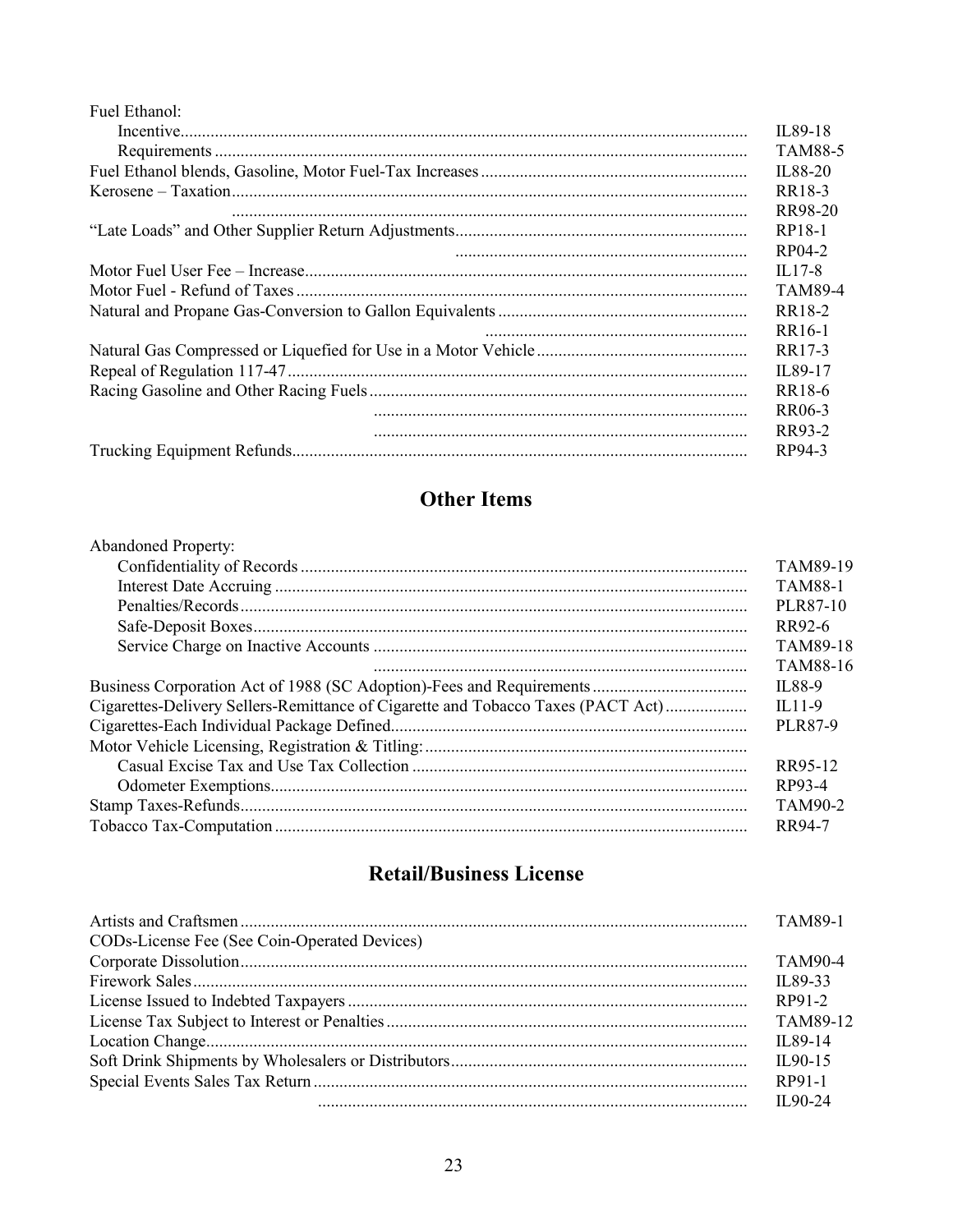## **Soft Drink Tax**

| TAM89-17 |
|----------|
| PLR89-2  |
|          |
|          |

# **Waste Disposal Tax**

| TAM89-11 |
|----------|
| IL 89-24 |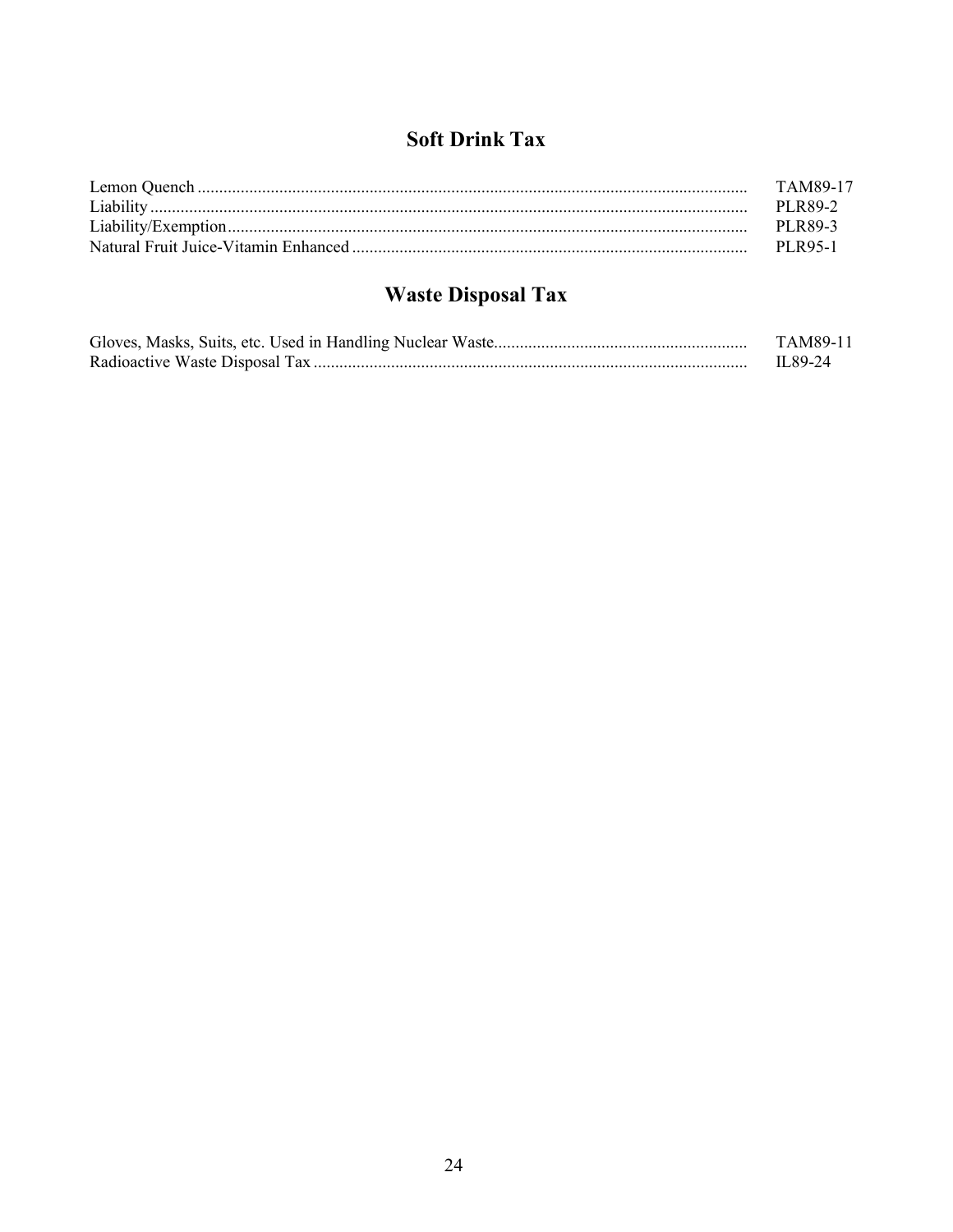#### PROPERTY TAXES AND FEE IN LIEU

|                                                      | PLR91-2                  |
|------------------------------------------------------|--------------------------|
|                                                      | <b>PLR89-7</b><br>RR89-3 |
|                                                      | <b>RAB02-7</b>           |
|                                                      | RR98-2                   |
|                                                      |                          |
|                                                      | RR98-12                  |
|                                                      | IL99-8                   |
|                                                      | RR96-6                   |
|                                                      | <b>RR88-5</b>            |
|                                                      | IL99-15                  |
|                                                      | PLR89-19                 |
|                                                      | RR98-10                  |
| Credits:                                             |                          |
|                                                      | $IL15-9$                 |
|                                                      | RR15-7                   |
|                                                      | PLR14-3                  |
| Additional Rules for State-Owned Abandoned Buildings | RR15-12                  |
|                                                      | $IL21-13$                |
|                                                      | RR15-9                   |
|                                                      | RR15-8                   |
|                                                      | <b>PLR06-3</b>           |
| Depreciation:                                        |                          |
|                                                      | IL03-17                  |
|                                                      | <b>PLR87-4</b>           |
| Definition of Terms:                                 |                          |
|                                                      | <b>RR98-1</b>            |
|                                                      | RR96-6                   |
|                                                      | IL95-23                  |
|                                                      | RR96-6                   |
|                                                      | IL95-22                  |
|                                                      | IL96-4                   |
|                                                      | IL89-21                  |
| Fee in Lieu:                                         |                          |
|                                                      | RP04-5                   |
|                                                      | RR93-7                   |
|                                                      | RR97-21                  |
|                                                      | $IL20-33$                |
|                                                      | IL19-29                  |
|                                                      | IL19-2                   |
|                                                      | IL17-16                  |
|                                                      | IL16-18                  |
|                                                      | IL15-17                  |
|                                                      |                          |
|                                                      | $IL15-1$                 |
|                                                      | IL13-19                  |
|                                                      | $IL13-6$                 |
|                                                      | IL12-19                  |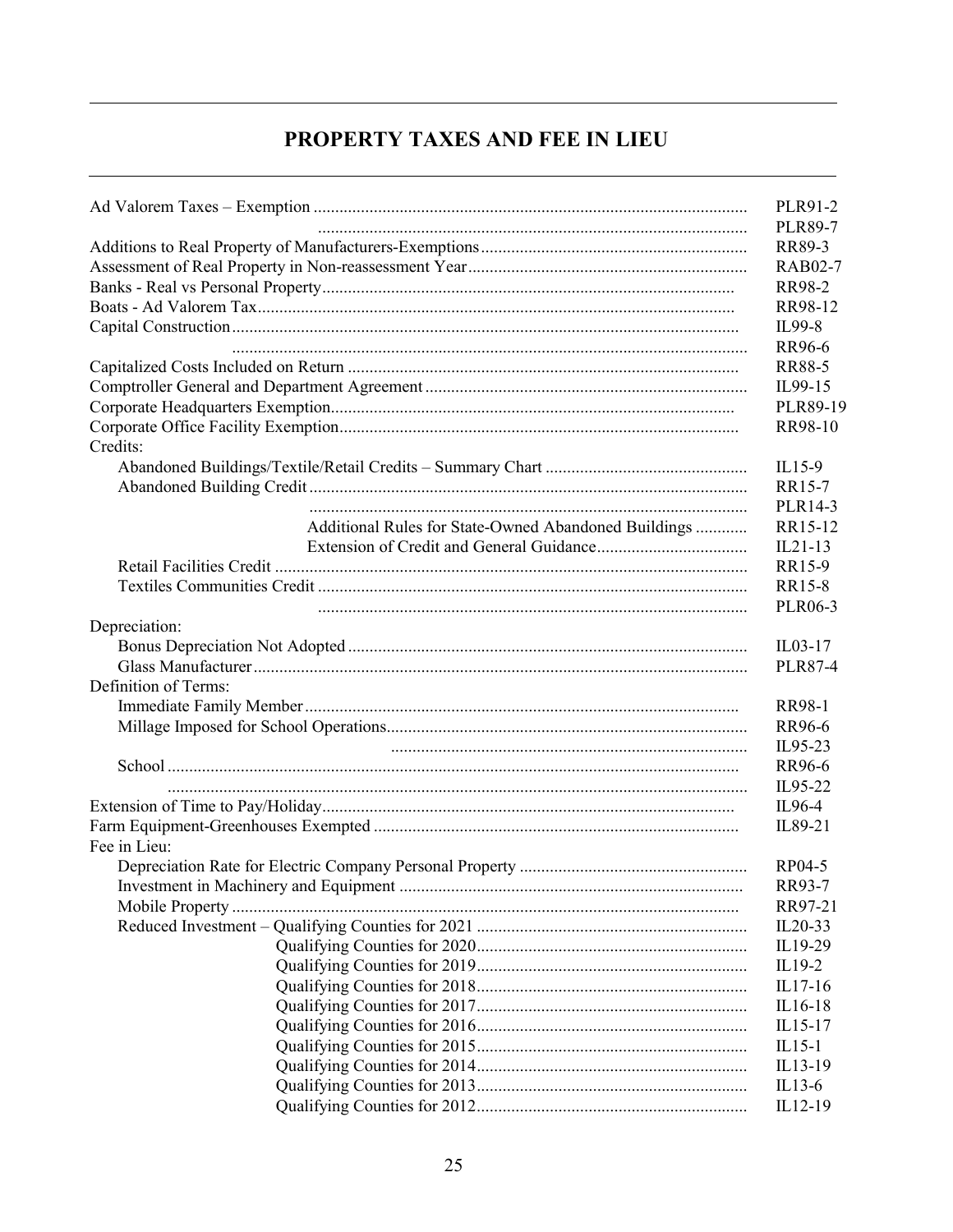|                                                                                  | $IL10-1$       |
|----------------------------------------------------------------------------------|----------------|
|                                                                                  | $IL09-1$       |
|                                                                                  | $IL08-1$       |
|                                                                                  | $ILO7-3$       |
|                                                                                  | <b>RR07-1</b>  |
|                                                                                  | $IL05-3$       |
|                                                                                  | $IL03-30$      |
|                                                                                  | $IL03-4$       |
|                                                                                  | <b>RIB02-5</b> |
|                                                                                  | <b>RIB01-4</b> |
|                                                                                  | RIB00-22       |
|                                                                                  | <b>RIB00-4</b> |
|                                                                                  |                |
| Homestead Exemption:                                                             |                |
|                                                                                  | IL99-8         |
|                                                                                  | RR95-14        |
|                                                                                  | IL90-14        |
|                                                                                  | IL99-4         |
|                                                                                  | RR97-18        |
|                                                                                  | RR99-1         |
|                                                                                  | <b>RR09-4</b>  |
| Inventory:                                                                       |                |
|                                                                                  | RR91-7         |
|                                                                                  | <b>PLR87-5</b> |
|                                                                                  | <b>PLR87-8</b> |
|                                                                                  | RR97-19        |
|                                                                                  | RR87-9         |
|                                                                                  | <b>PLR88-7</b> |
|                                                                                  | <b>PLR97-3</b> |
|                                                                                  | <b>PRO02-4</b> |
|                                                                                  | <b>PLR04-6</b> |
|                                                                                  | RR93-11        |
|                                                                                  | IL99-8         |
|                                                                                  | RR97-4         |
|                                                                                  | IL92-22        |
|                                                                                  | <b>RAB01-6</b> |
| Manufacturer - Filing of Tax Returns and Payment of Taxes, Including Short years | RR16-12        |
|                                                                                  |                |
| .                                                                                | <b>RR05-20</b> |
|                                                                                  | PLR87-11       |
| Manufacturing Exemption - Partial Exemption Under Code Section 12-37-220(B)(52)  | RR18-13        |
| - Purchaser requirements under Code Section 12-37-220(C)                         | RR04-14        |
|                                                                                  | RR14-9         |
|                                                                                  | <b>TRR14-9</b> |
|                                                                                  | $IL06-2$       |
|                                                                                  | $ILO5-8$       |
|                                                                                  | IL04-2         |
|                                                                                  | $IL03-3$       |
|                                                                                  | <b>RIB02-4</b> |
|                                                                                  | RIB01-3        |
|                                                                                  | <b>RIB00-5</b> |
|                                                                                  | IL99-20        |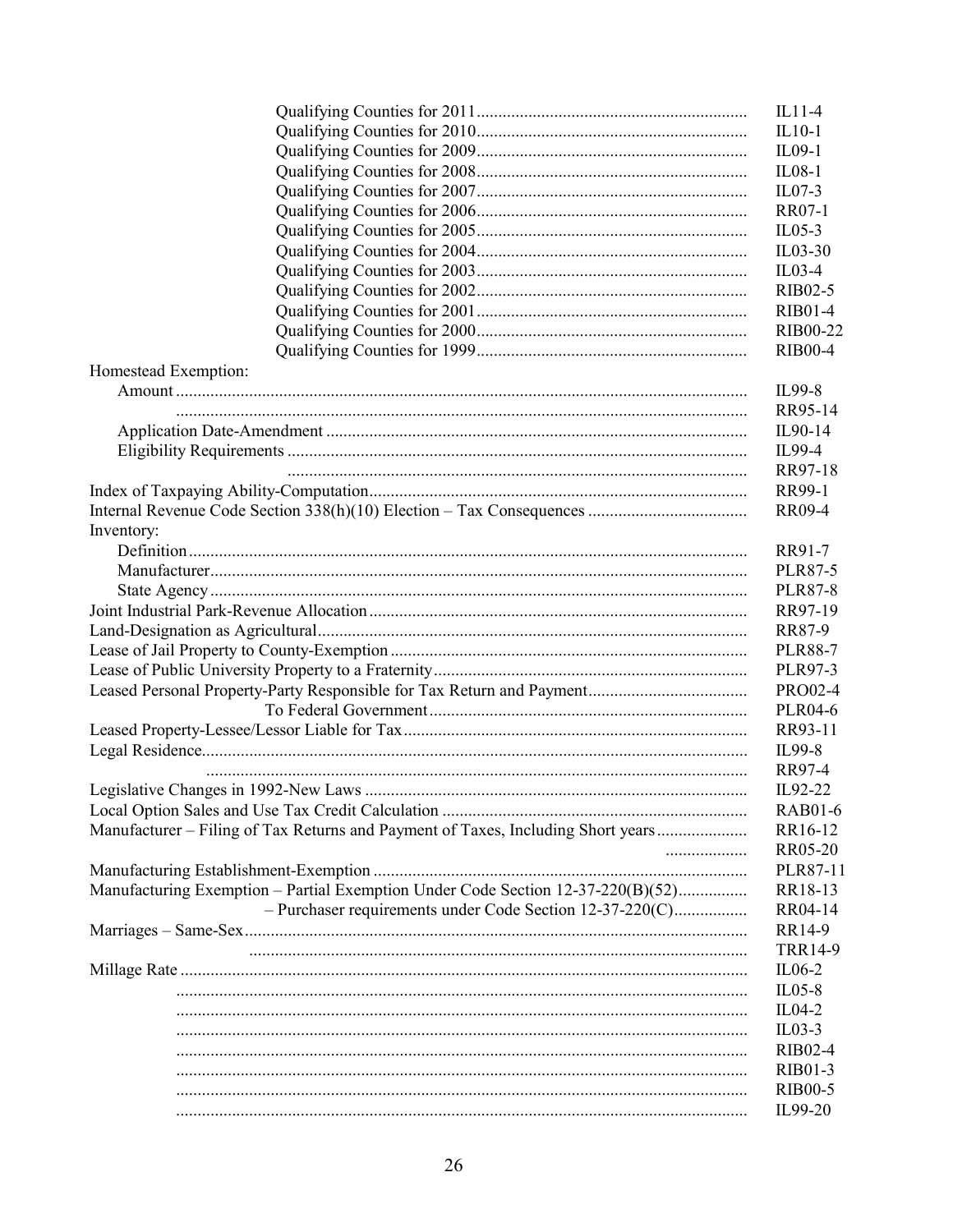|                                                                                           | IL99-8           |
|-------------------------------------------------------------------------------------------|------------------|
|                                                                                           | RP98-4<br>IL99-8 |
|                                                                                           | <b>RR98-6</b>    |
|                                                                                           | RAB01-9          |
|                                                                                           | RR05-18          |
| Per Capita Income for Counties and State (See Income Section)                             |                  |
|                                                                                           | <b>RR95-1</b>    |
|                                                                                           | <b>PLR94-1</b>   |
|                                                                                           | IL90-18          |
|                                                                                           | RR95-18          |
| Regulations:                                                                              |                  |
|                                                                                           | $IL04-15$        |
|                                                                                           | IL08-3           |
|                                                                                           | RR98-17          |
|                                                                                           | TAM89-21         |
|                                                                                           | IL98-3           |
|                                                                                           | IL97-8           |
|                                                                                           | IL97-6           |
|                                                                                           | IL95-24          |
|                                                                                           | RP97-4           |
|                                                                                           | IL93-24          |
| Special Assessments-Low & Moderate Income Rental & Rehabilitated Historic Property        | IL90-23          |
|                                                                                           | IL95-28          |
|                                                                                           | RR91-6           |
| Tax Relief:                                                                               |                  |
|                                                                                           | $IL05-7$         |
|                                                                                           | IL90-17          |
|                                                                                           | TAM90-3          |
|                                                                                           | PLR14-1          |
| Vacation Rentals of Residence: Property Tax Assessment Ratio for Rentals of Not More Than |                  |
|                                                                                           | RR15-4           |
|                                                                                           | IL99-8           |
|                                                                                           | IL99-4           |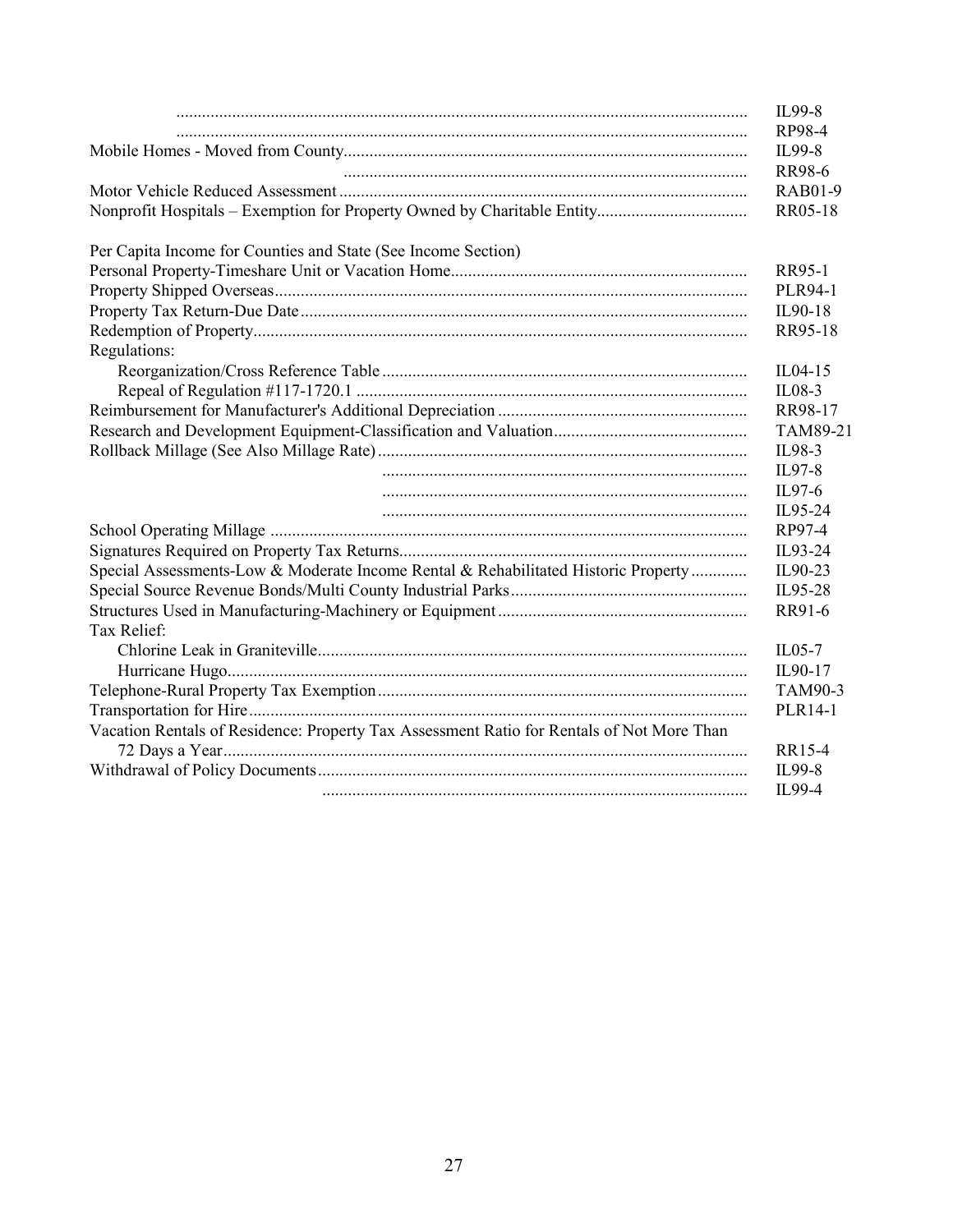# **SALES, USE, ACCOMMODATIONS, AND CASUAL EXCISE TAXES**

| Accommodations Tax:                                                                 |                 |
|-------------------------------------------------------------------------------------|-----------------|
|                                                                                     | RR98-22         |
|                                                                                     | RR18-16         |
| Additional Guest Charges-Hotel Charges for Services and Package Deals               | RR14-5          |
|                                                                                     | RR98-21         |
|                                                                                     | RR97-3          |
| Housekeeping and Similar Service Charges to Property Owner                          | <b>PLR10-1</b>  |
|                                                                                     | RR05-6          |
|                                                                                     | IL90-10         |
|                                                                                     | RR98-5          |
|                                                                                     | RR97-22         |
|                                                                                     | RR98-21         |
|                                                                                     | <b>RR88-2</b>   |
| Government, Nonprofit, Federal Credit Union, and Red Cross Employees and Diplomats  | RR19-7          |
| .                                                                                   | RR15-11         |
| .                                                                                   | RR13-2          |
| .                                                                                   | RR09-2          |
| .                                                                                   | <b>RR04-1</b>   |
|                                                                                     | RR14-7          |
|                                                                                     | RR18-7          |
| Notification of Dropped Rental Listings to DOR by Agent, Broker, or Listing Service | IL11-19         |
|                                                                                     | <b>PLR93-2</b>  |
| Residential Retirement Communities-Unit Rental to Family and Friends                | RR09-7          |
|                                                                                     | RR98-21         |
|                                                                                     | RR89-17         |
|                                                                                     | <b>PLR90-8</b>  |
|                                                                                     | RR16-10         |
|                                                                                     | RR04-12         |
| Vacation Rental of Residence: Sales Tax Exemption for Rentals for Less Than         |                 |
|                                                                                     | RR15-4          |
|                                                                                     | $IL15-4$        |
|                                                                                     | RR91-3          |
|                                                                                     | IL89-25         |
|                                                                                     | RR18-10         |
|                                                                                     | RR16-9          |
|                                                                                     | <b>RR08-5</b>   |
| Aircraft:                                                                           |                 |
|                                                                                     | RR05-3          |
|                                                                                     | RR97-12         |
|                                                                                     | PLR89-18        |
|                                                                                     | <b>PLR89-18</b> |
|                                                                                     | RR21-8          |
|                                                                                     | <b>PLR88-23</b> |
|                                                                                     | TAM89-1         |
| Assigning the Right to a Refund (See Refund of Sales/Use Tax)                       |                 |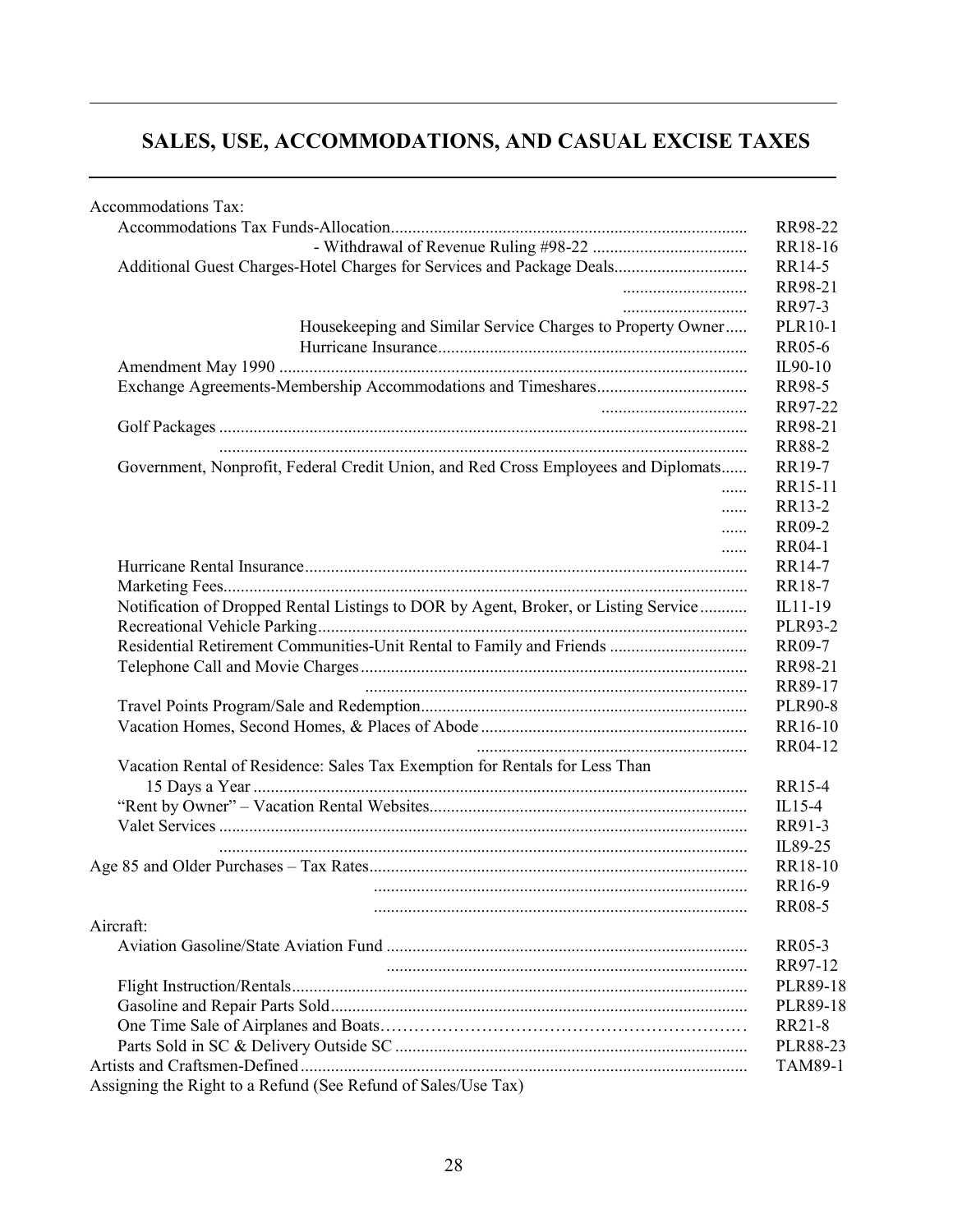| <b>Bad Debts</b>                                 |                 |
|--------------------------------------------------|-----------------|
|                                                  | RR13-4          |
|                                                  | <b>RAB02-1</b>  |
|                                                  | <b>RAB00-7</b>  |
|                                                  | <b>PRO00-2</b>  |
|                                                  | <b>PLR97-1</b>  |
| Boats, Motors, and Boat Trailers:                |                 |
|                                                  | TAM90-5         |
|                                                  | RR21-8          |
|                                                  | RR18-11         |
|                                                  | <b>RR08-7</b>   |
|                                                  | RR92-12         |
|                                                  | RR20-1          |
|                                                  | <b>RR08-8</b>   |
|                                                  | RR04-13         |
|                                                  | RR95-12         |
| One Time Sale of Airplanes and Boats (See Boats) |                 |
|                                                  | RR92-2          |
|                                                  | RR20-1          |
|                                                  | RR92-10         |
|                                                  | RR93-13         |
|                                                  | RR98-18         |
|                                                  | $IL20-23$       |
|                                                  | RR09-9          |
|                                                  | RR96-9          |
|                                                  | IL96-13         |
|                                                  | IL94-29         |
|                                                  | RR97-10         |
|                                                  | RR97-20         |
|                                                  | RR96-8          |
|                                                  | PLR14-4         |
|                                                  | <b>PLR88-18</b> |
|                                                  | <b>RR88-7</b>   |
|                                                  |                 |
| Communications:                                  |                 |
|                                                  | RR17-2          |
|                                                  | <b>RR06-8</b>   |
|                                                  | RR04-15         |
|                                                  | RR17-2          |
|                                                  | <b>RR06-8</b>   |
|                                                  | RR04-15         |
|                                                  | RR17-2          |
|                                                  | <b>RR06-8</b>   |
|                                                  | RR04-15         |
|                                                  | PLR88-15        |
|                                                  | PLR14-2         |
|                                                  | <b>PLR05-4</b>  |
|                                                  | <b>PRO00-5</b>  |
|                                                  | PLR89-21        |
|                                                  | PLR19-1         |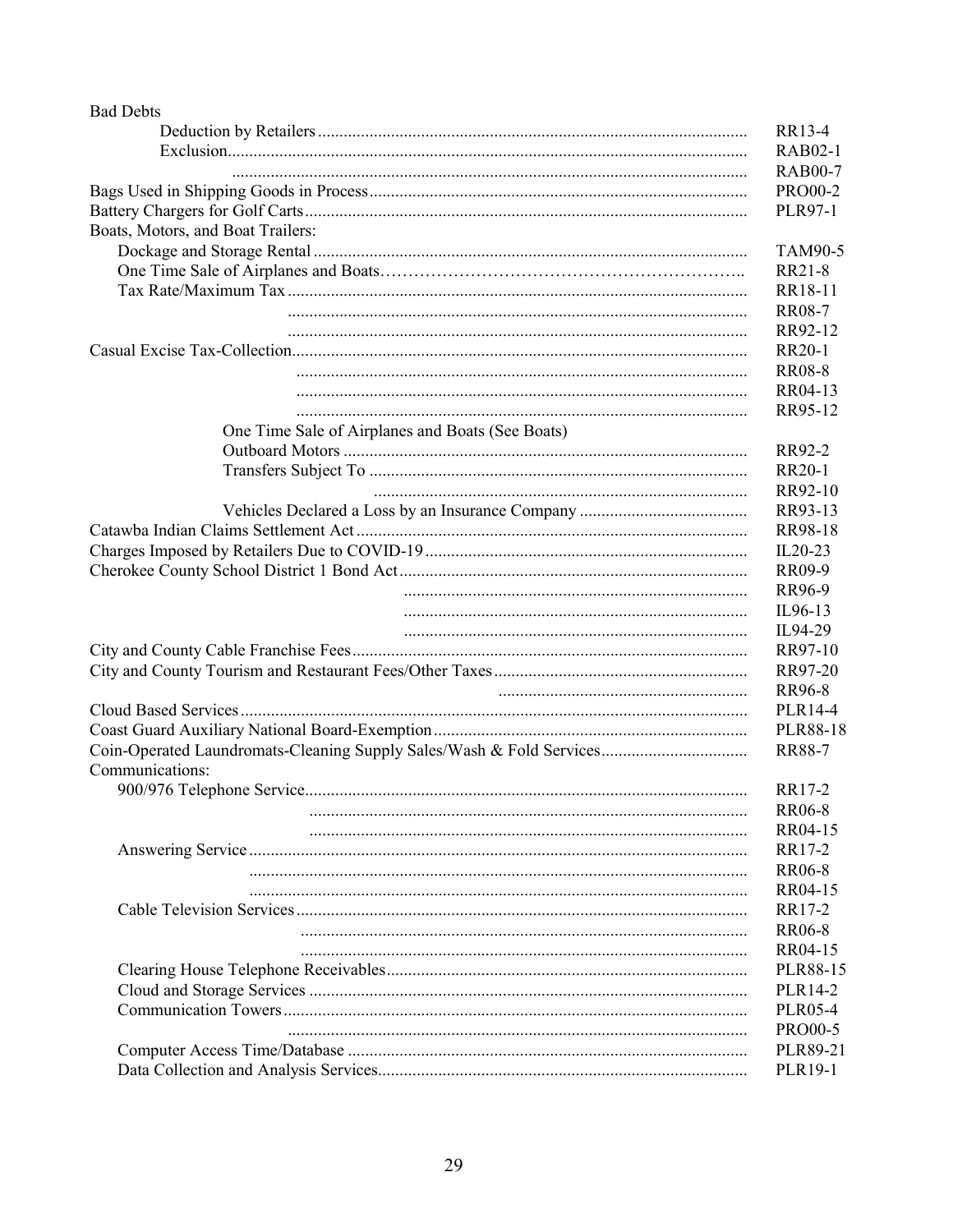| Monthly Charges for Use of Patient / Practice Software and | <b>PLR04-1</b>            |
|------------------------------------------------------------|---------------------------|
|                                                            | PLR12-2                   |
|                                                            | PLR13-1                   |
|                                                            | <b>PLR06-2</b>            |
|                                                            | <b>PLR07-6</b>            |
|                                                            | RR91-20                   |
|                                                            | RR17-2                    |
|                                                            | <b>RR06-8</b>             |
|                                                            | RR04-15                   |
|                                                            | RR17-2                    |
|                                                            | <b>RR06-8</b>             |
|                                                            | RR04-15                   |
|                                                            | IL89-10                   |
|                                                            | <b>PLR07-5</b>            |
|                                                            | <b>PLR07-2</b>            |
|                                                            | IL04-27                   |
|                                                            | RIB02-3                   |
|                                                            | IL99-9                    |
|                                                            |                           |
|                                                            | IL98-25                   |
|                                                            | <b>PLR03-2</b><br>PLR11-5 |
|                                                            |                           |
|                                                            | RR17-2                    |
|                                                            | <b>RR06-8</b>             |
|                                                            | RR04-15                   |
|                                                            | <b>PLR20-4</b>            |
|                                                            | <b>PLR20-1</b>            |
|                                                            | PLR10-2                   |
|                                                            | RR17-2                    |
|                                                            | <b>RR06-8</b>             |
|                                                            | RR04-15                   |
|                                                            | RR17-2                    |
|                                                            | <b>RR06-8</b>             |
|                                                            | RR04-15                   |
|                                                            | RR17-2                    |
|                                                            | <b>RR06-8</b>             |
|                                                            | RR04-15                   |
|                                                            | PLR97-5                   |
|                                                            | <b>PLR97-4</b>            |
|                                                            | <b>TAM95-1</b>            |
|                                                            | RR17-2                    |
|                                                            | <b>RR06-8</b>             |
|                                                            | RR04-15                   |
|                                                            | RR89-14                   |
|                                                            | IL89-28                   |
| Streaming                                                  |                           |
|                                                            | <b>PLR18-1</b>            |
|                                                            | RR16-5                    |
|                                                            | RR17-2                    |
|                                                            | <b>RR06-8</b>             |
|                                                            | RR04-15                   |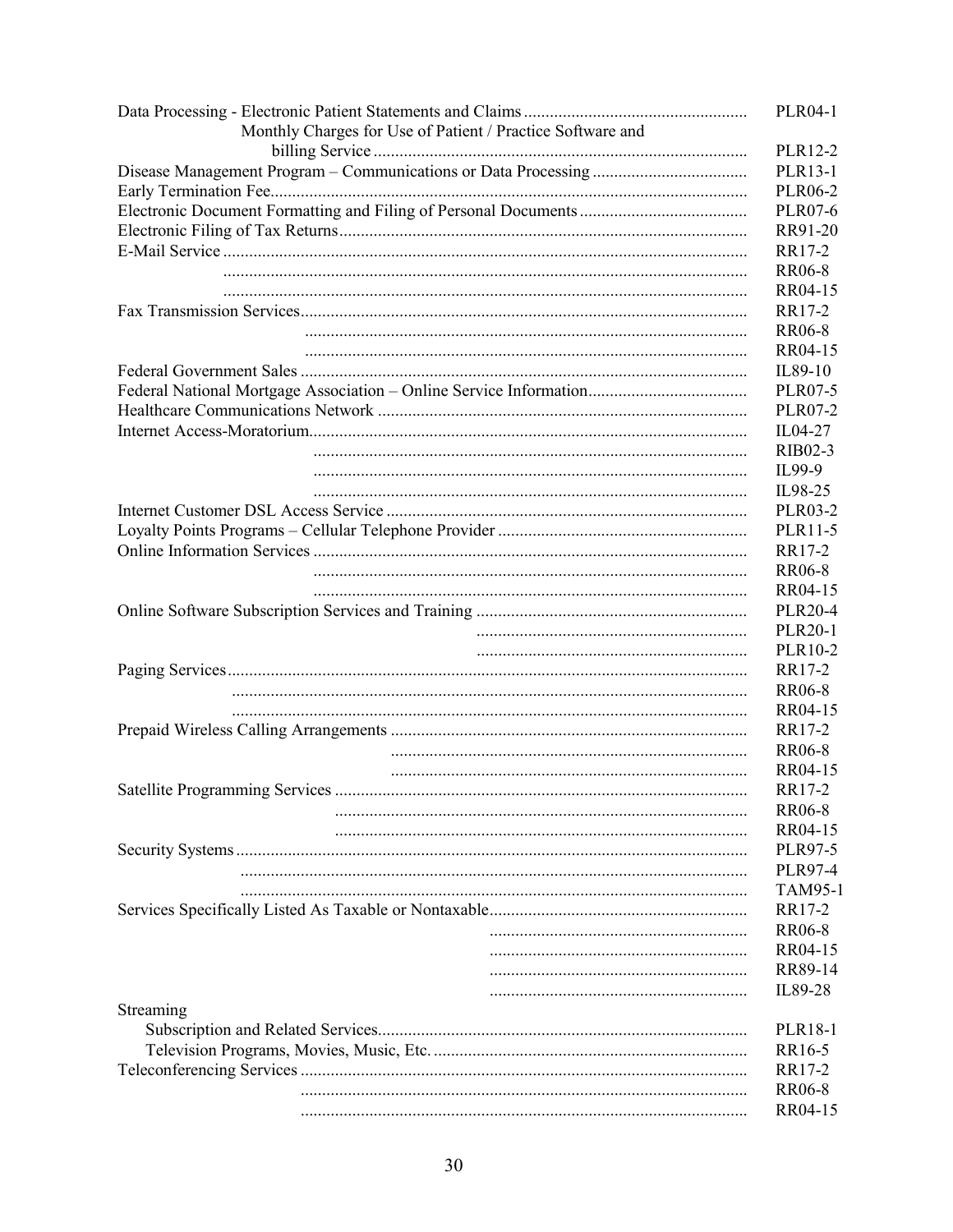| Telephone Calling Cards (See Telephone Calling Cards)<br>RR17-2<br><b>RR06-8</b><br>RR04-15<br>RR19-8<br><b>RR03-1</b><br>Computer Software:<br>PLR12-1<br>RR12-1<br>RR96-3<br>RR93-4<br>RR03-5<br><b>PLR89-6</b><br>RR11-2<br>RR05-13<br>RR89-11<br><b>PLR88-20</b><br>Contractors:<br>TAM89-10<br>RR89-11<br>PLR94-10<br>RR94-2<br>RR92-11<br>Real Property Construction and Sale of Tangible Property - Communication<br><b>PLR05-4</b><br>RR89-16<br>Copies:<br>IL94-21<br>RR94-1<br>IL93-28<br><b>PLR05-2</b><br>RR04-5<br>RR99-9<br><b>PLR99-4</b><br>RR98-15<br><b>RR06-4</b><br><b>RAB02-2</b><br>IL98-18<br>IL95-9<br>IL93-26<br>$IL92-1$<br>IL90-9<br>IL89-13<br><b>PLR88-6</b><br>IL88-16<br><b>RR89-9</b><br>RR19-9<br><b>RR98-8</b><br><b>PLR88-2</b> | <b>PLR90-4</b> |
|--------------------------------------------------------------------------------------------------------------------------------------------------------------------------------------------------------------------------------------------------------------------------------------------------------------------------------------------------------------------------------------------------------------------------------------------------------------------------------------------------------------------------------------------------------------------------------------------------------------------------------------------------------------------------------------------------------------------------------------------------------------------|----------------|
|                                                                                                                                                                                                                                                                                                                                                                                                                                                                                                                                                                                                                                                                                                                                                                    |                |
|                                                                                                                                                                                                                                                                                                                                                                                                                                                                                                                                                                                                                                                                                                                                                                    |                |
|                                                                                                                                                                                                                                                                                                                                                                                                                                                                                                                                                                                                                                                                                                                                                                    |                |
|                                                                                                                                                                                                                                                                                                                                                                                                                                                                                                                                                                                                                                                                                                                                                                    |                |
|                                                                                                                                                                                                                                                                                                                                                                                                                                                                                                                                                                                                                                                                                                                                                                    |                |
|                                                                                                                                                                                                                                                                                                                                                                                                                                                                                                                                                                                                                                                                                                                                                                    |                |
|                                                                                                                                                                                                                                                                                                                                                                                                                                                                                                                                                                                                                                                                                                                                                                    |                |
|                                                                                                                                                                                                                                                                                                                                                                                                                                                                                                                                                                                                                                                                                                                                                                    |                |
|                                                                                                                                                                                                                                                                                                                                                                                                                                                                                                                                                                                                                                                                                                                                                                    |                |
|                                                                                                                                                                                                                                                                                                                                                                                                                                                                                                                                                                                                                                                                                                                                                                    |                |
|                                                                                                                                                                                                                                                                                                                                                                                                                                                                                                                                                                                                                                                                                                                                                                    |                |
|                                                                                                                                                                                                                                                                                                                                                                                                                                                                                                                                                                                                                                                                                                                                                                    |                |
|                                                                                                                                                                                                                                                                                                                                                                                                                                                                                                                                                                                                                                                                                                                                                                    |                |
|                                                                                                                                                                                                                                                                                                                                                                                                                                                                                                                                                                                                                                                                                                                                                                    |                |
|                                                                                                                                                                                                                                                                                                                                                                                                                                                                                                                                                                                                                                                                                                                                                                    |                |
|                                                                                                                                                                                                                                                                                                                                                                                                                                                                                                                                                                                                                                                                                                                                                                    |                |
|                                                                                                                                                                                                                                                                                                                                                                                                                                                                                                                                                                                                                                                                                                                                                                    |                |
|                                                                                                                                                                                                                                                                                                                                                                                                                                                                                                                                                                                                                                                                                                                                                                    |                |
|                                                                                                                                                                                                                                                                                                                                                                                                                                                                                                                                                                                                                                                                                                                                                                    |                |
|                                                                                                                                                                                                                                                                                                                                                                                                                                                                                                                                                                                                                                                                                                                                                                    |                |
|                                                                                                                                                                                                                                                                                                                                                                                                                                                                                                                                                                                                                                                                                                                                                                    |                |
|                                                                                                                                                                                                                                                                                                                                                                                                                                                                                                                                                                                                                                                                                                                                                                    |                |
|                                                                                                                                                                                                                                                                                                                                                                                                                                                                                                                                                                                                                                                                                                                                                                    |                |
|                                                                                                                                                                                                                                                                                                                                                                                                                                                                                                                                                                                                                                                                                                                                                                    |                |
|                                                                                                                                                                                                                                                                                                                                                                                                                                                                                                                                                                                                                                                                                                                                                                    |                |
|                                                                                                                                                                                                                                                                                                                                                                                                                                                                                                                                                                                                                                                                                                                                                                    |                |
|                                                                                                                                                                                                                                                                                                                                                                                                                                                                                                                                                                                                                                                                                                                                                                    |                |
|                                                                                                                                                                                                                                                                                                                                                                                                                                                                                                                                                                                                                                                                                                                                                                    |                |
|                                                                                                                                                                                                                                                                                                                                                                                                                                                                                                                                                                                                                                                                                                                                                                    |                |
|                                                                                                                                                                                                                                                                                                                                                                                                                                                                                                                                                                                                                                                                                                                                                                    |                |
|                                                                                                                                                                                                                                                                                                                                                                                                                                                                                                                                                                                                                                                                                                                                                                    |                |
|                                                                                                                                                                                                                                                                                                                                                                                                                                                                                                                                                                                                                                                                                                                                                                    |                |
|                                                                                                                                                                                                                                                                                                                                                                                                                                                                                                                                                                                                                                                                                                                                                                    |                |
|                                                                                                                                                                                                                                                                                                                                                                                                                                                                                                                                                                                                                                                                                                                                                                    |                |
|                                                                                                                                                                                                                                                                                                                                                                                                                                                                                                                                                                                                                                                                                                                                                                    |                |
|                                                                                                                                                                                                                                                                                                                                                                                                                                                                                                                                                                                                                                                                                                                                                                    |                |
|                                                                                                                                                                                                                                                                                                                                                                                                                                                                                                                                                                                                                                                                                                                                                                    |                |
|                                                                                                                                                                                                                                                                                                                                                                                                                                                                                                                                                                                                                                                                                                                                                                    |                |
|                                                                                                                                                                                                                                                                                                                                                                                                                                                                                                                                                                                                                                                                                                                                                                    |                |
|                                                                                                                                                                                                                                                                                                                                                                                                                                                                                                                                                                                                                                                                                                                                                                    |                |
|                                                                                                                                                                                                                                                                                                                                                                                                                                                                                                                                                                                                                                                                                                                                                                    |                |
|                                                                                                                                                                                                                                                                                                                                                                                                                                                                                                                                                                                                                                                                                                                                                                    |                |
|                                                                                                                                                                                                                                                                                                                                                                                                                                                                                                                                                                                                                                                                                                                                                                    |                |
|                                                                                                                                                                                                                                                                                                                                                                                                                                                                                                                                                                                                                                                                                                                                                                    |                |
|                                                                                                                                                                                                                                                                                                                                                                                                                                                                                                                                                                                                                                                                                                                                                                    |                |
|                                                                                                                                                                                                                                                                                                                                                                                                                                                                                                                                                                                                                                                                                                                                                                    |                |
|                                                                                                                                                                                                                                                                                                                                                                                                                                                                                                                                                                                                                                                                                                                                                                    |                |
|                                                                                                                                                                                                                                                                                                                                                                                                                                                                                                                                                                                                                                                                                                                                                                    |                |
|                                                                                                                                                                                                                                                                                                                                                                                                                                                                                                                                                                                                                                                                                                                                                                    |                |

Dental Prosthetic Devices (See Prosthetic Devices)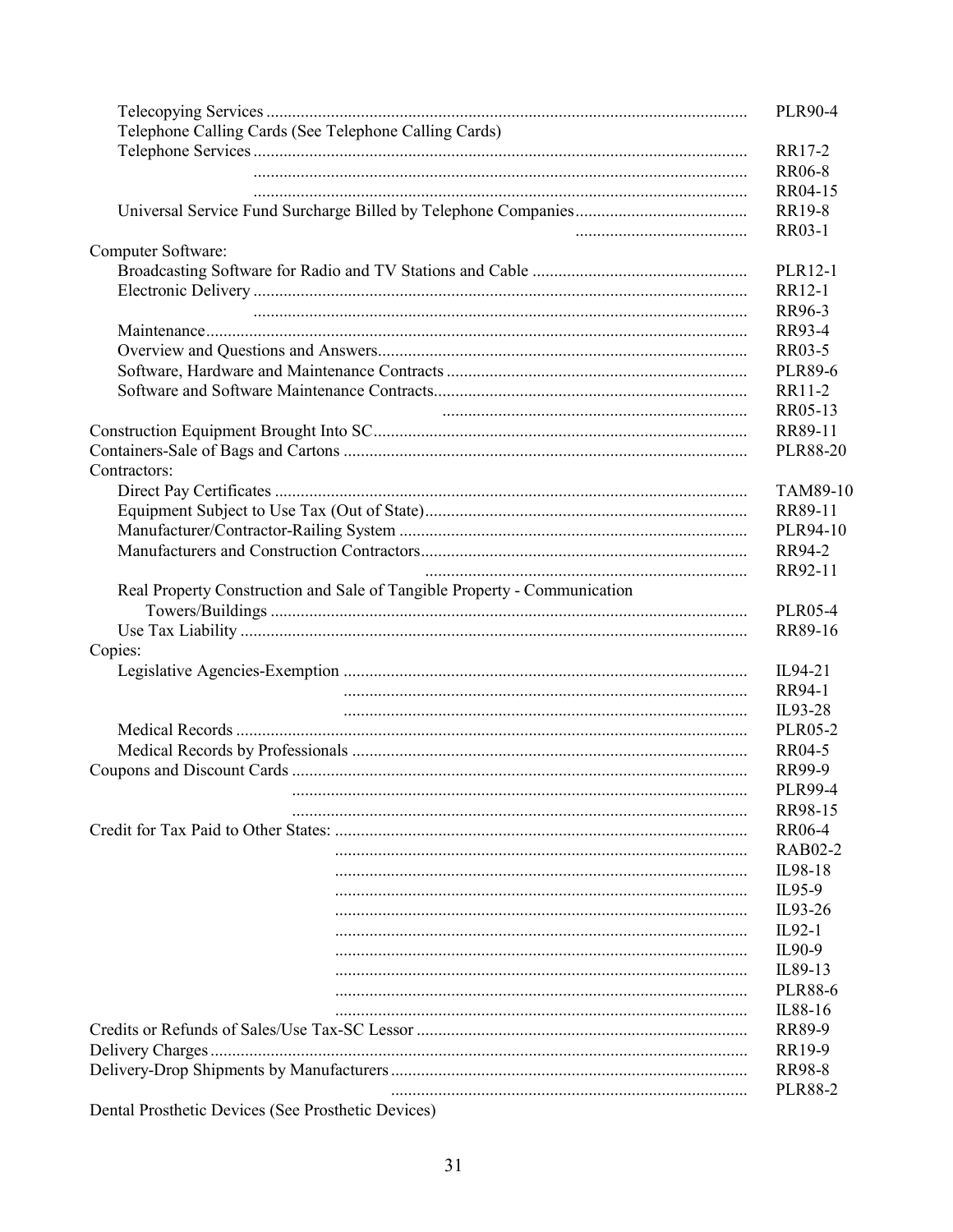|                                                                                         | <b>RAB01-1</b>      |
|-----------------------------------------------------------------------------------------|---------------------|
|                                                                                         | IL89-23<br>TAM89-10 |
| Discounts: (See also Gross Proceeds of Sales)                                           |                     |
|                                                                                         | <b>PLR89-8</b>      |
|                                                                                         | <b>PLR98-3</b>      |
| Electricity:                                                                            |                     |
|                                                                                         | <b>RR89-5</b>       |
|                                                                                         | RR92-4              |
|                                                                                         | PLR90-14            |
|                                                                                         | RR10-10             |
|                                                                                         | TAM87-5             |
| Residential Electricity and Fuel Exemption:                                             |                     |
| Nursing Homes, Assisted Living Facilities, Healthcare Facilities, Dormitories           |                     |
|                                                                                         | RR17-4              |
|                                                                                         | RR19-5              |
| Vacant Apartment, Single Family Homes, and Homeowners Associations                      | RR17-1              |
|                                                                                         | RR15-14             |
|                                                                                         | IL89-10             |
|                                                                                         | <b>PLR20-5</b>      |
| Exemption – Sales and Use Tax                                                           |                     |
|                                                                                         | $IL13-9$            |
|                                                                                         | RR15-2              |
| Datacenter Computers, Computer Equipment, Computer Hardware and Software,               | RR13-5              |
| Expiration of Time for Taxpayer to Notify the DOR of Intent to Claim Certain Exemptions | IL15-18             |
|                                                                                         | RR21-9              |
|                                                                                         | RR21-6              |
|                                                                                         | IL19-21             |
|                                                                                         | IL19-18             |
|                                                                                         | PLR15-1             |
|                                                                                         | RR16-8              |
| Factory-Fabricated Homes:                                                               |                     |
|                                                                                         | RAB00-02            |
|                                                                                         | TAM91-2             |
| Farm Equipment/Materials:                                                               |                     |
|                                                                                         | RR95-11             |
|                                                                                         | <b>PLR08-3</b>      |
|                                                                                         | <b>PLR99-1</b>      |
|                                                                                         | PLR89-16            |
|                                                                                         | RR99-3              |
|                                                                                         | $IL95-1$            |
|                                                                                         | <b>TAM88-20</b>     |
|                                                                                         | <b>TAM88-4</b>      |
|                                                                                         | RR13-2              |
|                                                                                         | RR09-1              |
|                                                                                         | RAB02-3             |
|                                                                                         | RR99-8              |
|                                                                                         | RR96-7              |
|                                                                                         | IL94-6              |
|                                                                                         | IL91-11             |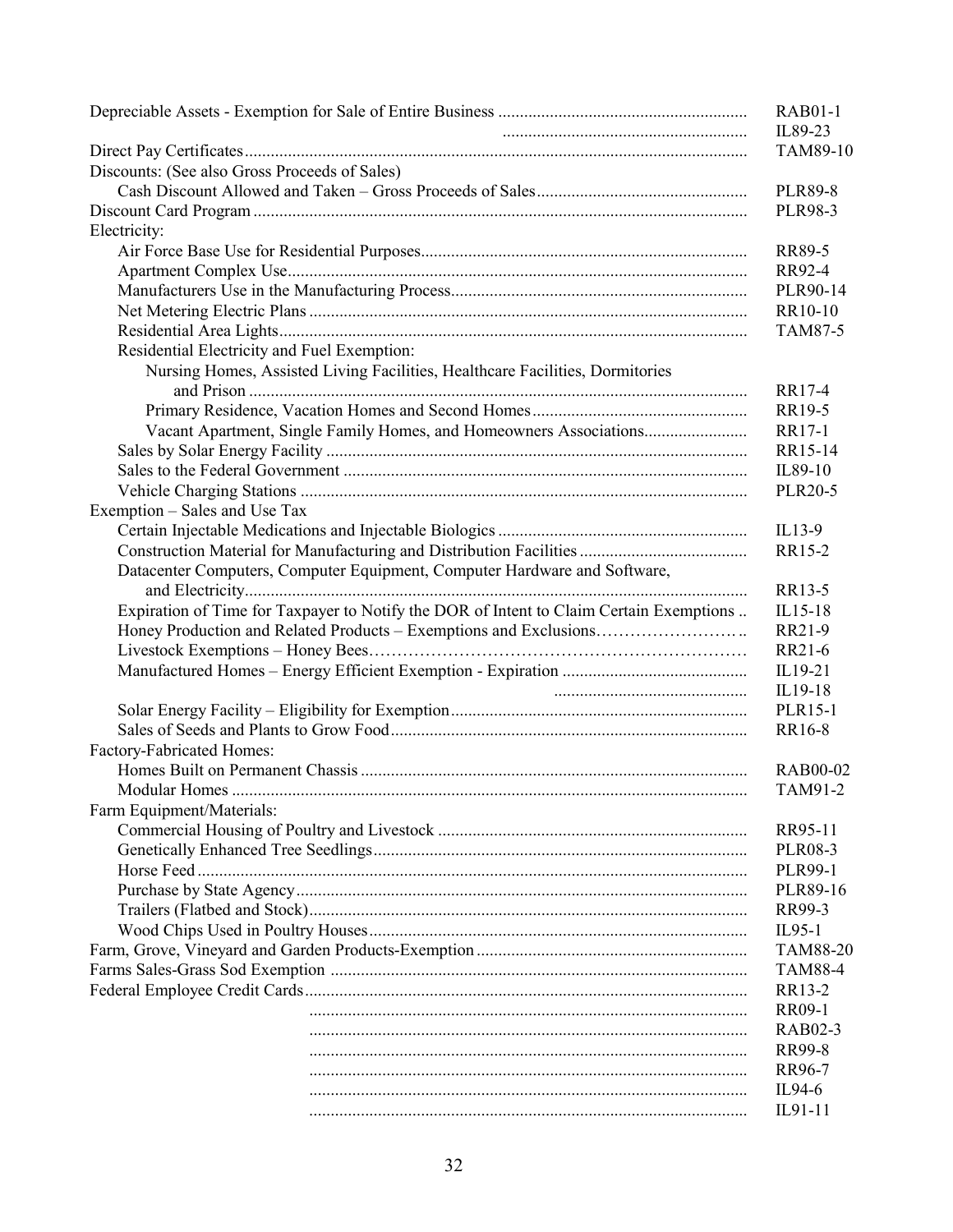| <b>Federal Government:</b>    |  |
|-------------------------------|--|
|                               |  |
|                               |  |
|                               |  |
|                               |  |
|                               |  |
| Instrumentality:              |  |
|                               |  |
|                               |  |
|                               |  |
|                               |  |
|                               |  |
|                               |  |
|                               |  |
|                               |  |
|                               |  |
|                               |  |
| Federal Coupons & Vouchers    |  |
|                               |  |
|                               |  |
|                               |  |
|                               |  |
|                               |  |
| Food (See Also Meals):        |  |
|                               |  |
|                               |  |
|                               |  |
| Temporary Tax Rate Reduction: |  |
|                               |  |
|                               |  |
|                               |  |
|                               |  |
|                               |  |
|                               |  |
|                               |  |
|                               |  |
|                               |  |
|                               |  |
|                               |  |
|                               |  |
|                               |  |
|                               |  |
|                               |  |
|                               |  |
|                               |  |
|                               |  |
|                               |  |
|                               |  |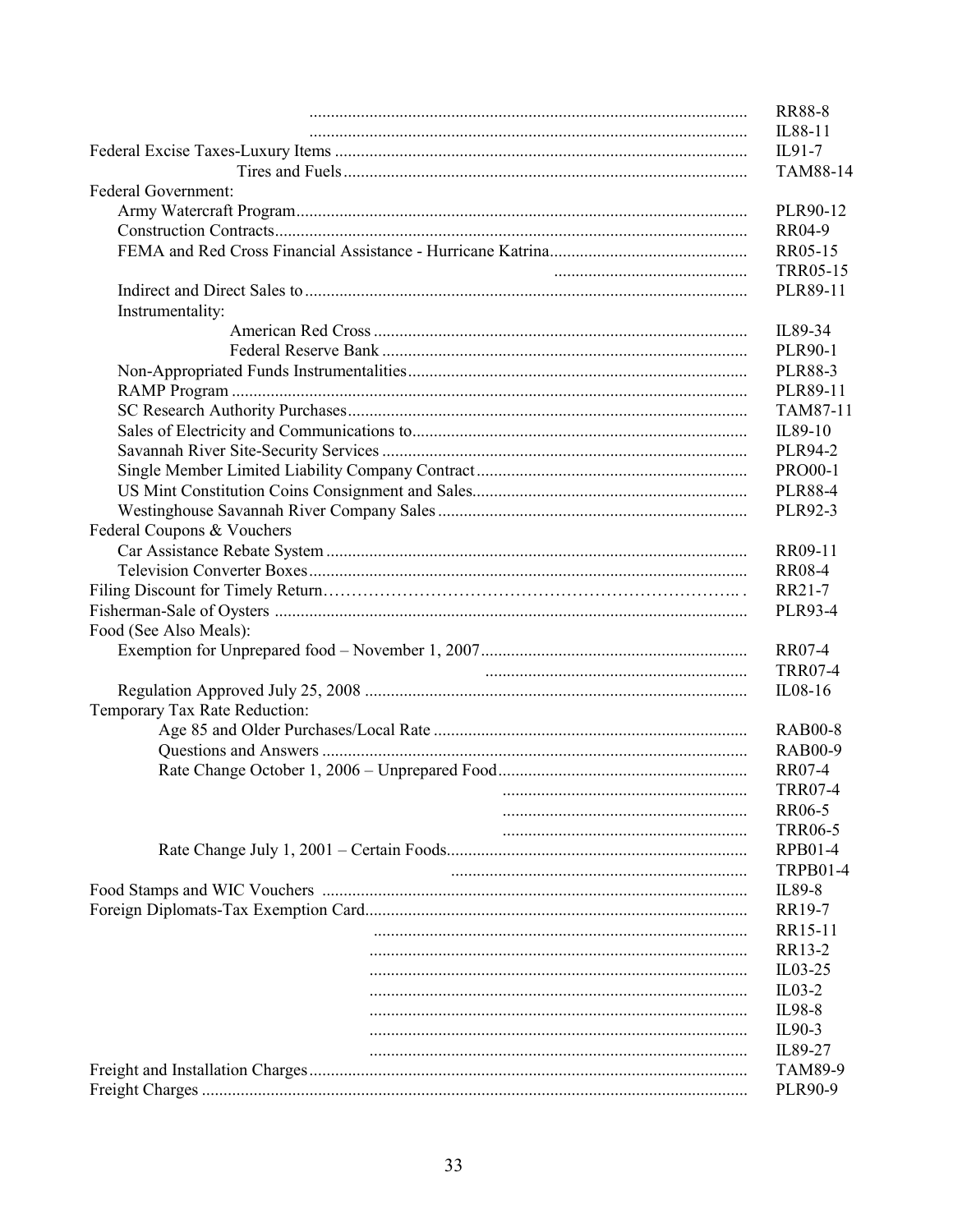| Fuel:                                                                          |  |                          |
|--------------------------------------------------------------------------------|--|--------------------------|
|                                                                                |  | <b>TAM88-14</b>          |
|                                                                                |  | RR05-1                   |
|                                                                                |  | <b>TAM88-6</b>           |
|                                                                                |  | <b>PLR88-10</b>          |
|                                                                                |  | <b>PLR08-1</b><br>RR03-3 |
|                                                                                |  |                          |
|                                                                                |  | $IL20-35$                |
|                                                                                |  | $IL21-12$                |
|                                                                                |  | RR20-3                   |
| Gross Proceeds of Sales - "Loyalty Points" Exchanged for Products or Discounts |  | PLR11-5                  |
|                                                                                |  | <b>RR09-4</b>            |
|                                                                                |  | <b>PLR87-1</b>           |
|                                                                                |  | RR09-6                   |
|                                                                                |  | <b>RR98-4</b>            |
|                                                                                |  | RR89-1                   |
|                                                                                |  | PLR11-4                  |
| Lease:                                                                         |  | <b>PLR88-5</b>           |
|                                                                                |  | PLR12-3                  |
|                                                                                |  | RR91-9                   |
|                                                                                |  | PLR99-2                  |
|                                                                                |  | PLR90-13                 |
|                                                                                |  | RR94-11                  |
|                                                                                |  | <b>PRO00-4</b>           |
| Local Taxes Collected by DOR:                                                  |  |                          |
|                                                                                |  | <b>RIB00-9</b>           |
|                                                                                |  | $IL21-6$                 |
|                                                                                |  | $IL20-2$                 |
|                                                                                |  | IL19-16                  |
|                                                                                |  | IL19-9                   |
|                                                                                |  | IL19-5                   |
|                                                                                |  | $IL18-1$                 |
|                                                                                |  | $IL17-4$                 |
|                                                                                |  | $IL17-2$                 |
|                                                                                |  | IL16-14                  |
|                                                                                |  | IL16-3                   |
|                                                                                |  | IL15-12                  |
|                                                                                |  | $IL15-3$                 |
|                                                                                |  | IL14-17                  |
|                                                                                |  | IL14-5                   |
|                                                                                |  | IL14-1                   |
|                                                                                |  | IL13-3                   |
|                                                                                |  | $IL13-1$                 |
|                                                                                |  | IL12-15                  |
|                                                                                |  | IL12-9                   |
|                                                                                |  | $IL12-5$                 |
|                                                                                |  | IL12-2                   |
|                                                                                |  | $IL12-1$                 |
|                                                                                |  | IL11-18                  |
|                                                                                |  | $IL11-1$                 |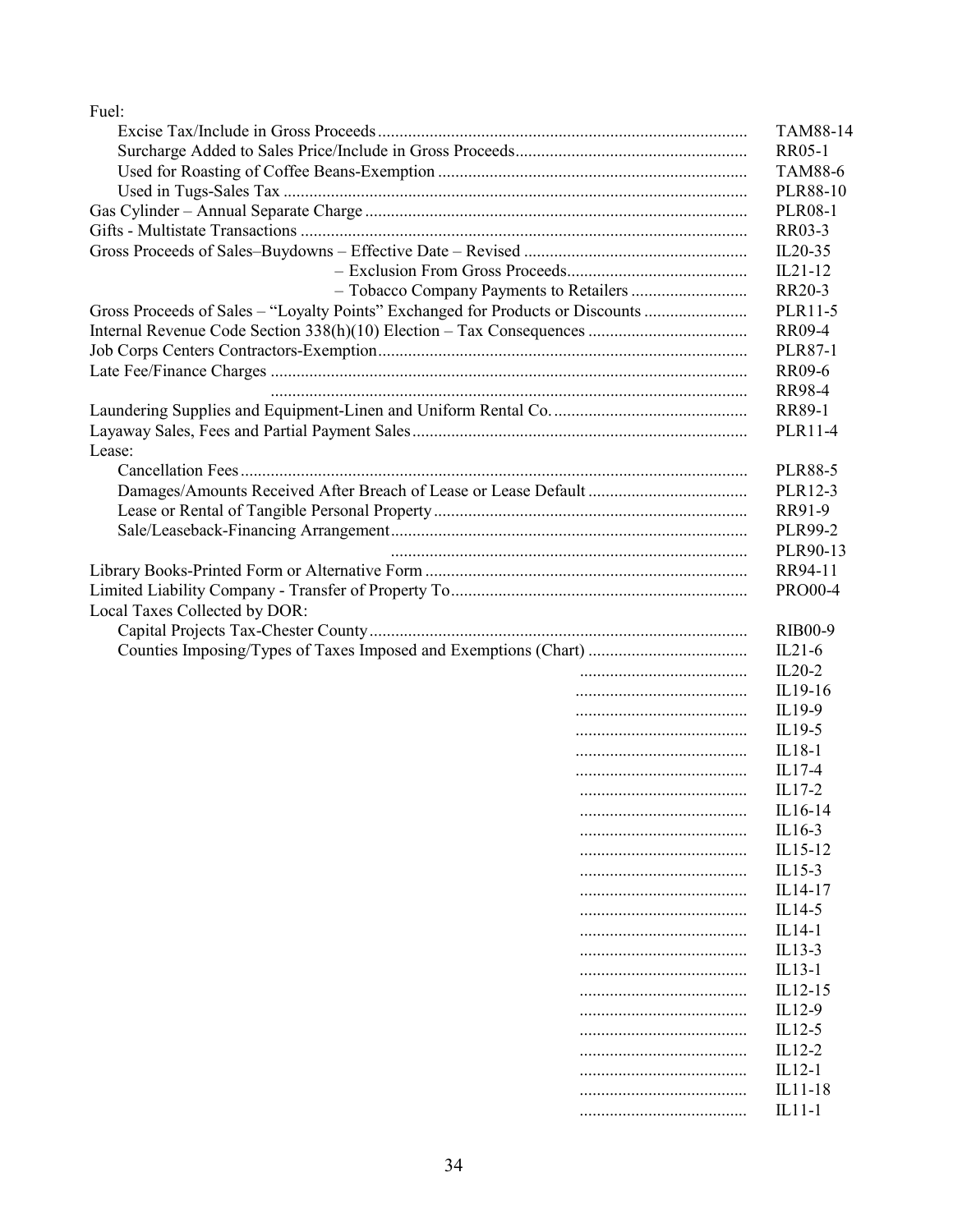|                                                                                | IL09-23         |
|--------------------------------------------------------------------------------|-----------------|
|                                                                                | IL09-8          |
|                                                                                | $IL09-2$        |
|                                                                                | IL08-26         |
|                                                                                | IL08-19         |
|                                                                                | $IL07-4$        |
|                                                                                | $IL07-1$        |
|                                                                                | $IL06-16$       |
|                                                                                | IL06-9          |
|                                                                                | $IL05-15$       |
|                                                                                | $IL05-1$        |
|                                                                                | IL04-9          |
|                                                                                | $IL03-26$       |
|                                                                                | $IL03-7$        |
|                                                                                | RIB02-21        |
|                                                                                | <b>RIB02-2</b>  |
|                                                                                | <b>RIB01-1</b>  |
|                                                                                | <b>RIB00-16</b> |
|                                                                                | IL99-11         |
|                                                                                |                 |
|                                                                                | IL99-8          |
|                                                                                | IL98-15         |
|                                                                                | $IL97-1$        |
|                                                                                | IL95-27         |
|                                                                                | IL94-34         |
|                                                                                | IL94-4          |
|                                                                                | IL92-7          |
|                                                                                | $IL92-1$        |
|                                                                                | IL91-27         |
|                                                                                | IL91-13         |
|                                                                                | $IL91-5$        |
|                                                                                | IL91-4          |
|                                                                                | RR18-15         |
|                                                                                | <b>RR09-9</b>   |
|                                                                                | RR91-17         |
|                                                                                | RR90-11         |
| Retailers Required to Remit Tax when Delivering to Purchaser in Another County | RR18-15         |
|                                                                                | RR09-9          |
|                                                                                | RR05-16         |
|                                                                                | $IL03-10$       |
|                                                                                | IL18-10         |
| Machine:                                                                       |                 |
|                                                                                | PLR92-9         |
|                                                                                | RR98-19         |
|                                                                                | PLR90-3         |
|                                                                                | <b>PLR08-3</b>  |
|                                                                                | PLR91-1         |
|                                                                                | TAM94-3         |
|                                                                                | PLR87-3         |
|                                                                                | PLR89-15        |
|                                                                                | <b>PLR95-8</b>  |
|                                                                                | PLR92-10        |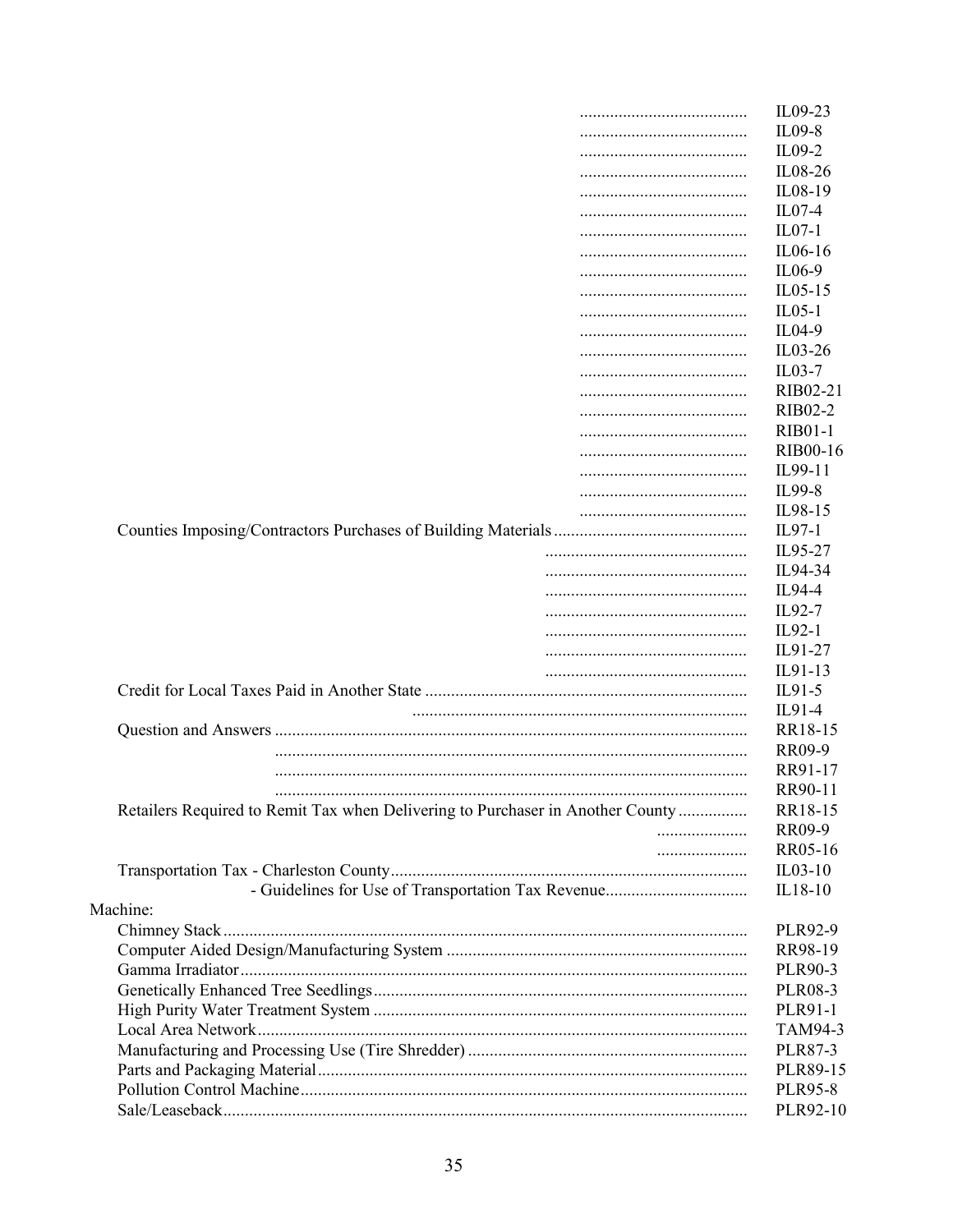|                                                                                       | RR89-7<br><b>RR91-8</b>  |
|---------------------------------------------------------------------------------------|--------------------------|
|                                                                                       | RP05-1                   |
|                                                                                       | RR04-7                   |
|                                                                                       | $IL06-3$                 |
|                                                                                       | RR91-13                  |
|                                                                                       | <b>PLR94-7</b>           |
|                                                                                       |                          |
|                                                                                       | <b>PLR94-1</b>           |
| Marketplace Facilitators and Third Parties Whose Products are Sold Via a Marketplace: | <b>PLR93-7</b><br>RR19-6 |
|                                                                                       | <b>PLR20-2</b>           |
|                                                                                       | RR13-3                   |
|                                                                                       | RR97-6                   |
|                                                                                       | <b>PRO00-3</b>           |
|                                                                                       | <b>PLR94-3</b>           |
|                                                                                       | <b>PLR20-3</b>           |
| Maximum Tax-(See Also Research and Development Machinery)                             |                          |
|                                                                                       | RR18-1                   |
|                                                                                       | <b>RAB00-03</b>          |
|                                                                                       | RR18-5                   |
|                                                                                       | RR06-6                   |
|                                                                                       | RR18-11                  |
|                                                                                       | <b>RR08-7</b>            |
|                                                                                       | RR92-12                  |
|                                                                                       | RR18-12                  |
|                                                                                       | <b>RR08-10</b>           |
|                                                                                       | RR97-1                   |
|                                                                                       |                          |
|                                                                                       | TAM87-13                 |
|                                                                                       | <b>RR08-9</b>            |
|                                                                                       | RR93-8                   |
|                                                                                       | PLR89-10                 |
|                                                                                       | IL98-14                  |
|                                                                                       | TAM89-13                 |
|                                                                                       | RR18-1                   |
|                                                                                       | RR10-6                   |
|                                                                                       | <b>RR18-4</b>            |
|                                                                                       | RR04-10                  |
| Meals:                                                                                |                          |
|                                                                                       | PLR92-5                  |
|                                                                                       | RR93-9                   |
|                                                                                       | <b>PLR95-4</b>           |
|                                                                                       | <b>PLR94-4</b>           |
|                                                                                       | PRO01-3                  |
|                                                                                       | PLR90-10                 |
|                                                                                       | <b>PLR94-6</b>           |
| Medicine/Supplies by Prescription-(See Also Prosthetic Devices or Veterinarian)       |                          |
|                                                                                       | <b>PLR95-6</b>           |
|                                                                                       | $IL14-4$                 |
|                                                                                       | $IL13-9$                 |
|                                                                                       | PRO01-4                  |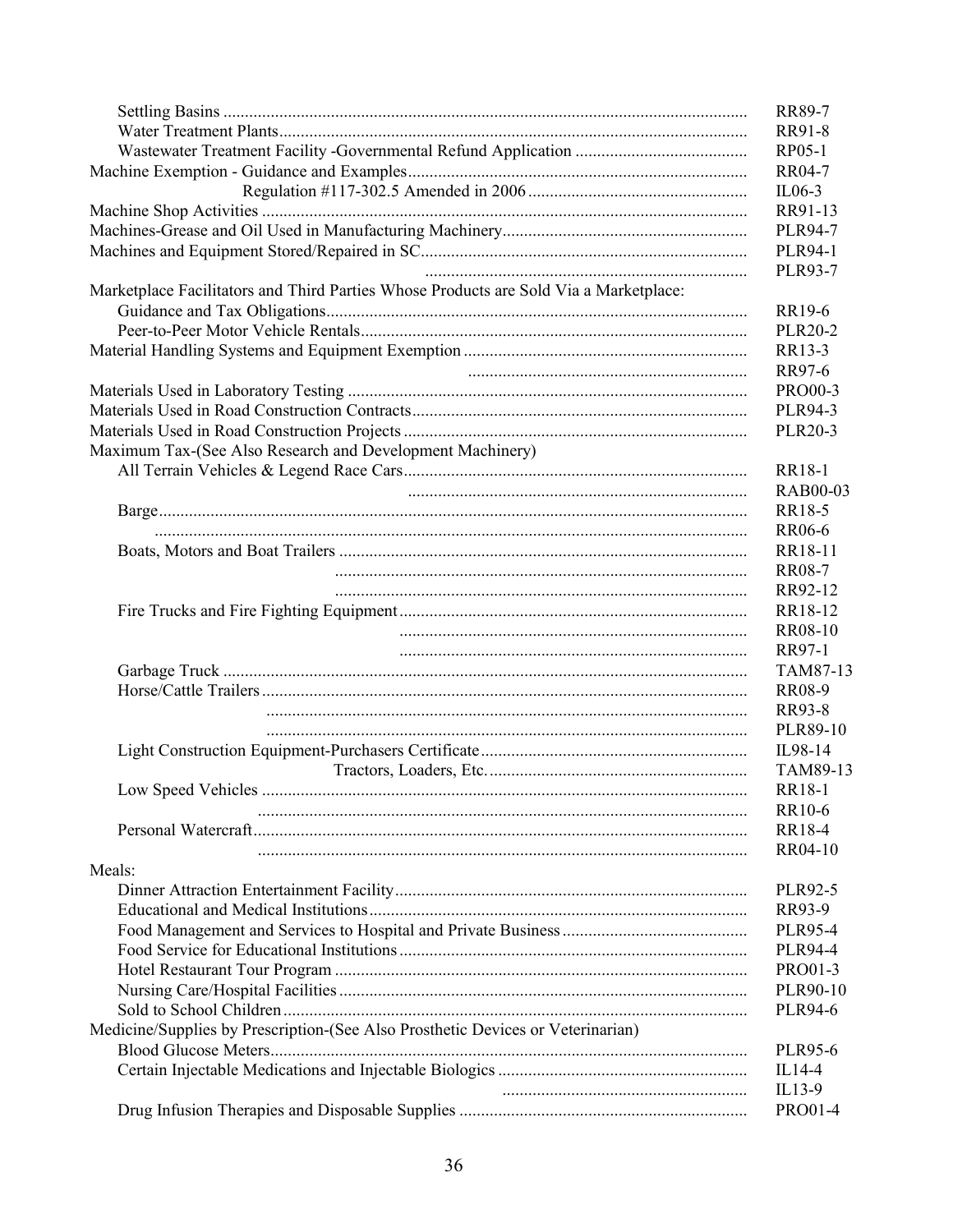|                                                                   | <b>PLR92-4</b> |
|-------------------------------------------------------------------|----------------|
|                                                                   | RR11-3         |
|                                                                   | RR10-2         |
|                                                                   | <b>RR03-2</b>  |
|                                                                   | <b>PLR05-1</b> |
|                                                                   | RR96-4         |
|                                                                   | PRO02-5        |
|                                                                   | PLR93-5        |
| Membership Fees                                                   |                |
|                                                                   | RR90-6         |
| Website Shopping Membership Fee – Free Trial or Annual Membership | PLR16-1        |
|                                                                   | PLR92-11       |
|                                                                   | RR89-21        |
| Military:                                                         |                |
|                                                                   |                |
|                                                                   | PLR89-12       |
|                                                                   | RR89-5         |
|                                                                   | <b>PLR97-6</b> |
|                                                                   | RR08-12        |
|                                                                   | <b>RR05-7</b>  |
| Motor Vehicles, Trailers, Semitrailer, and Pole Trailers Sales:   |                |
| Motor Vehicles Sold to Nonresidents:                              |                |
|                                                                   | IL88-19        |
|                                                                   | IL90-1         |
|                                                                   | IL89-7         |
|                                                                   | IL89-4         |
|                                                                   |                |
|                                                                   | IL89-5         |
|                                                                   | IL89-32        |
|                                                                   | IL89-6         |
|                                                                   | IL90-13        |
|                                                                   | IL14-2         |
|                                                                   | $IL13-8$       |
|                                                                   | $IL13-4$       |
|                                                                   | $IL05-13$      |
|                                                                   | $IL03-6$       |
|                                                                   | IL98-17        |
|                                                                   | IL95-8         |
|                                                                   | IL93-30        |
|                                                                   | IL93-25        |
|                                                                   | IL92-26        |
|                                                                   | IL91-30        |
|                                                                   | IL90-8         |
|                                                                   | IL92-10        |
|                                                                   | IL91-30        |
|                                                                   | IL91-23        |
|                                                                   | IL90-32        |
|                                                                   | IL90-26        |
|                                                                   | IL88-17        |
| Nonresident Military Exemption:                                   |                |
|                                                                   | PLR90-2        |
|                                                                   | PLR90-11       |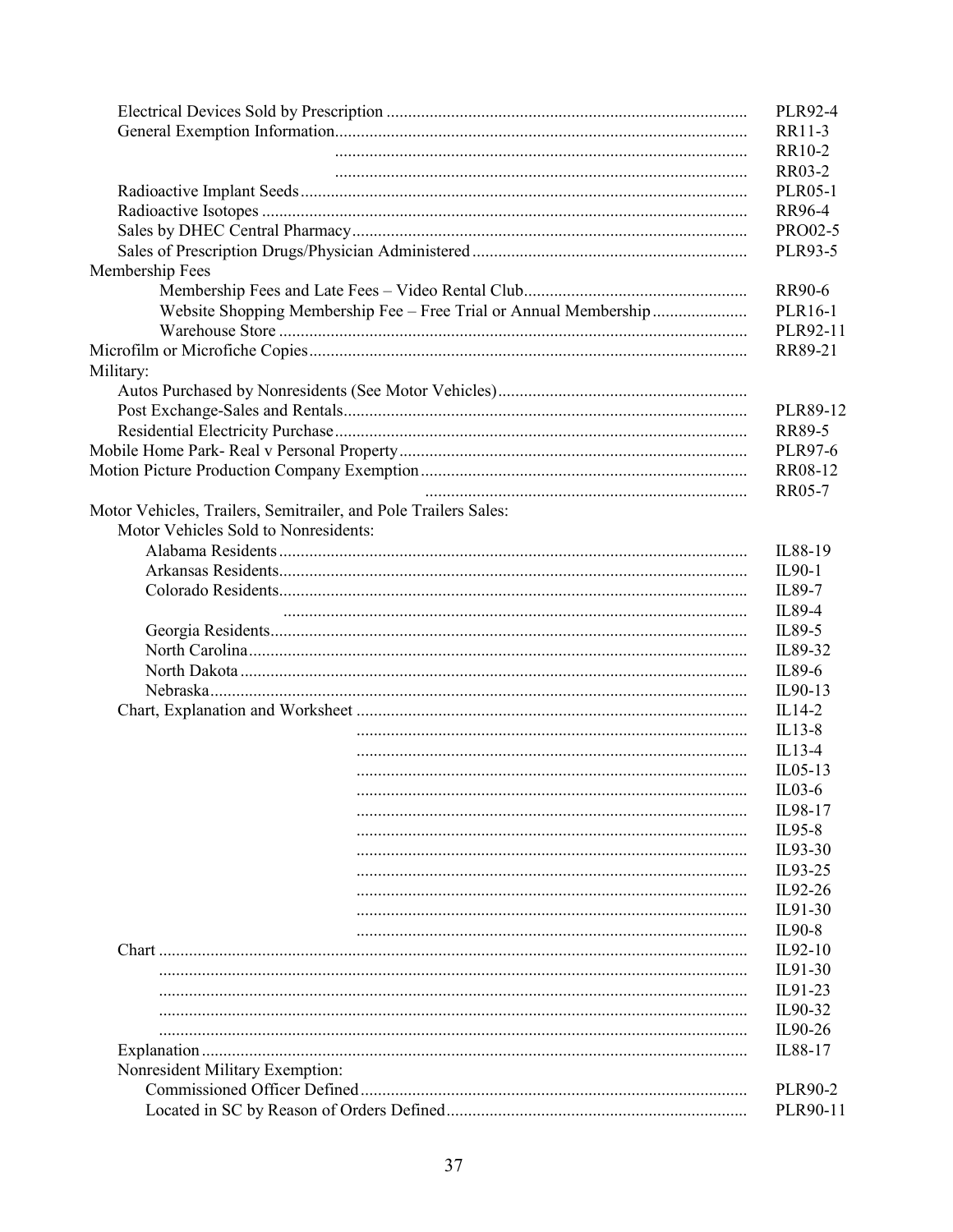|                                                                             | <b>PLR89-9</b><br>IL88-8 |
|-----------------------------------------------------------------------------|--------------------------|
| <b>Rentals of Motor Vehicles:</b>                                           |                          |
|                                                                             | <b>PLR20-2</b>           |
|                                                                             | RR93-1                   |
|                                                                             | <b>PLR07-1</b>           |
| Trailers, Semitrailers & Pole Trailers Sold to Nonresidents:                |                          |
|                                                                             | $IL14-2$                 |
|                                                                             | $IL05-13$                |
|                                                                             | $IL03-6$                 |
|                                                                             | IL98-17                  |
|                                                                             | IL95-8                   |
|                                                                             | IL93-30                  |
|                                                                             | IL93-25                  |
|                                                                             | IL92-26                  |
|                                                                             | IL91-30                  |
|                                                                             | IL90-7                   |
|                                                                             | $IL92-10$                |
|                                                                             | IL91-30                  |
|                                                                             | IL91-23                  |
|                                                                             | IL90-32                  |
|                                                                             | IL90-26                  |
|                                                                             | RR18-1                   |
|                                                                             | <b>RR05-4</b>            |
|                                                                             | IL93-30                  |
|                                                                             | IL93-25                  |
|                                                                             | IL92-26                  |
|                                                                             | IL88-21                  |
|                                                                             |                          |
|                                                                             | RR99-3<br>RR14-2         |
|                                                                             |                          |
|                                                                             | RR18-1<br>RR97-5         |
|                                                                             |                          |
|                                                                             | <b>PRO02-2</b>           |
|                                                                             | RR93-13                  |
| Warranties (See Warranty, Maintenance, and Similar Service Contracts)       |                          |
| Natural, Propane, or LP Gas:                                                |                          |
|                                                                             | RR12-2                   |
| Propane Gas Sold for Use in Outdoor Grill and Taxability of Propane Tank    | <b>PLR98-4</b>           |
|                                                                             | <b>PLR04-4</b>           |
|                                                                             | <b>PLR98-1</b>           |
|                                                                             | <b>PLR93-1</b>           |
| Nexus:                                                                      |                          |
| Economic Nexus – Marketplace Facilitator – New Law Effective April 26, 2019 | IL19-14                  |
| Economic Nexus – Retailers Without a Physical Presence ("Remote Sellers")   | RR18-14                  |
|                                                                             | IL90-29                  |
|                                                                             | IL15-19                  |
|                                                                             | RR14-4                   |
|                                                                             | RR07-3                   |
|                                                                             | PLR88-23                 |
|                                                                             | RR88-12                  |
|                                                                             | RR89-13                  |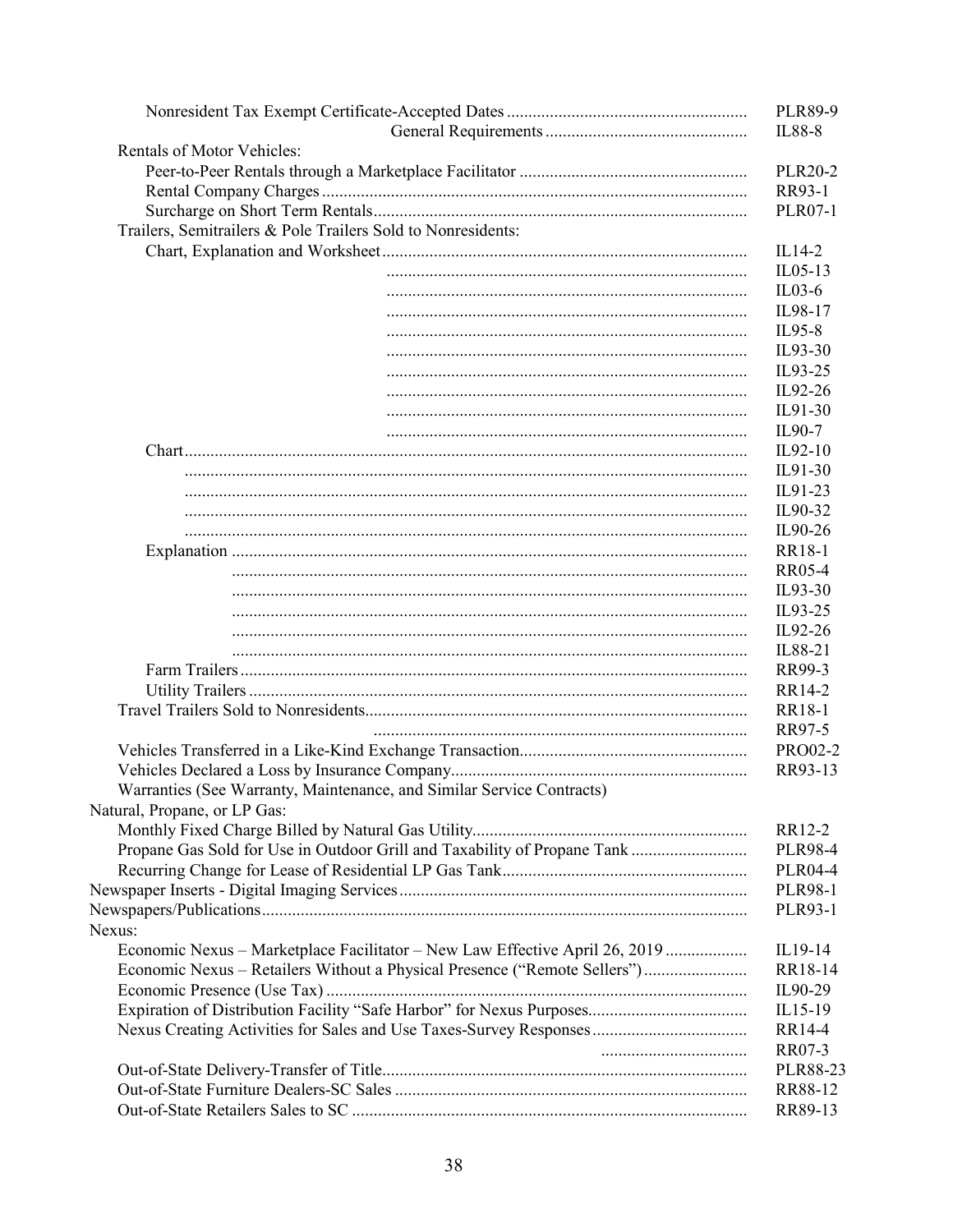| Filing Requirements Where Nexus is an Issue (Voluntary Filer) (See Income – Nexus) |                 |
|------------------------------------------------------------------------------------|-----------------|
|                                                                                    | RR89-12         |
|                                                                                    | IL89-15         |
|                                                                                    | IL92-19         |
|                                                                                    | <b>RAB01-7</b>  |
| Workers Temporarily Working Remotely due to COVID-19 (See Income - Withholding)    |                 |
|                                                                                    | IL89-12         |
|                                                                                    | RR12-3          |
|                                                                                    | <b>RR10-1</b>   |
|                                                                                    | <b>RR04-8</b>   |
|                                                                                    | <b>RAB01-2</b>  |
|                                                                                    | RR98-16         |
|                                                                                    | RP03-6          |
|                                                                                    | RP03-3          |
|                                                                                    | <b>RPB01-7</b>  |
|                                                                                    | RP89-5          |
|                                                                                    | IL89-35         |
|                                                                                    | PRO01-5         |
| Sales by Nonprofit-Loss of Exemption When Benefit Inures to an Individual          | <b>RR09-8</b>   |
| Out-of-State Retailer - (See Nexus Also)                                           |                 |
|                                                                                    | RR91-12         |
| Per Capita Income for Counties and State (See Income Section)                      |                 |
| Photograph Prints to Professional Photographers via Internet - Wholesale Sale      | <b>PLR07-7</b>  |
|                                                                                    | RR15-10         |
|                                                                                    | PLR91-6         |
|                                                                                    | PLR04-3         |
|                                                                                    | PLR88-21        |
|                                                                                    | PLR99-3         |
|                                                                                    | <b>RAB00-6</b>  |
|                                                                                    | RR87-1          |
| Property Management Services or Selling Tangible personal Property at Retail       | <b>PLR05-5</b>  |
| Prosthetic Devices:                                                                |                 |
|                                                                                    | RR90-1          |
|                                                                                    | <b>PLR92-8</b>  |
|                                                                                    | IL89-11         |
|                                                                                    | <b>RR88-9</b>   |
|                                                                                    | RR91-19         |
|                                                                                    | RR10-2          |
|                                                                                    | <b>PLR92-4</b>  |
|                                                                                    | RR03-2          |
|                                                                                    | <b>PLR04-5</b>  |
|                                                                                    | <b>PLR05-3</b>  |
|                                                                                    | RR98-9          |
|                                                                                    | IL90-2          |
|                                                                                    | <b>PLR88-22</b> |
|                                                                                    | PLR03-3         |
|                                                                                    | <b>TAM90-1</b>  |
|                                                                                    | RR89-22         |
|                                                                                    | <b>PRO00-5</b>  |
|                                                                                    | PRO01-2         |
| Wireless Communication Systems/Radio Signal in Building                            | <b>PLR07-3</b>  |
|                                                                                    |                 |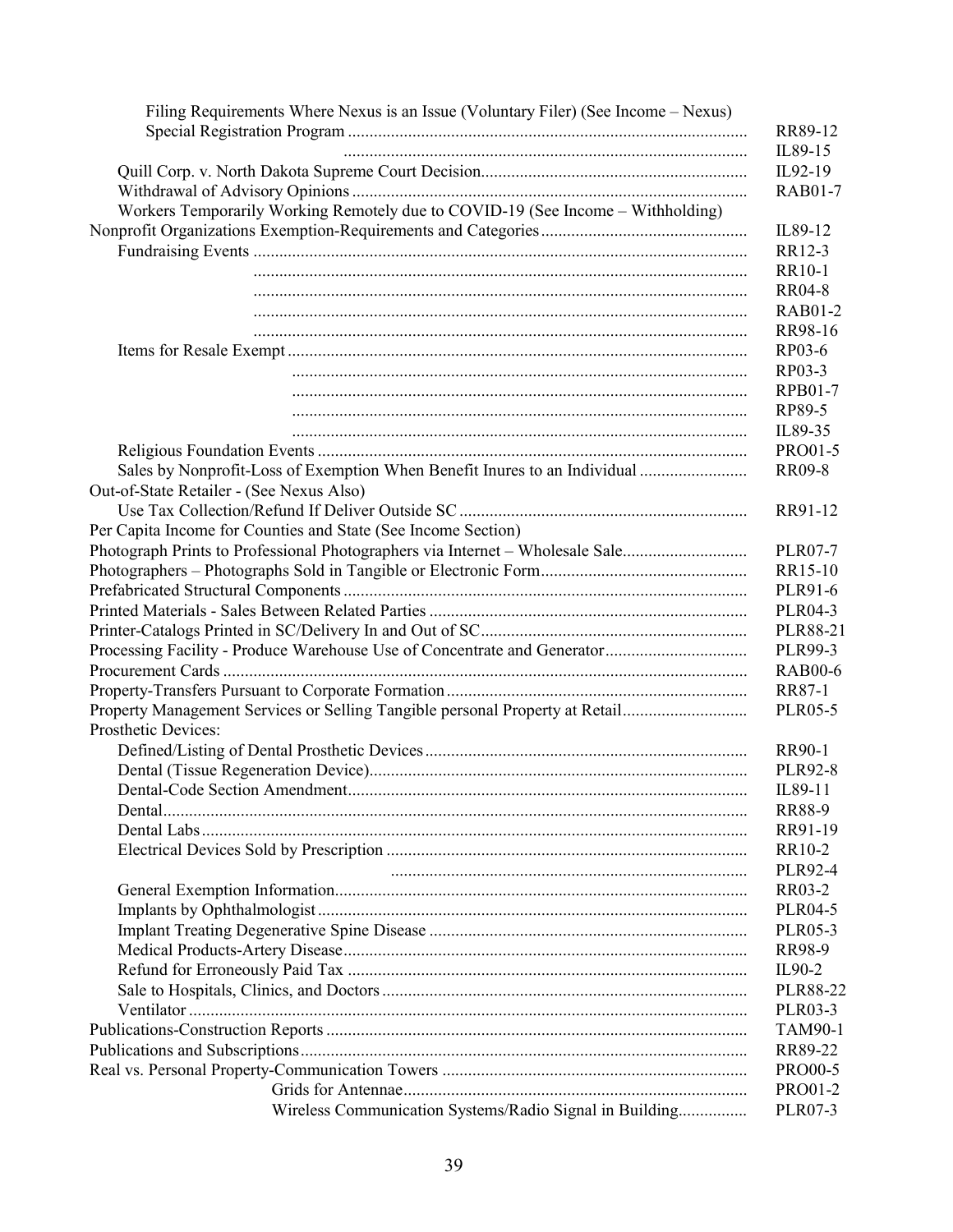|                                                                                   | $IL08-13$<br>$IL08-2$    |
|-----------------------------------------------------------------------------------|--------------------------|
|                                                                                   | RR10-4<br><b>TRR10-4</b> |
| Reciprocity (See Credit For Tax Paid to Other States)                             |                          |
| Refund of Sales/Use Tax:                                                          | IL90-25                  |
|                                                                                   | RP21-1                   |
|                                                                                   | <b>PLR88-16</b>          |
|                                                                                   | RR91-12                  |
|                                                                                   | RR89-9                   |
| Regulations:                                                                      |                          |
|                                                                                   | IL09-11                  |
|                                                                                   | $IL08-10$                |
|                                                                                   | $IL06-3$                 |
|                                                                                   | $IL06-3$                 |
|                                                                                   | IL06-15                  |
|                                                                                   | $IL06-3$                 |
|                                                                                   | IL06-15                  |
|                                                                                   | IL06-15                  |
|                                                                                   | $IL06-15$                |
|                                                                                   | RIB02-15                 |
|                                                                                   | IL93-27                  |
|                                                                                   | IL89-16                  |
|                                                                                   | $ILO7-5$                 |
|                                                                                   | $IL08-3$                 |
|                                                                                   | IL92-8                   |
|                                                                                   |                          |
|                                                                                   | PLR13-2                  |
|                                                                                   | <b>RR15-1</b>            |
| LP Gas Storage Tank (See Natural, Propane, or LP Gas)                             |                          |
| Mobile Toilet Trailer, Hand Washing Station, or Portable Waste Holding Tank - Tax |                          |
|                                                                                   | RR19-10                  |
|                                                                                   | <b>RR09-5</b>            |
|                                                                                   | <b>RAB01-5</b>           |
| Monthly Service and Game Fees - Table Top Ordering and Bill Payment Tablets Use   |                          |
|                                                                                   | PLR18-2                  |
|                                                                                   | $IL15-4$                 |
|                                                                                   | RP08-2                   |
|                                                                                   | RP98-2                   |
|                                                                                   | RP95-1                   |
|                                                                                   | RR08-3                   |
|                                                                                   | PLR94-11                 |
|                                                                                   | PLR93-6                  |
|                                                                                   | <b>RR87-8</b>            |
|                                                                                   | IL90-31                  |
|                                                                                   | RR95-6                   |
|                                                                                   | RR92-3                   |
| Sales Tax Holidays (Annual "Back to School"):                                     |                          |
|                                                                                   | $IL21-17$                |
|                                                                                   | $IL20-17$                |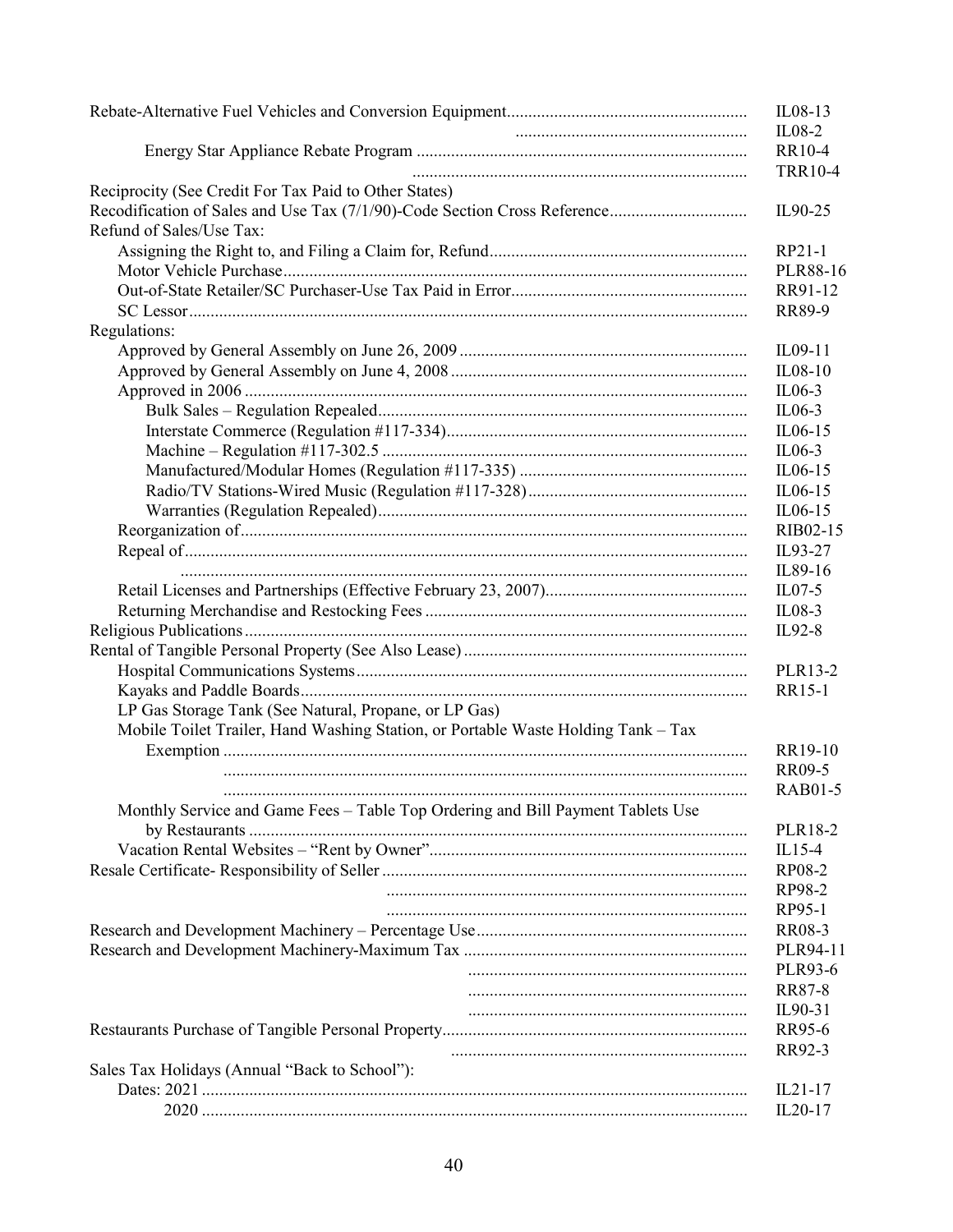|                                                                                  | IL19-17         |
|----------------------------------------------------------------------------------|-----------------|
|                                                                                  | $IL18-5$        |
|                                                                                  | IL17-7          |
|                                                                                  | IL16-6          |
|                                                                                  | $IL15-7$        |
|                                                                                  | $IL14-10$       |
|                                                                                  | IL13-13         |
|                                                                                  | $IL12-7$        |
|                                                                                  | $IL11-11$       |
|                                                                                  | $IL10-6$        |
|                                                                                  | $IL09-9$        |
|                                                                                  | IL08-11         |
|                                                                                  | IL07-12         |
|                                                                                  | IL06-14         |
|                                                                                  | $IL05-18$       |
|                                                                                  | $IL04-10$       |
|                                                                                  | <b>RR19-4</b>   |
|                                                                                  | RR10-7          |
|                                                                                  | RR05-9          |
|                                                                                  | <b>RAB02-4</b>  |
|                                                                                  | RAB01-3         |
|                                                                                  | <b>RAB00-04</b> |
|                                                                                  | <b>RR19-4</b>   |
|                                                                                  | <b>RR10-8</b>   |
|                                                                                  | RR05-10         |
|                                                                                  | <b>RAB02-5</b>  |
|                                                                                  | <b>RAB01-4</b>  |
|                                                                                  | <b>RAB00-5</b>  |
|                                                                                  | <b>TRAB00-5</b> |
|                                                                                  | IL09-10         |
|                                                                                  | RR10-9          |
|                                                                                  | RR09-14         |
|                                                                                  |                 |
|                                                                                  | RR08-13         |
|                                                                                  | $IL10-6$        |
|                                                                                  | RR06-7          |
|                                                                                  |                 |
| Service Charge - Mandatory "Standardized Service Charge" to Country Club Members | PLR11-2         |
|                                                                                  | <b>PLR07-4</b>  |
|                                                                                  | PLR14-5         |
|                                                                                  | PLR12-2         |
|                                                                                  | RR92-15         |
| <b>State Tax Rate:</b>                                                           |                 |
|                                                                                  | <b>RR06-5</b>   |
|                                                                                  | <b>TRR06-5</b>  |
| Storage or Repair of Machines and Equipment in SC (See Machines)                 |                 |
|                                                                                  | <b>PLR05-5</b>  |
|                                                                                  | RR20-4          |
|                                                                                  | <b>RR04-4</b>   |
|                                                                                  | RR97-23         |
| Textbooks:                                                                       |                 |
|                                                                                  | PRO02-3         |